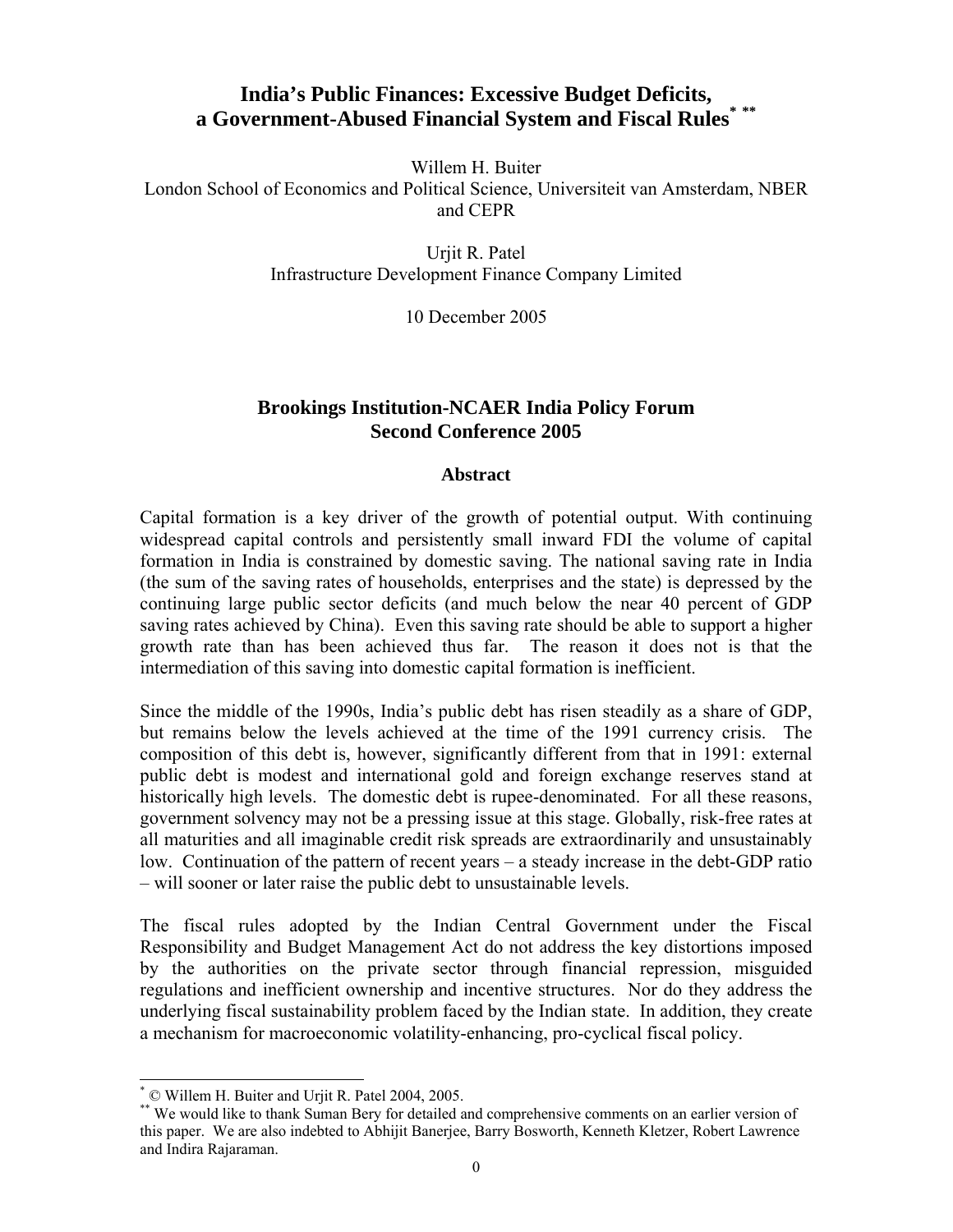#### **1. Introduction**

Since its external crisis of the early nineties, India has witnessed a turnaround on most indicators of macroeconomic performance. The process of economic reform, including widespread liberalization and reduction in protectionism, launched in 1991, and steadily pursued thereafter has yielded positive results by eliminating some longstanding structural rigidities, and created potential for higher growth. Over the last decade or so India has made the transition from an onerous trade regime to a market-friendly system encompassing both trade and current payments – IMF Article 8 compliance was, at last, achieved. There also was some liberalization of cross-border capital account transactions, although significant constraints remain in place on cross-border intertemporal trade and cross-border risk trading.

Although average annual real GDP growth over the post-reform period has only been modestly higher than in the previous decade (6.2 percent over 1992/93-2004/05 versus 5.7 percent over 1981/82-1990/91), India continues to be one of the fastest growing economies in the world. The most far-reaching change has been its integration with the global market place after four decades of inward looking policies; the sum of external current payments and receipts as a ratio to GDP has doubled from about 19 percent in 1990/91 to around 40 percent at present.

After moderate improvement during the five years immediately following the crisis (1992/93-1996/97), fiscal fundamentals have deteriorated again, as exemplified by rising ratios of public sector debt and public sector financial deficit to GDP. This buildup of aggregate public debt has been accompanied by a sharp reduction in external indebtedness by the public sector. Although foreign currency indebtedness of the private sector has increased, it is still very small (less than 3 percent of GDP). Vulnerability to external financial shocks consequently has eased to the point that an external financial

1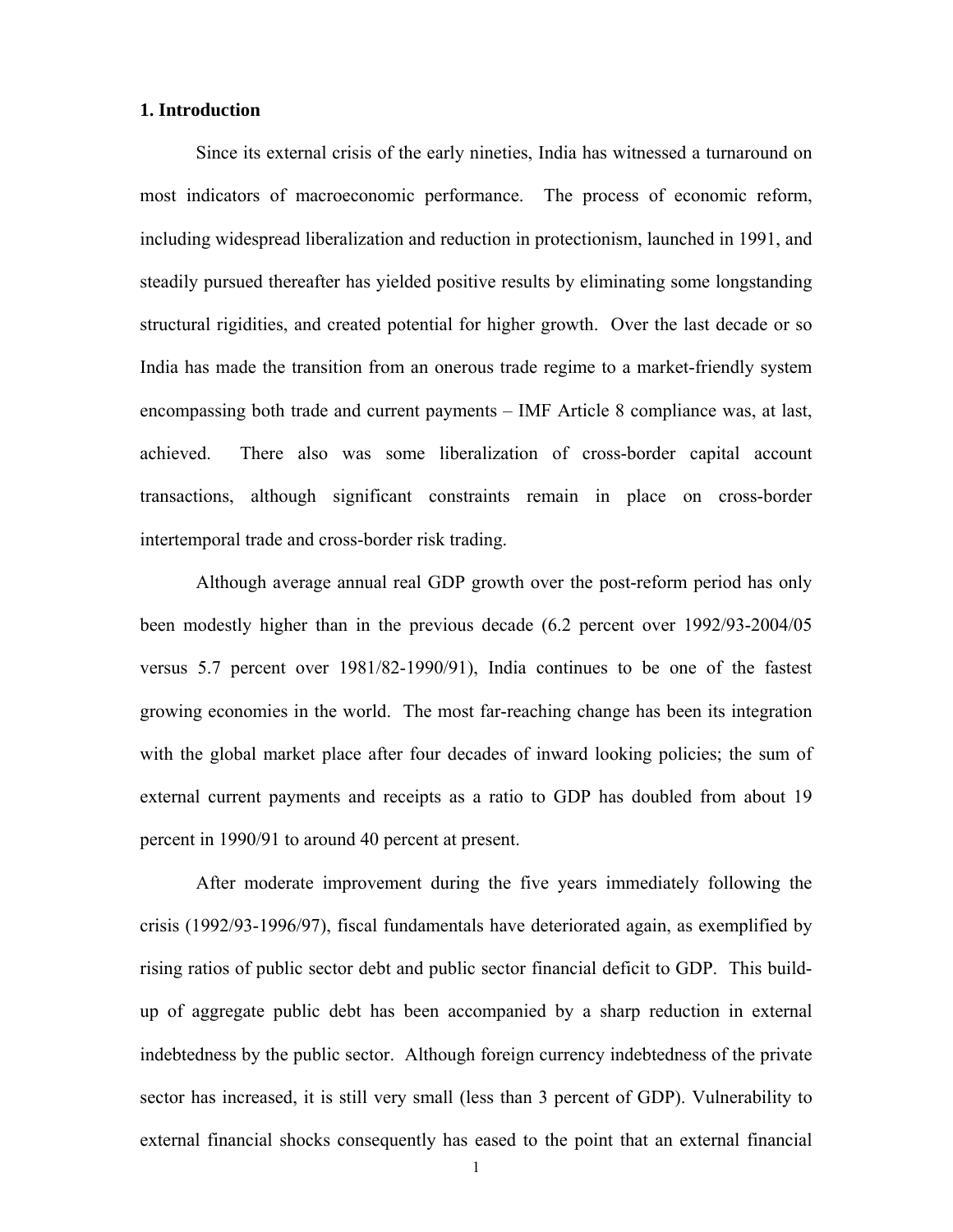crisis is not seriously countenanced by politicians, in policy circles, or, even among academic economists. Official foreign exchange reserves are more than adequate to cover (official and private) external debt. In addition, India continues to maintain selective (discretionary) capital controls, particularly those that keep arbitrage-type flows – for instance, external borrowing by domestic financial intermediaries, investment by foreign institutional investors in fixed income securities, or, borrowing of a short-term nature by practically anyone – in check. It is therefore fair to say that while India faced a combined internal (fiscal) and external transfer problem during the years leading up to the crisis of 1991, the weakening of the fiscal position in recent years represents an exclusively internal resource transfer problem.

After a peak of 11.2 percent of GDP in 1986/87 public sector gross domestic capital formation (investment) has declined from 9.5 percent in 1989/90 to 7.7 percent in 1995/96 and further to 6 percent at present. It is not a straightforward exercise to make inferences about the volume of investment in the provision of public goods and services on the basis of the behavior of the share of public sector gross domestic capital formation in GDP. On the one hand, the public sector investment figures include the behavior of a wide range of PSEs that produce private (rival and excludable) goods and services. On the other hand, there has been growing investment by private entities in the provision of certain public goods and services (especially in telecoms and ports). That notwithstanding, it is not an exaggeration to say that public investment in infrastructure, along with associated capital maintenance expenditures have been cut to the bone and the state of services (drinking water and sewerage, roads, power supply etc.)<sup>1</sup> are testimony to the lopsided fiscal "adjustment".

<span id="page-2-0"></span><sup>&</sup>lt;sup>1</sup> There is, of course, also the growth aspect to infrastructure provision. These "network industries" are considered as "accelerators" for total factor productivity.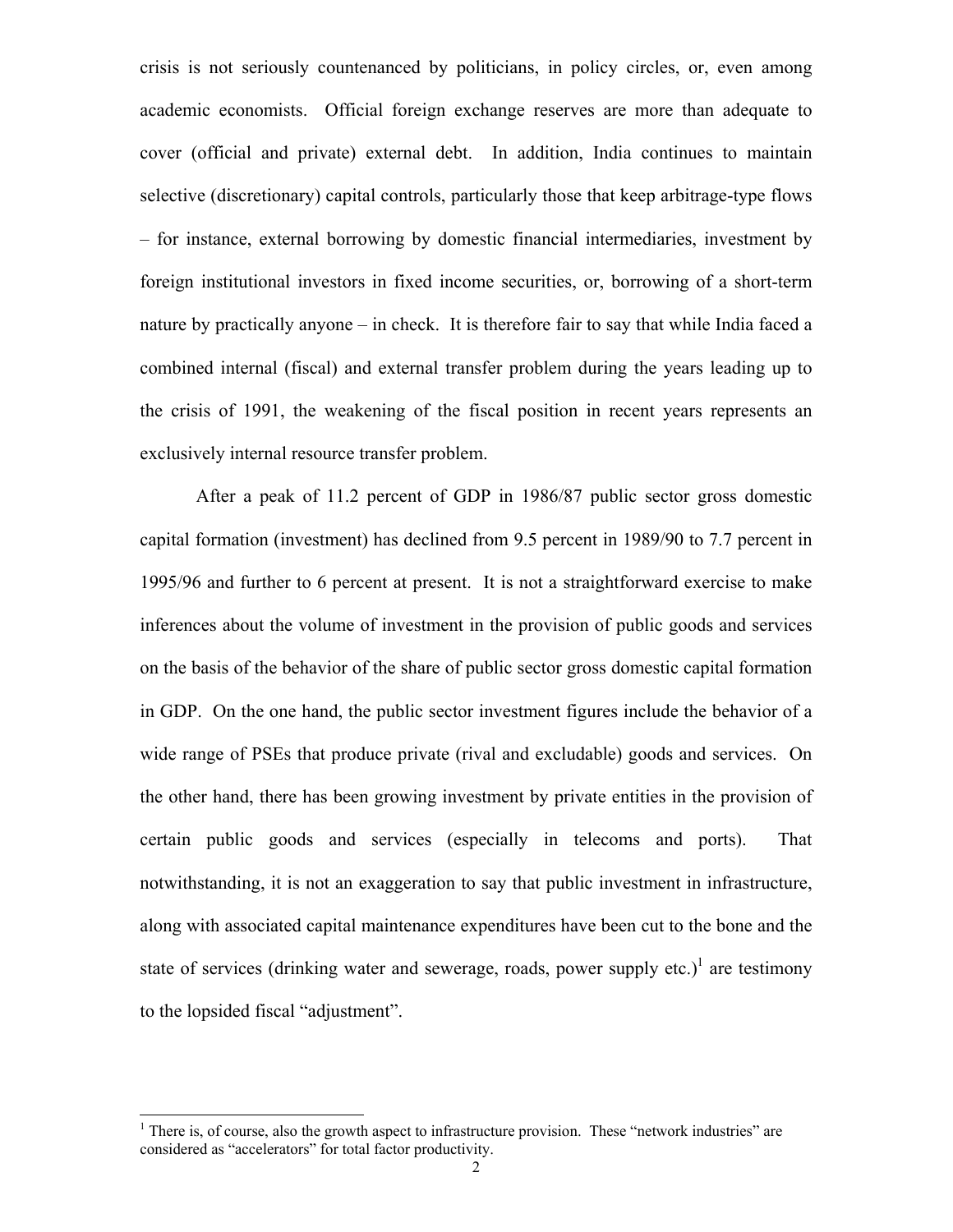This infrastructure-unfriendly fiscal "correction" cannot be "seen" in overall fiscal deficit numbers; committed and "sacred cow" expenditure comprising interest payments, defense spending and salaries & pensions combined with declining indirect tax revenue have to a large extent offset cuts in public investment. In fact the overall public sector financial deficit as a share of GDP is around the same level in 2003/04 as in the crisis year of 1990/91; furthermore, the revenue (current) deficit is substantially higher.

Across the world, from the EU's (ill-fated) Stability and Growth Pact to the UK's Golden Rule and Sustainable Investment Rule there have been attempts to bind governments to fiscal rectitude through formal legal or even constitutional devices. India too in the last decade has enacted such mechanisms. In September 1994 an agreement was reached between the Reserve Bank of India and the Central Exchequer to phase out by 1997/98 the instrument of *ad hoc* Treasury Bills which hitherto facilitated automatic monetization of the budget deficit (the borrowing gap after all other financing instruments have been exhausted). This, in itself, did not preclude the RBI from participating in primary issues of central government securities or operating in the secondary markets for central government debt, but it leaves these decisions to the RBI's discretion. The Indian Parliament, in August  $2003^2$  $2003^2$ , voted for the Fiscal Responsibility and Budget Management Act (FRBMA) which requires that the central government's fiscal deficit should not exceed 3 percent of GDP by 2007/08, and that the deficit on the revenue account would be eliminated by the same date. The specified annual reductions in the two measures are ½ percentage point of GDP (or more) for the revenue deficit and 0.3 percentage point of GDP (or more) for the fiscal deficit. The FRBMA has since been amended in July 2004 to shift the terminal date – for achieving the numerical targets pertaining to fiscal indicators – by one year to 2008/09. The Act also requires that the

<span id="page-3-0"></span><sup>&</sup>lt;sup>2</sup> The bill was first introduced in Parliament in December 2000.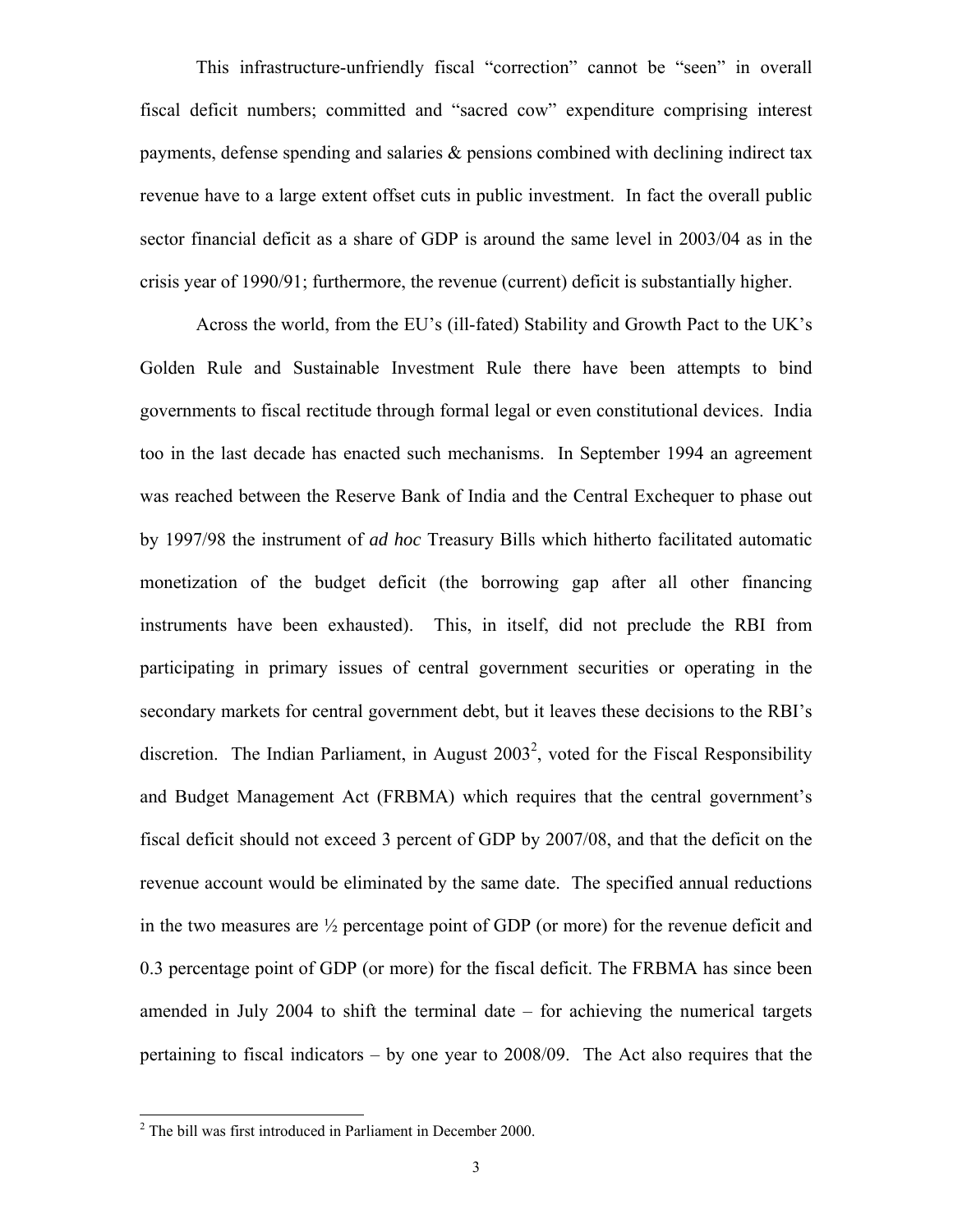RBI will not subscribe to government paper after March 31 2006. Nevertheless, borrowing from the RBI on account of "temporary excess of cash disbursement over cash receipts during any financial year", essentially Ways and Means Advances, is permitted. In February 2004, the government constituted a Task Force for scripting a strategy for implementing the Fiscal Responsibility and Budget Management Act. In July, the Ministry of Finance published the comprehensive analysis and recommendations of the Task Force in the form of a report. The critical recommendations are on the revenue side of the deficit equation, specifically measures to enhance direct taxes by 2 percentage points of GDP and to shift the revenue base of indirect taxes to include a greater share of services.

Under India's federal political structure, states are highly autonomous. Extending the framework of the FRBMA to the states therefore requires independent legislative action by the states. In addition to the Government of India, several states have passed fiscal responsibility acts; the first six (accounting for 45% of GDP) include Karnataka (as early as August 2002), Kerala, Punjab, Tamil Nadu, Uttar Pradesh and Maharashtra. The common features include imposition of quantitative and time-bound targets, multi-year fiscal plans and regular reporting to respective legislatures of progress towards annual targets.

India's overflowing foreign exchange coffers have created a different set of political economy consequences compared to most of the post-independence period. Specifically, they have mitigated pressures to rectify India's fiscal mismanagement. In the past, when external reserves were much more modest and external debt much higher, India's policy makers were quite aware that large fiscal deficits sustained over a long time period would either inevitably spill over into higher levels of inflation (if the deficit was monetized) or a balance of payment crisis (if the government relied increasingly on external borrowing). Since both outcomes had harsh political repercussions, it forced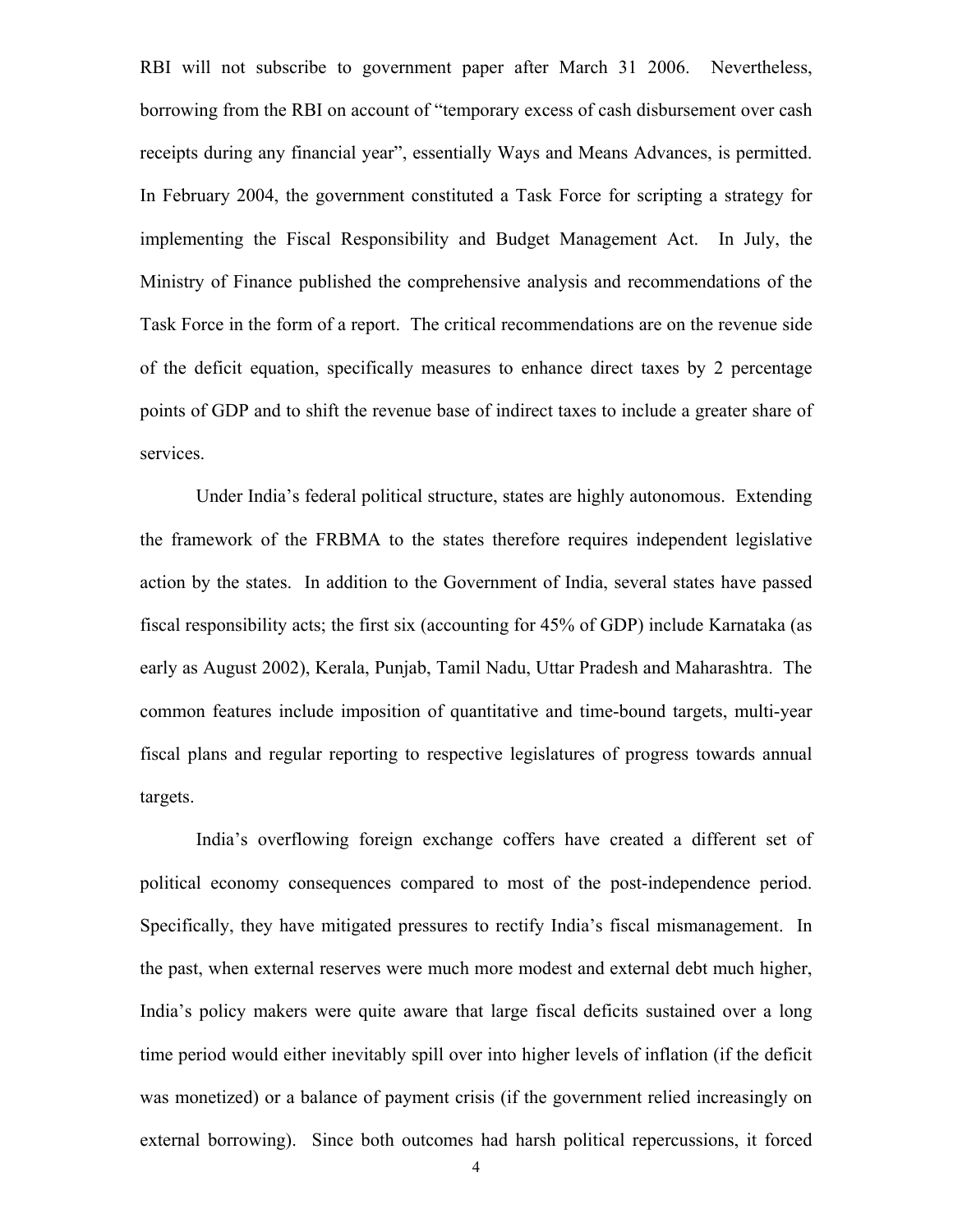policy makers to act with due caution (most of the time). Now with high levels of reserves and low external debt, politicians are much less worried about either concern. Market-based liberalization has eased (but not eliminated) supply side weaknesses and monetization has not yet been seriously resorted to, thereby attenuating inflationary pressures. Indeed the increasing disjuncture between large internal fiscal imbalances on the one hand and improving external balances on the other is analytically relatively unexplored territory in India. $3<sup>4</sup>$  $3<sup>4</sup>$  $3<sup>4</sup>$ 

The following "observations" broadly identify the picture that emerges:

- The country has no history of default or even restructuring on external (or internal) debt servicing.<sup>5</sup>
- The likelihood of an external payments crisis is universally considered to be remote. While the current configuration of the relevant fundamentals (large international reserves, low external debt and remaining capital controls) supports this confidence, complacency is certainly not warranted.
- Nevertheless, there is underlying disquiet: a public sector financial deficit that is very high and a (gross) public debt/GDP ratio of 90 percent. Commentaries that accompany regular reviews of international credit-rating agencies almost invariably make a song and dance about the fiscal stance, cautioning the government against fiscal misadventures (exhorting it to "*hold the line"*, in a manner of speaking).
- Large past, present and anticipated future government budget deficits have not given rise to monetary growth (actual or anticipated) of a sufficient magnitude to threaten price stability. At some point, however, excessive deficits would

<span id="page-5-0"></span> $3$  See Kapur and Patel (2003).

<span id="page-5-2"></span><span id="page-5-1"></span><sup>&</sup>lt;sup>4</sup> A lively debate on the analytic specifications of the Indian macro economy (in the context of liberalized trade and capital flows) is underway with notable contributions by Lal, Bery and Pant (2003), Sen (2004), and Singh and Srinivasan (2004).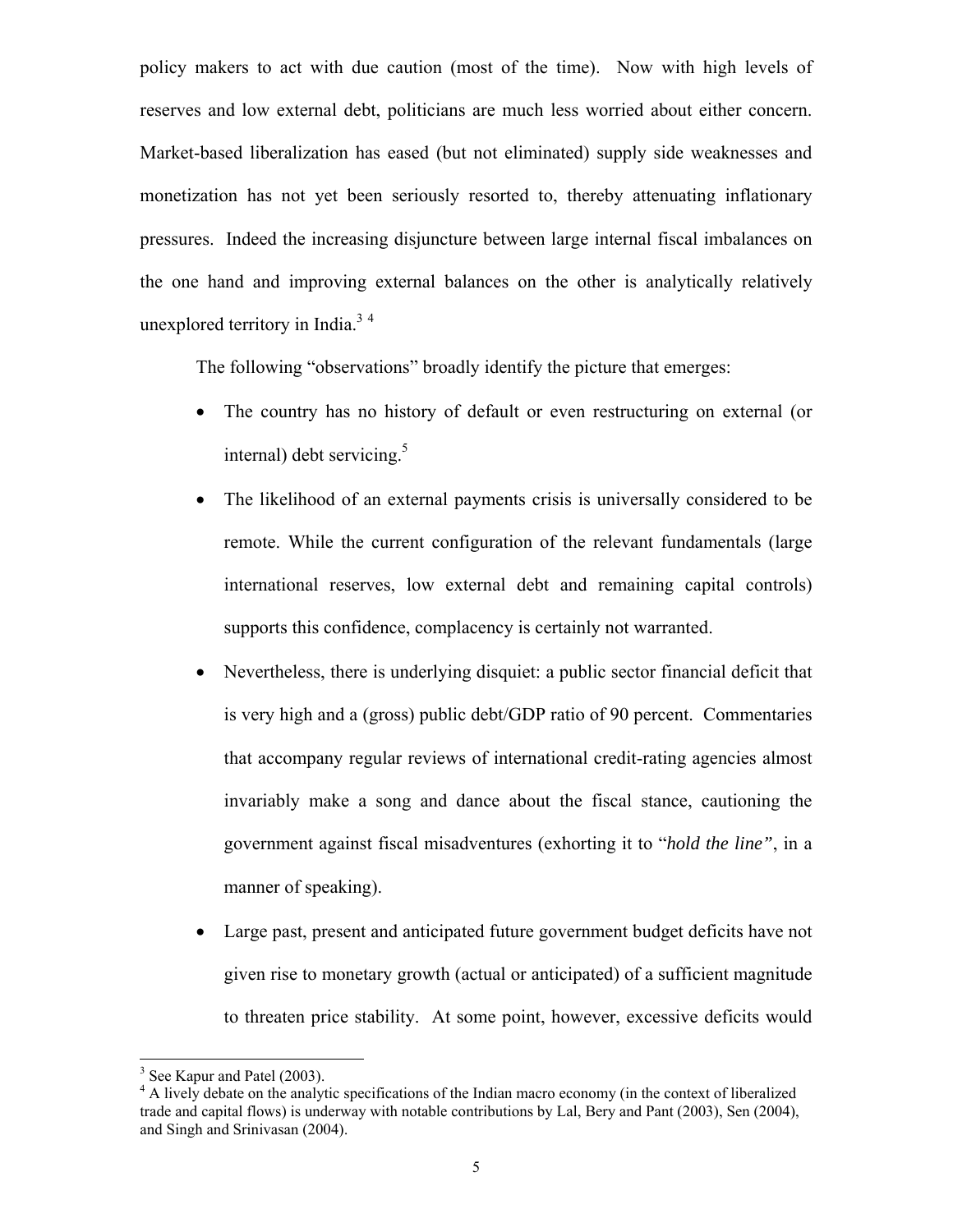either lead to growing default risk or to Sargent-Wallace type unpleasant monetarist arithmetic and rising inflationary pressures. Even without the support of an explicit inflation target, the inflation aversion of the Indian polity has produced a form of implicit inflation targeting, where the monetary authorities tighten policy whenever inflation exceeds a fairly modest tolerance level. It would seem that Indian monetary policy uses the exchange rate as its main instrument, probably in part because financial repression and other financial distortions make for a relatively weak interest rate transmission channel.

• Political pressure to enhance government expenditure on social sectors and improve public (infrastructure or utility) services has increased in the aftermath of last year's general election; an employment guarantee scheme is under implementation, whose (estimated) cost to the exchequer when fully executed could be as high as one percent of GDP. Governments at the federal level since 1996 have had to rely on coalitions of up to a dozen parties to stay in power with attendant (reported) instances of fiscal forbearance; the support of communist parties is critical for the longevity of the Congress-led coalition comprising a clutch of regional parties.

The remainder of the paper is organized as follows. In Section 2, we update our earlier work on the fiscal-financial sustainability of the Indian sovereign by providing a review of the evolution of public debt and reporting the results of some formal solvency tests. Sustainability (feasibility) is necessary but not sufficient for optimality. There are bound to be many sustainable fiscal-financial programmes, most of which may well produce undesirable outcomes. An extreme example is Ceaucescu's policy during the

 $5<sup>5</sup>$  The country does have a long history of forcing domestic banks to absorb public debt at rates well below commercial levels.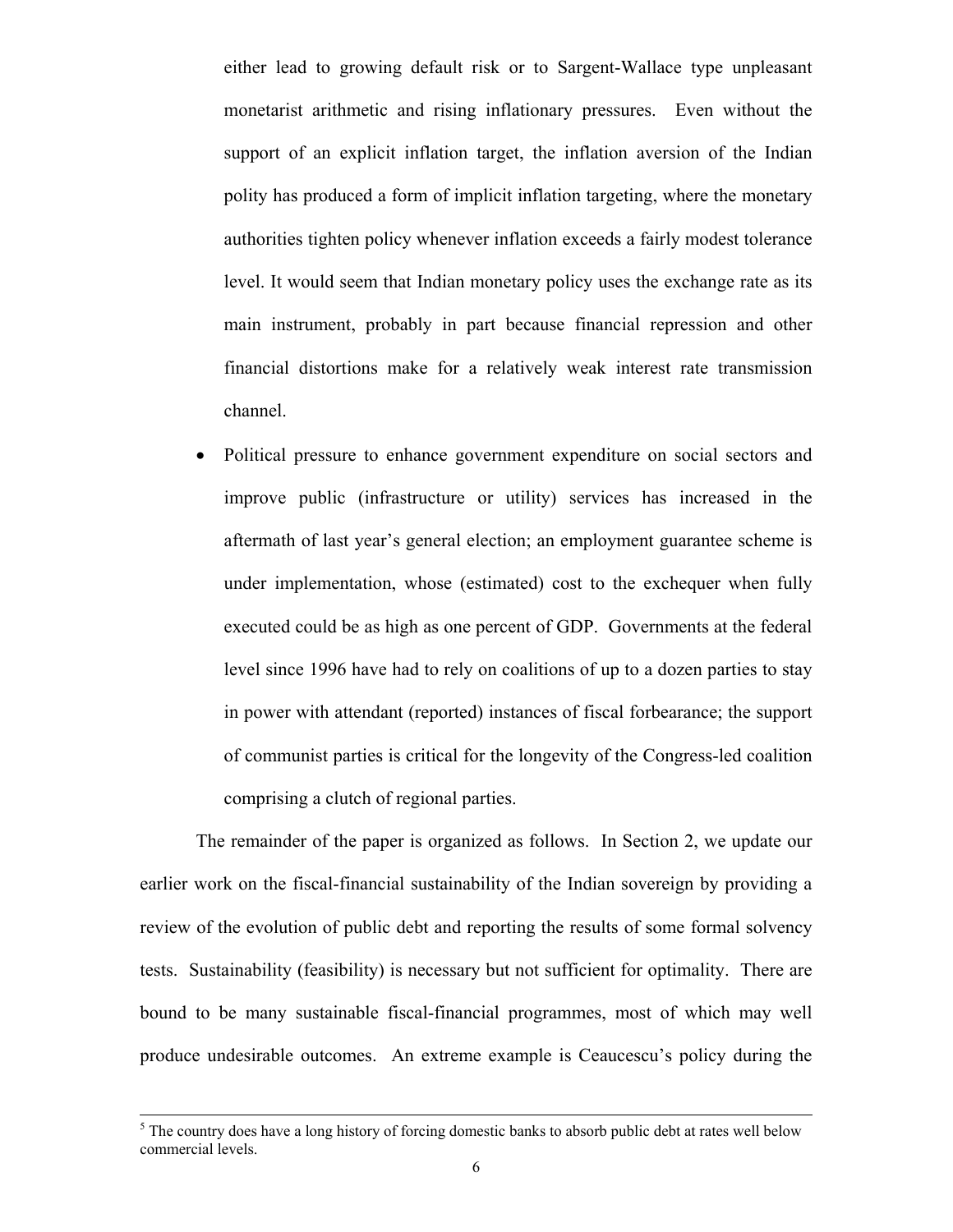1980s to pay off the Romanian external debt in its entirety by starving the people of Romania. Nevertheless, a diagnosis of unsustainability would doom a fiscal-financial rule, so our investigation is of some modest interest.

Our conclusion is that government solvency is not today the pressing concern it was in the early 1990s. This leaves two potential areas of interest and concern about the impact of the government on the quantum and quality of capital formation in India. The first is financial crowding out – the negative effect of public borrowing on aggregate (private and public) saving. The second is the effects of government institutions, policies, actions and interventions, including public ownership, regulation, taxes, subsidies and other forms of public influence on private savers, private investors and the financial markets and institutions that intermediate between them. In Section 3, deploying a simple growth accounting framework for back-of-the-envelope calculations, a brief comparison is made of India's investment efficiency – *inter alia* affected by financial sector characteristics – with that of select large countries. In Section 4, key aspects of the financial sector are brought out to convey that it still remains *"by, of and for the Indian state"*. We argue that India is paying an especially heavy price for its fiscal excesses because the standard financial crowding out of interest-sensitive private spending by government borrowing is intensified through deep-seated governmentcreated distortions in the financial system. In Section 5 the fiscal rules that India has embraced – perhaps in recognition of the serious systemic inefficiency that the fiscal stance has engendered – are evaluated. We embed the rules in the basic budgetary arithmetic, and the operational outcomes that are envisaged in the FRBMA are brought out formally. Then we reflect on the likelihood of the rules being enforced, and scope for the FRBMA to create a mechanism for macroeconomic volatility-enhancing, pro-cyclical fiscal policy – a fate that befell the EU's Stability and Growth Pact. We conclude that without a vocal and influential domestic constituency in favour of fiscal responsibility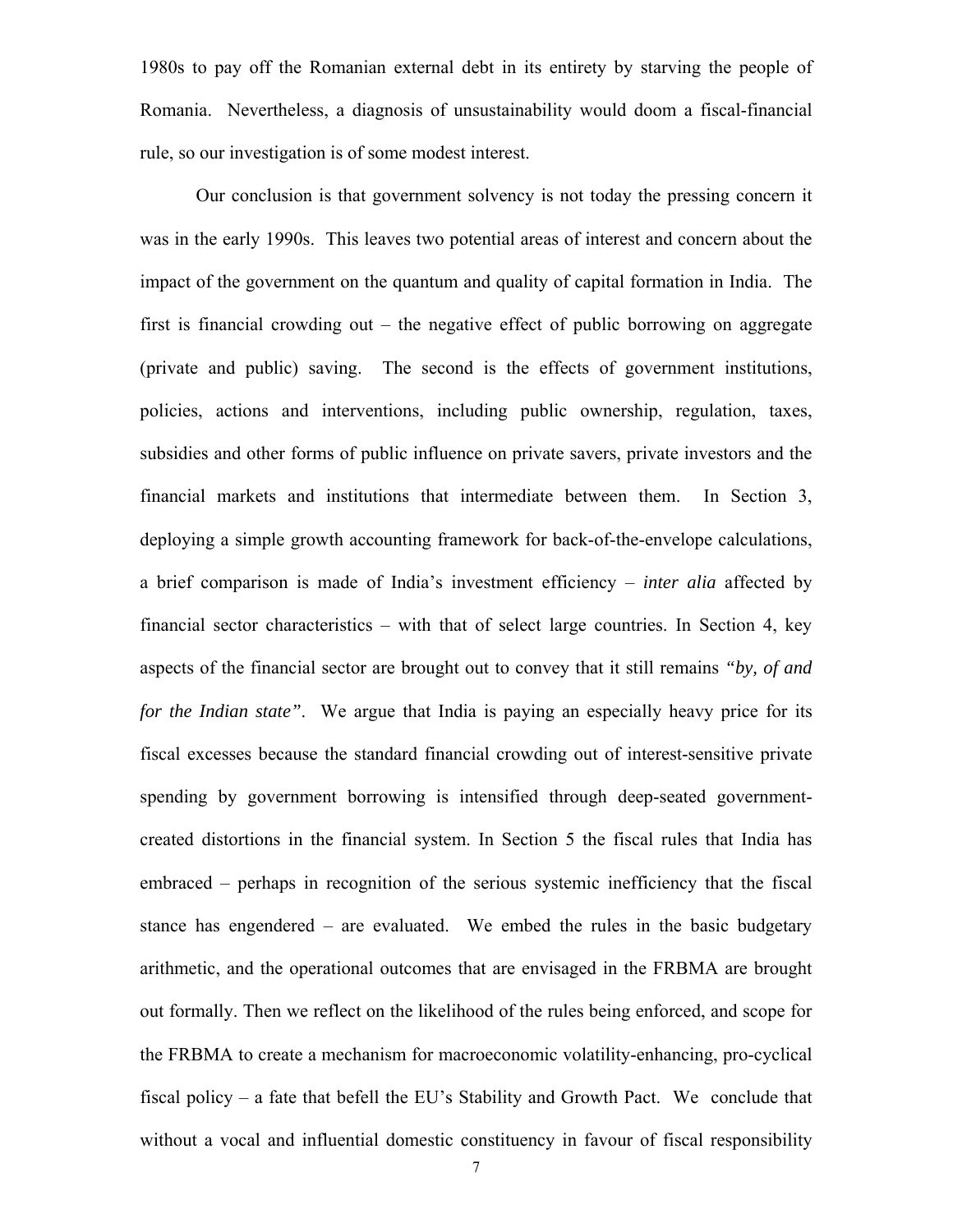and restraint, the adoption of a formal set of fiscal-financial rules in India is likely to prove as ineffective in India as the Stability and Growth Pact has been in the EU for those member countries that either have achieved EMU membership (the 12 current Eurozone member states) or are not interested in achieving it (like the UK).

Our paper does not focus on the macroeconomic stabilization roles of fiscal and monetary policy. We do not believe that the nominal wage and price rigidities that make monetary and fiscal policy potentially important tools for macroeconomic stabilization policy are an important feature of the Indian macroeconomic transmission mechanism. Neither old Keynesian nor New-Keynesian specifications of the wage-price mechanism capture the reality of India's labour and product markets. We view output as supplyconstrained rather than effective demand-constrained. The supply constraint binds, however, at far too low a level because of real rigidities and distortions in labour, product and financial markets. Financial crowding out therefore matters from our perspective not because of what it does to short-run aggregate demand and employment, but because of what it does to the level and composition of 'full employment' saving and investment.

### **2. Evolution of public debt and solvency tests**

India pursued fiscal consolidation, albeit relatively briefly, in the aftermath of the 1991 balance-of-payments-crisis. Reflecting this, the net (public) total debt (NTD)-GDP ratio declined sharply – from a peak of about 80 percent of GDP – by almost one-fourth during 1992/93-1996/97. Subsequently, there has been a reversal and the ratio has crept back up to over 70 percent of GDP (Figure 1 below).<sup>6</sup>

<span id="page-8-0"></span><sup>&</sup>lt;sup>6</sup> It is noteworthy that although (recognized and explicit) guarantees outstanding of central and state governments have stabilized in recent years, they amount to 11.3 percent of GDP (2003).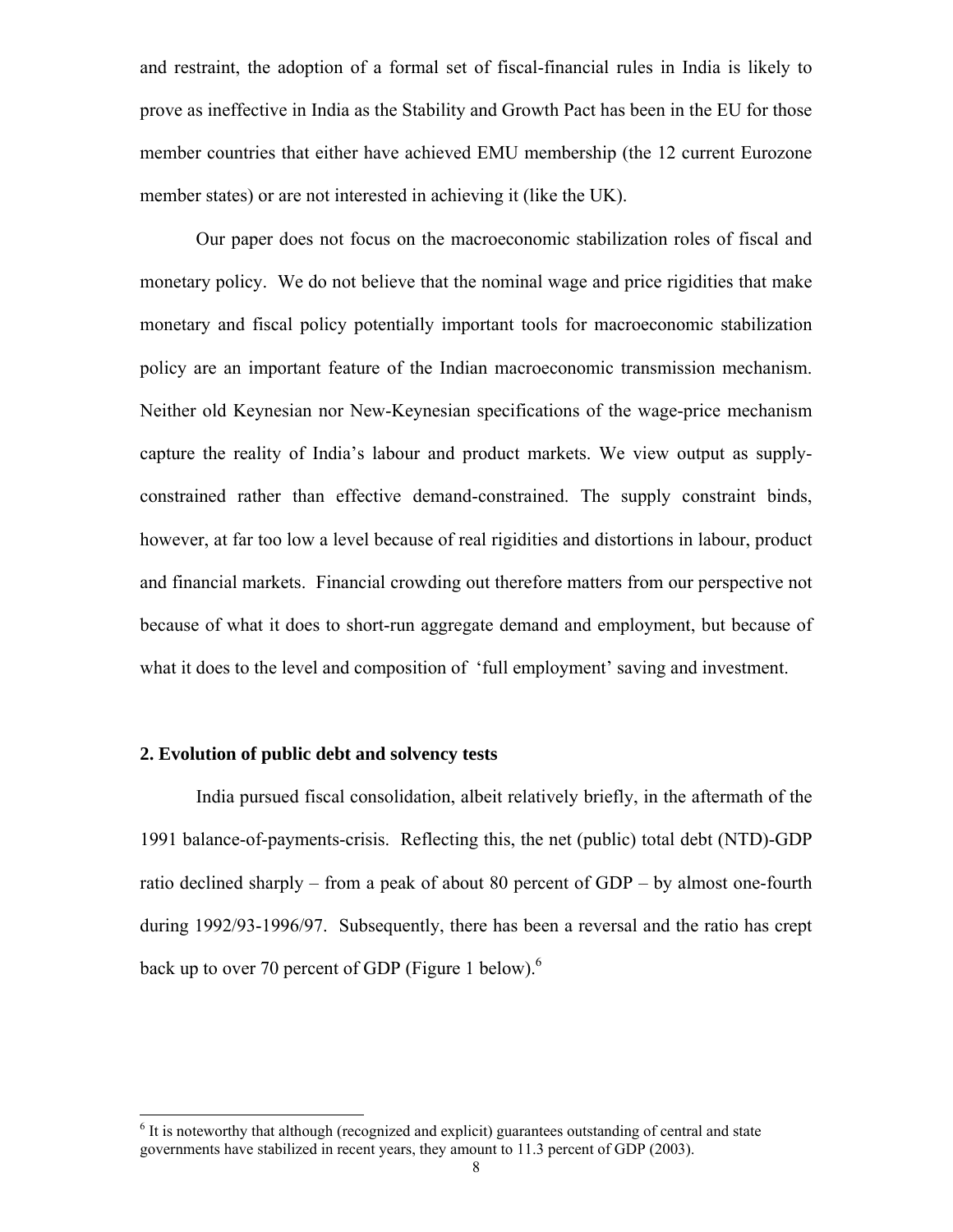

The composition, however, has undergone substantial change. While public and publicly guaranteed external debt continues to decline in both gross and net terms (as a ratio to GDP), internal (i.e., domestic currency denominated) indebtedness of the government has shot up to 75 percent of GDP (Table 1 below). In effect, there has been a swapping of creditors by Indian policy makers – hapless future generations of Indian citizens for a potent pressure group of foreigners. At least one major international rating agency recognizes this by evaluating India's foreign currency rating as investment-grade, but the long-term domestic currency rating is classified as below investment-grade. Within the internal debt aggregate, there has been a slight change in relative shares. In an indication of continuing fiscal stress on state governments, the proportion of state government debt in total domestic debt has inched up to about a fifth. In consonance with the compression in public capital expenditure, the share of state-owned enterprises in total liabilities has steadily fallen over the last decade. On the external side, official foreign exchange reserves now exceed foreign currency-denominated public debt (indeed, RBI reserves are in excess of all external (debt) liabilities, both public *and* private).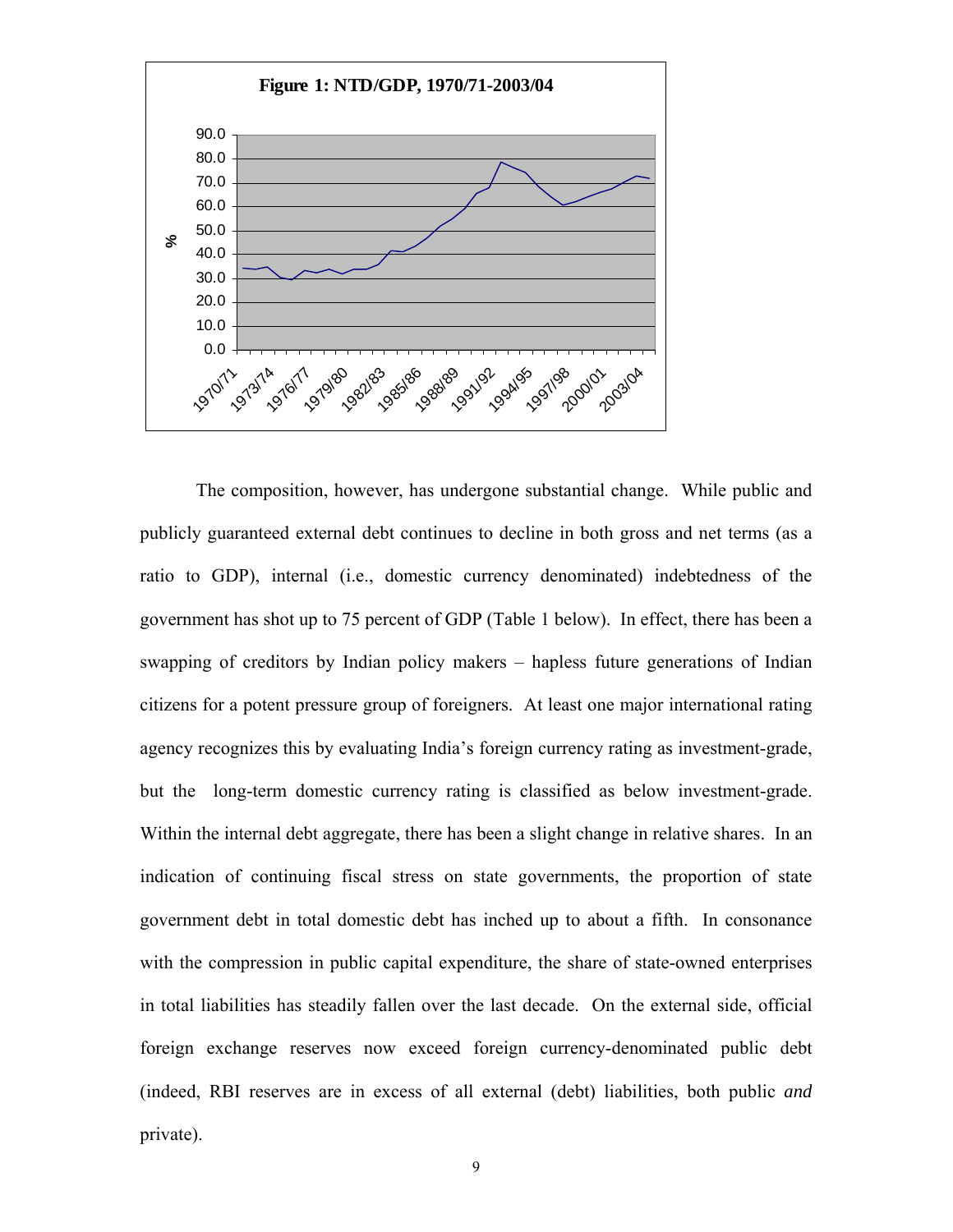Our definition of the public sector includes public enterprises as well as central, state and local government, and the central bank. We do not include the publicly-owned commercial banks. That was a judgment call. Our reasoning was as follows. By consolidating the publicly-owned commercial banks with the public sector, we effectively assume that the government not only guarantees all the liabilities of the publicly-owned commercial banks, but that this guarantee is certain to be called. These liabilities are not just contingent liabilities of the government, they are actual liabilities. As it is not 100 percent certain that the government will be called upon to service the debt of the publicly-owned commercial banks in full, consolidation would overstate the true indebtedness of the public sector.

Publicly-owned commercial banks hold general government debt in an amount equal to around 40 percent of their deposits. Without consolidation, that debt is counted as public sector debt. It may well be a better approximation to the 'fair value' of all public sector debt (contingent and certain) not to consolidate – and therefore to count the value of the publicly-owned commercial banks' holdings of general government debt as a public sector liability – than to consolidate – and therefore to treat the difference between the liabilities of the publicly-owned commercial banks and their holdings of general government debt as a certain liability of the public sector.

It does not matter from the point of view of the analysis of the debt sustainability of the public sector whether the publicly-owned commercial banks act commercially or emulate the bureaucratic behaviour of a general government department. There are, for instance, many ways of acting non-commercially without this involving 'soft budget constraints'. Ceaucescu's Romania was an example of ultra-hard budget constraints and utter economic irrationality.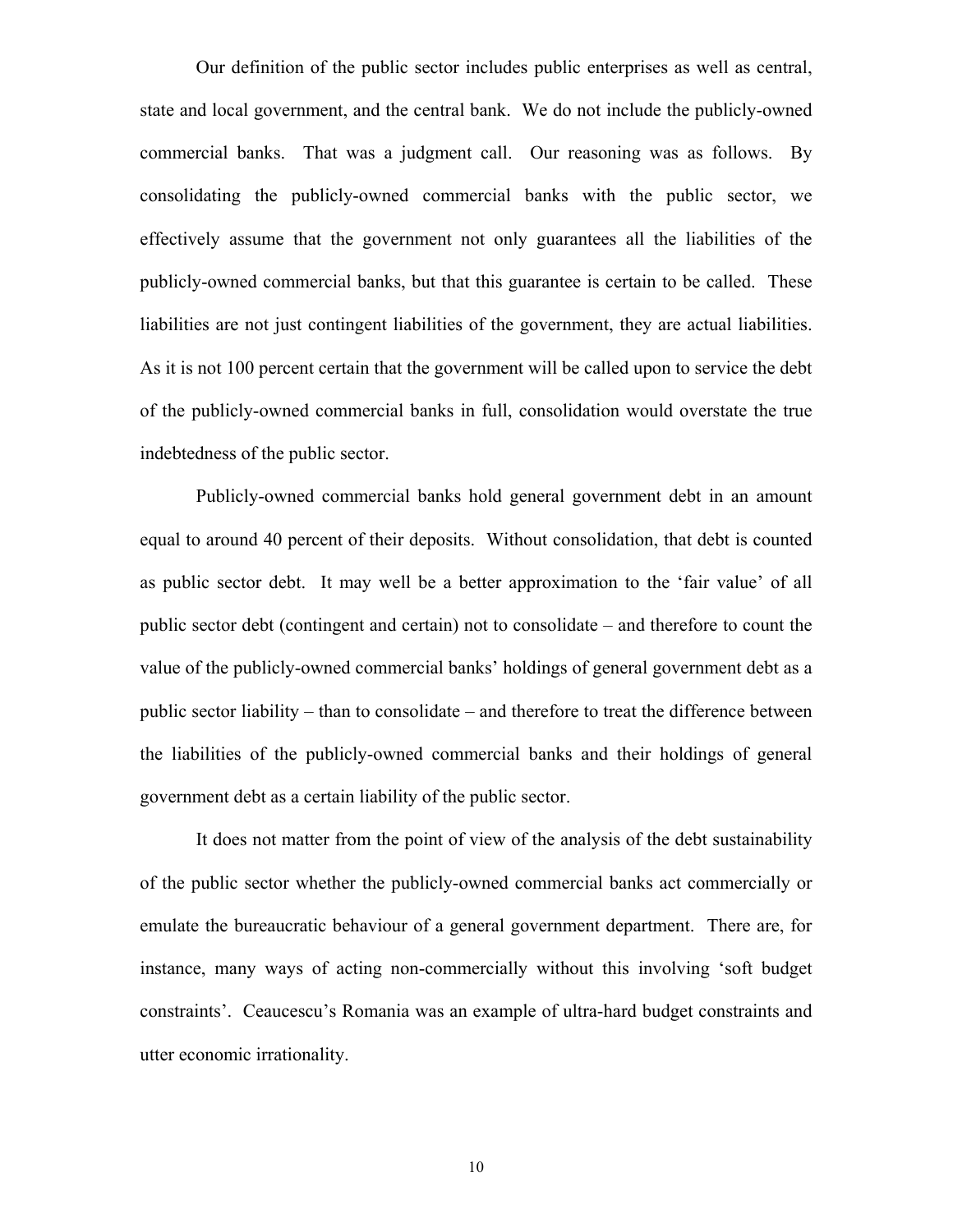|         | <b>CDD</b> | <b>SDD</b> | <b>PEDD</b> | STPEDD <sup>*</sup> | <b>NTDD</b> | <b>TFD</b> | <b>GTD</b> | $\mathbf R$ | <b>NTFD</b> | <b>NTD</b> |
|---------|------------|------------|-------------|---------------------|-------------|------------|------------|-------------|-------------|------------|
| 1970/71 | 17.4       | 4.3        | 0.3         | <b>NA</b>           | 22.0        | 13.7       | 35.7       | 1.6         | 12.1        | 34.1       |
| 1971/72 | 17.0       | 4.4        | 0.3         | <b>NA</b>           | 21.6        | 13.8       | 35.5       | 1.8         | 12.0        | 33.6       |
| 1972/73 | 17.4       | 4.2        | 0.3         | <b>NA</b>           | 22.0        | 14.5       | 36.5       | 1.7         | 12.8        | 34.8       |
| 1973/74 | 14.7       | 3.9        | 0.2         | <b>NA</b>           | 18.7        | 13.1       | 31.9       | 1.6         | 11.5        | 30.3       |
| 1974/75 | 13.9       | 3.6        | 0.5         | <b>NA</b>           | 18.1        | 12.6       | 30.7       | 1.4         | 11.2        | 29.3       |
| 1975/76 | 16.4       | 4.0        | 0.7         | <b>NA</b>           | 21.1        | 14.6       | 35.7       | 2.3         | 12.3        | 33.5       |
| 1976/77 | 16.7       | 4.2        | 1.0         | <b>NA</b>           | 21.9        | 14.0       | 36.0       | 3.7         | 10.3        | 32.2       |
| 1977/78 | 20.9       | 4.1        | 0.9         | <b>NA</b>           | 25.9        | 12.7       | 38.6       | 4.9         | 7.8         | 33.7       |
| 1978/79 | 19.6       | 4.4        | 0.2         | <b>NA</b>           | 25.2        | 12.0       | 37.2       | 5.4         | 6.6         | 31.8       |
| 1979/80 | 20.8       | 4.3        | 1.6         | <b>NA</b>           | 26.6        | 12.0       | 38.6       | 4.9         | 7.0         | 33.6       |
| 1980/81 | 20.5       | 4.0        | 1.6         | <b>NA</b>           | 26.1        | 11.6       | 37.7       | 3.8         | 7.8         | 33.9       |
| 1981/82 | 20.0       | 4.3        | 1.5         | <b>NA</b>           | 25.8        | 12.1       | 37.9       | 2.3         | 9.7         | 35.5       |
| 1982/83 | 23.9       | 4.4        | 1.9         | <b>NA</b>           | 30.2        | 14.0       | 44.2       | 2.5         | 11.5        | 41.7       |
| 1983/84 | 22.0       | 4.6        | 2.1         | <b>NA</b>           | 28.7        | 15.0       | 43.7       | 2.7         | 12.4        | 41.0       |
| 1984/85 | 23.0       | 4.6        | 2.2         | <b>NA</b>           | 29.8        | 16.5       | 46.2       | 2.9         | 13.6        | 43.4       |
| 1985/86 | 25.1       | 5.1        | 2.3         | <b>NA</b>           | 32.6        | 17.4       | 50.0       | 2.9         | 14.5        | 47.1       |
| 1986/87 | 27.7       | 5.1        | 2.6         | <b>NA</b>           | 35.4        | 19.3       | 54.7       | 2.7         | 16.6        | 52.0       |
| 1987/88 | 28.6       | 5.5        | 3.1         | <b>NA</b>           | 37.3        | 19.8       | 57.0       | 2.3         | 17.5        | 54.7       |
| 1988/89 | 29.6       | 5.5        | 3.9         | <b>NA</b>           | 39.0        | 21.9       | 60.9       | 1.6         | 20.2        | 59.2       |
| 1989/90 | 30.5       | 5.8        | 4.4         | <b>NA</b>           | 40.8        | 26.3       | 67.0       | 1.4         | 24.9        | 65.7       |
| 1990/91 | 30.7       | 6.0        | 4.8         | 1.6                 | 41.4        | 28.3       | 69.7       | 1.8         | 26.5        | 67.9       |
| 1991/92 | 30.9       | 6.3        | 5.2         | 0.9                 | 42.4        | 40.0       | 82.4       | 3.5         | 36.6        | 79.0       |
| 1992/93 | 32.0       | 6.4        | 4.8         | 2.3                 | 43.2        | 37.1       | 80.3       | 4.0         | 33.1        | 76.3       |
| 1993/94 | 36.0       | 6.5        | 5.2         | 1.9                 | 47.7        | 33.8       | 81.4       | 7.0         | 26.7        | 74.4       |
| 1994/95 | 35.5       | 6.4        | 4.5         | 1.6                 | 46.5        | 29.8       | 76.3       | 7.8         | 22.0        | 68.5       |
| 1995/96 | 33.9       | 6.6        | 4.2         | 1.6                 | 44.7        | 25.3       | 70.0       | 6.1         | 19.2        | 63.9       |
| 1996/97 | 33.8       | 6.7        | 4.6         | 1.9                 | 45.1        | 22.4       | 67.5       | 6.9         | 15.6        | 60.7       |
| 1997/98 | 35.9       | 7.0        | 4.3         | 1.9                 | 47.2        | 21.9       | 69.2       | 7.2         | 14.8        | 62.0       |
| 1998/99 | 37.2       | 7.5        | 5.8         | $2.\overline{5}$    | 50.5        | 21.7       | 72.2       | 7.9         | 13.8        | 64.3       |
| 1999/00 | 40.0       | 8.7        | 5.5         | $2.\overline{5}$    | 54.3        | 20.3       | 74.6       | 8.5         | 11.8        | 66.1       |
| 2000/01 | 43.0       | 9.9        | 4.4         | 2.8                 | 57.3        | 19.2       | 76.5       | 9.2         | 10.0        | 67.3       |
| 2001/02 | 47.6       | 10.8       | 4.9         | 3.0                 | 63.3        | 18.3       | 81.7       | 11.3        | 7.0         | 70.3       |
| 2002/03 | 53.0       | 12.1       | 4.7         | 2.6                 | 69.8        | 17.7       | 87.6       | 14.8        | 2.9         | 72.7       |
| 2003/04 | 56.6       | 13.8       | 4.7         | 2.6                 | 75.1        | 15.2       | 90.4       | 18.5        | $-3.3$      | 71.8       |
| 2004/05 | 57.4       | 14.1       |             |                     |             |            |            | 20.1        |             |            |

**Table 1: Indian public debt, 1970/71 – 2003/04 (% of GDP)**

**Definitions** 

NTDD = CDD + SDD + PEDD (excluding Rupee short term Public Enterprise Domestic Debt ( **\*** STPEDD) reported above, for which data is unavailable prior to 1990/91.)

GTD = NTDD + TFD

 $NTFD = TFD - R$ 

 $NTD = N T D D + N T F D$ 

NTDD: Net total domestic debt.

TFD: Foreign currency public and publicly guaranteed long-term debt plus use of IMF credit plus imputed short-term public debt (Source: Global Development Finance Report).

GTD: Gross total debt.

NTFD: Net total foreign debt.

CDD: Internal debt of the central government less net credit outstanding from the Reserve Bank of India; plus liabilities on account of small savings fund and other accounts.

SDD: Rupee denominated market and other loans of state governments (excluding loans and advances from the central government) less net credit outstanding from the Reserve Bank of India; plus provident funds etc.

PEDD: Long-term Rupee denominated debt of public enterprises not held by government.

R: Official foreign exchange reserves including gold and SDRs.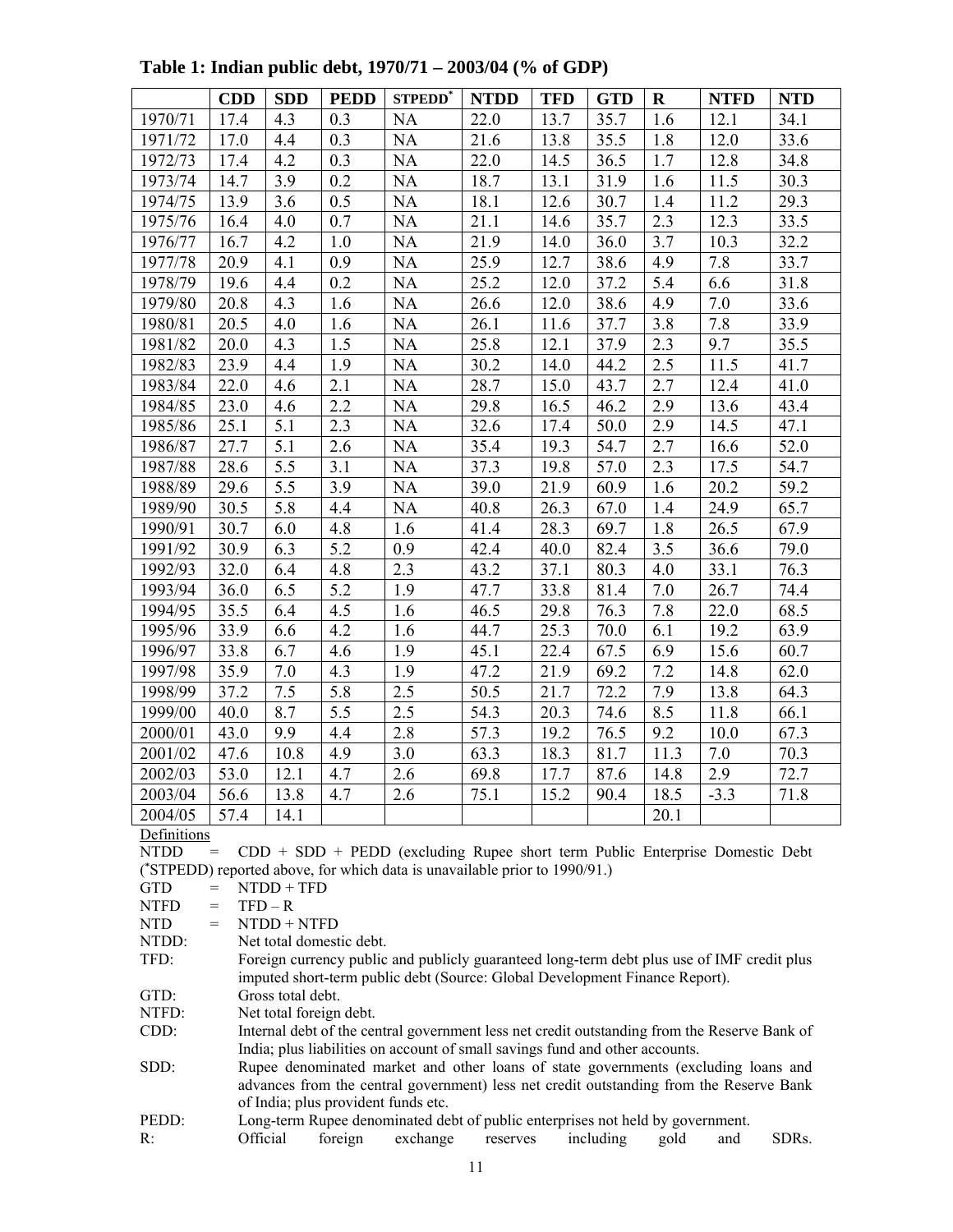As in our previous work on Indian public finance (Buiter and Patel (1997)), we conduct formal solvency tests on the debt series.<sup>7</sup> The formal definition of the discounted debt (strictly speaking the period *t* debt discounted to period *0)* is given in (2.1) below:

$$
PDV(B_t) = \prod_{j=0}^{t-t_0} \left(\frac{1}{1+i_{t+j}}\right) B_t
$$
 (2.1)

Here  $B_t$  is the 'notional' value of the national debt at time  $t$  measured in rupees. For variable rate debt the notional value at time *t* is the face value at time *t*. For fixed rate debt, it is the present value, at time *t,* of all current and future contractual debt payments, discounted at default risk-free nominal discount factors;  $i_{t+i}$  is the default risk free nominal interest rate in period  $t+j$ . A statistically testable implication of the solvency constraint is that the unconditional expectation of the discounted public debt should be zero (or non-positive). Since we have not put forward a formal structural politicaleconomic model to explain the evolution of debt and deficits, we are restricted to a mechanical description of the time series properties of the debt stock in terms of reduced form data generating processes (DGPs). The statistical tests endeavor to shed light on two aspects: (i) whether the DGP describing the discounted public debt is stable in the sense of parameter constancy, that is, whether there are structural breaks in the process; (ii) conditional on an invariant structure having been identified, whether the discounted debt process is covariance stationary or not.

It should be kept in mind that non-stationarity need not be taken as evidence that the government will default; it only means that if extant fiscal policies continue then bankruptcy of the exchequer will occur. Covariance stationarity of the DGP implies that

<span id="page-12-0"></span><sup>&</sup>lt;sup>-</sup><br>7  $\alpha$  A recent contribution to the literature on Indian fiscal deficits and government debt is Rangarajan and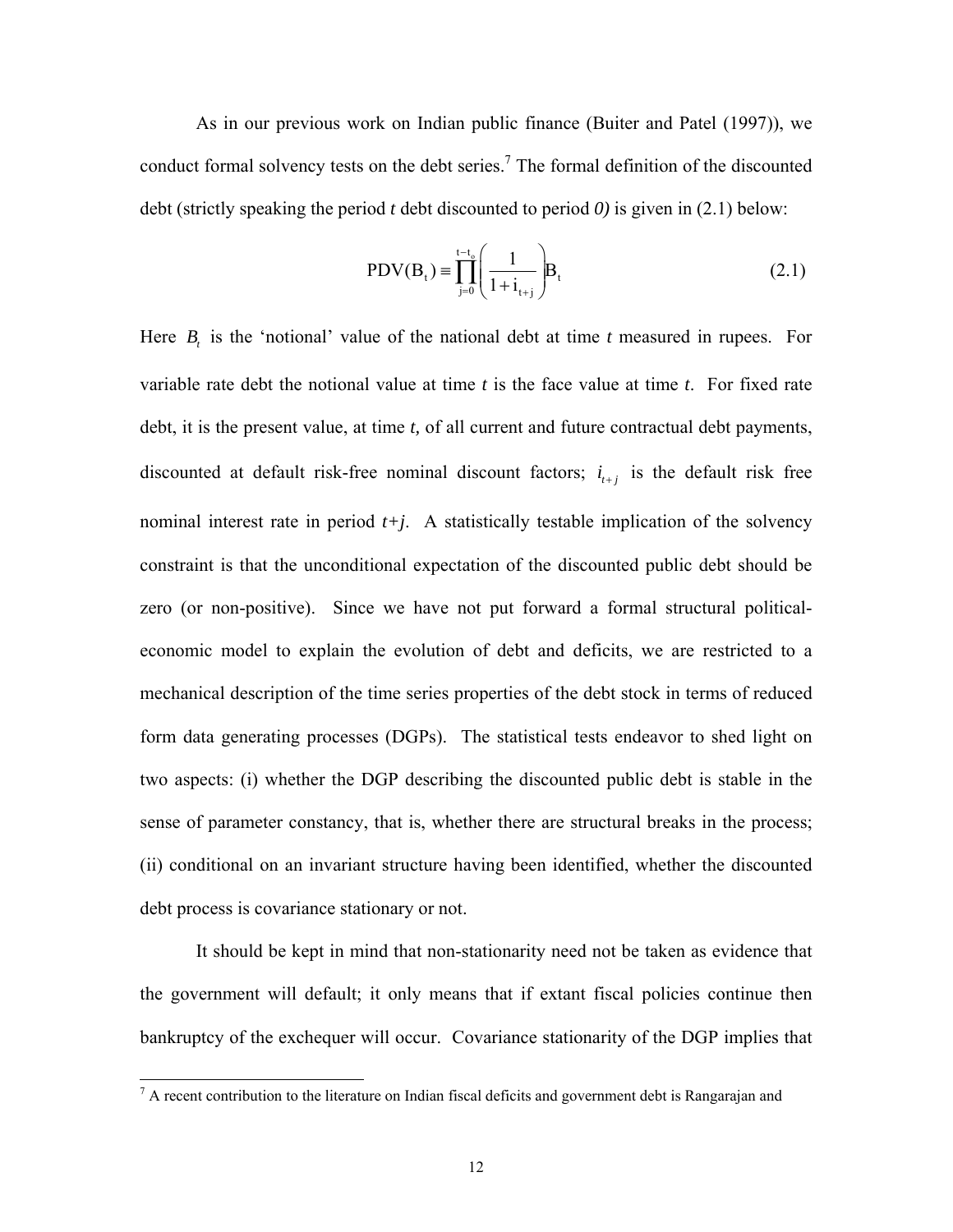its unconditional mean will be zero if the univariate representation of the stochastic process governing it is strictly indeterministic. If the process is covariance stationary but has a deterministic component, its unconditional mean may of course be non-zero.

We deploy two methods to test for stationarity. The process describing  $PDV(B_t)$ can be assumed to be represented by a multivariate ARIMA process:

$$
(1 - \rho(L))((1 - L)^{d} X_{t} - \alpha_{0}) = (1 - \theta(L))\varepsilon_{t}
$$
\n(2.2)

where  $\rho(L)$  is a  $\rho^{\text{th}}$ -order polynomial,  $\theta(L)$  is a  $q^{\text{th}}$ -order polynomial,  $X_t$  is a random vector the first element of which is  $PDV(B_t)$ ,  $\alpha_0$  is a vector of constants, and  $\varepsilon_t$  is a vector white noise process.  $(1-L)^d X_t$  is a covariance stationary series, i.e., the series  $X_t$ is integrated of order d. It is assumed that both  $(1 - \rho(L))$  and  $(1 - \theta(L))$  have their roots outside the unit circle; under this assumption (2.2) has the AR representation

$$
\eta(L)((1-L)^{d}X_{t} - \alpha_{0} = \varepsilon_{t}
$$
\n(2.3)

where

$$
\eta(L) = \sum_{i=0}^{\infty} \eta_i L_i = (1 - \theta(L))^{-1} (1 - \rho(L)).
$$
\n(2.4)

The univariate special case of (2.3) is implemented:

$$
PDV(Bt) = \alpha_0 + \alpha_1 t + \beta(L) PDV(Bt-1) + u_t
$$
 (2.5)

where  ${u_t}_{0}^{\infty}$  is an infinite sequence of weakly stationary random variables, to test whether the discounted Indian public debt is covariance stationary or not. Eventual insolvency will occur if at least one of the following conditions hold:

1. The roots of 1− β(L) do not all lie outside the unit circle.

 $\overline{a}$ 

Srivastava (2005).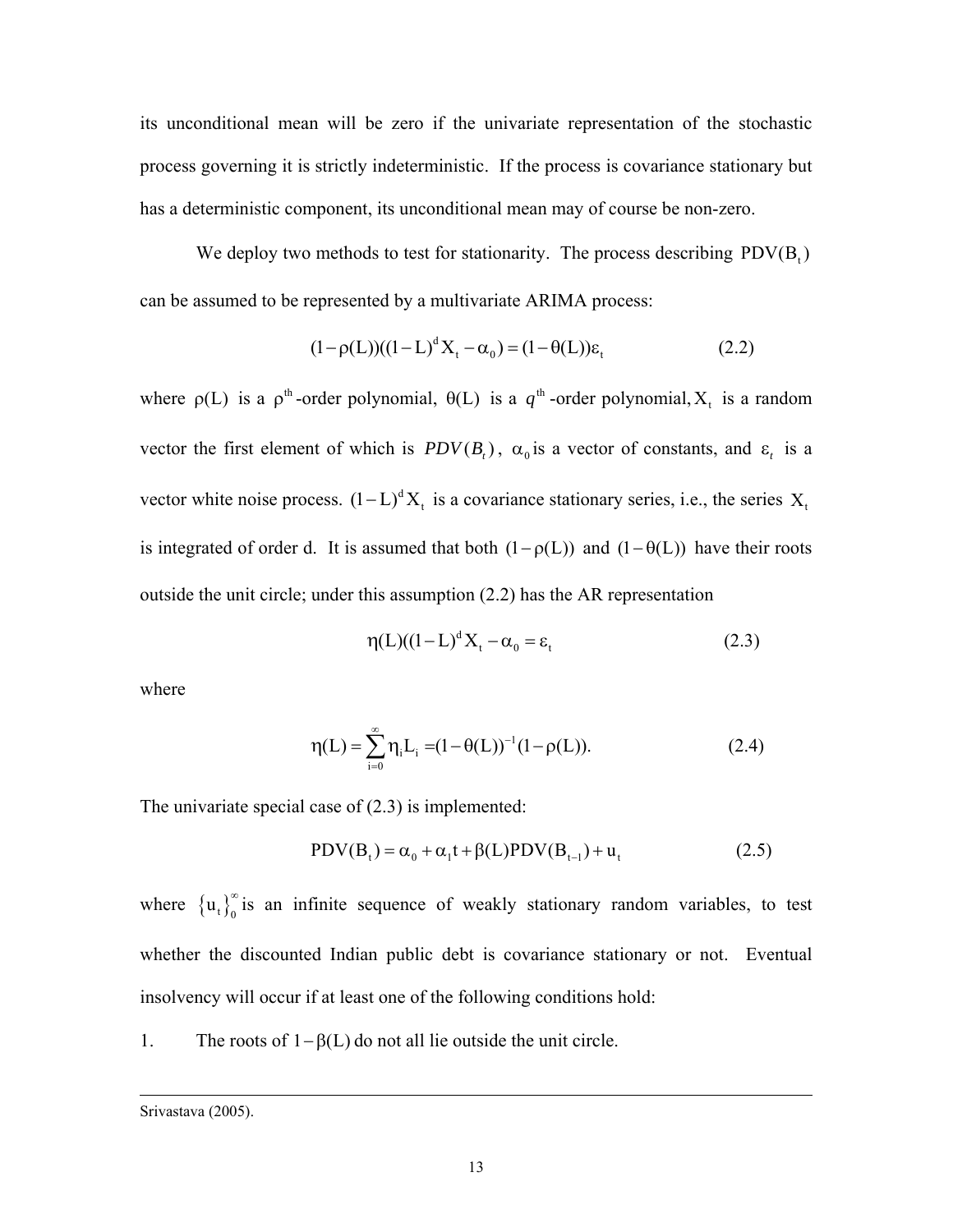- 2.  $\alpha_1 > 0$ , that is, there is a positive deterministic time trend.
- 3.  $\alpha_0 > 0$ , that is even though the PDV(B<sub>t</sub>) process is stationary, its unconditional expectation is positive.

To allow for a wide class of error structures the Phillips-Perron test statistics Z(β), Z(t<sub>β</sub>) and Z( $\phi$ <sub>3</sub>) can be used to test for the null hypothesis that β = 1 and  $\alpha_1 = 0$ within a maintained hypothesis that permits a non-zero drift  $\alpha_0$ .

It is now widely appreciated that standard unit root tests (for example, Dickey-Fuller and Phillips-Perron) are not very powerful against relevant alternatives such as trend stationarity (linear or non-linear), fractionally integrated processes and even level stationarity. This is important since the manner in which classical statistical hypothesis testing is conducted results in the null hypothesis being accepted unless there is strong evidence against it. The null in case of the standard unit root tests is one of nonstationarity, i.e., the presence of a unit root. Although it is possible that the vast majority of aggregate economic time series do not have a unit root, it is probably preferable to formulate a statistical procedure that has stationarity as the null. This is especially relevant given the relatively small sample size available to us using annual data for India. Kwiatkowski, Phillips, Schmidt and Shin (1992), henceforth KPSS, is useful here. Using a parameterization which provides a reasonable representation of both stationary and nonstationary variables, KPSS have derived a test which has stationarity as the null hypothesis. The series under consideration  $X$ , is assumed to have the following decomposition:

$$
X_t = \xi t + \Gamma_t + \varepsilon_t \qquad \text{where}
$$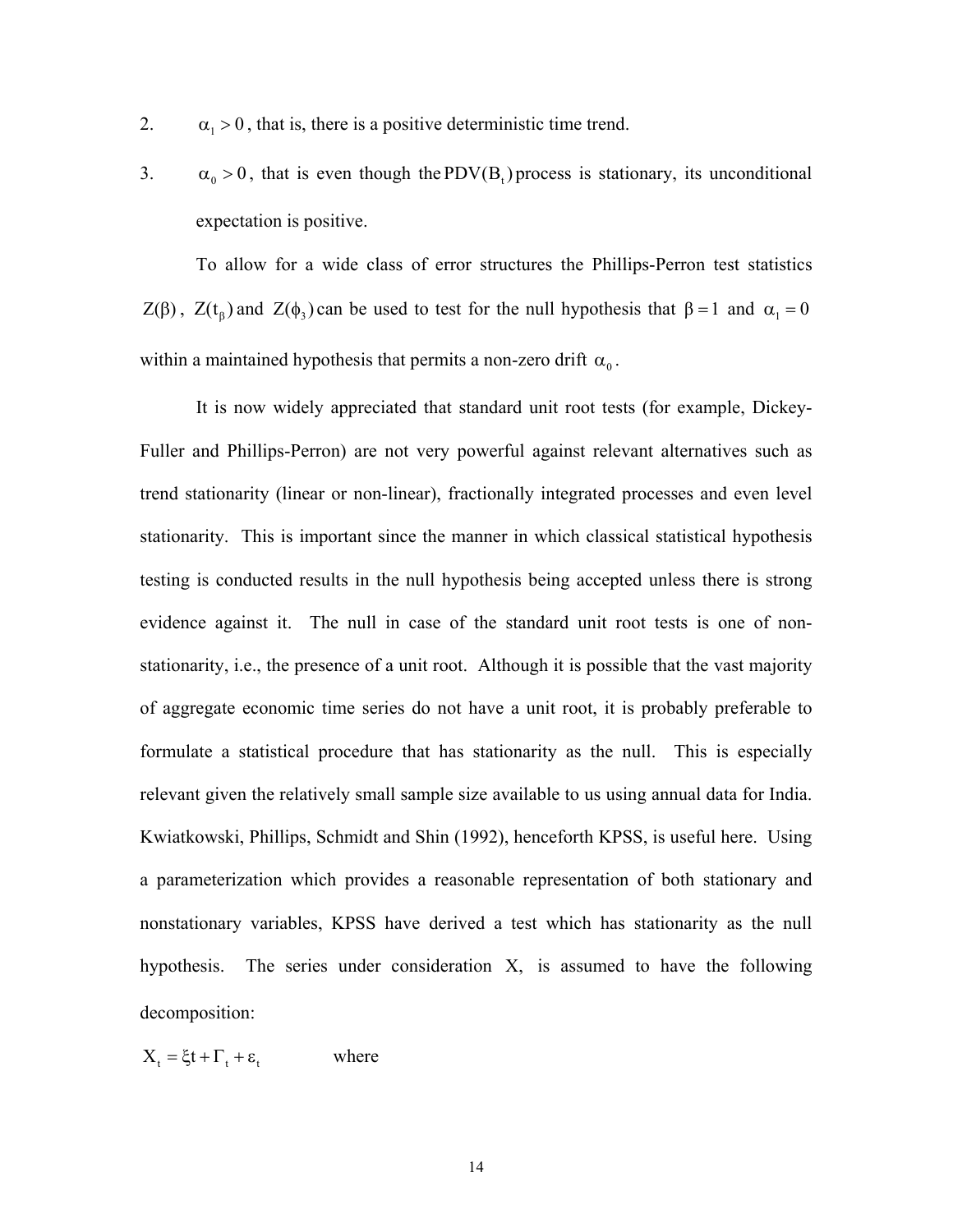$$
\Gamma_{t} = \Gamma_{t-1} + u_{t} \quad ; \quad u_{t} \sim i.i.d.(0, \sigma_{u}^{2}) \tag{2.6}
$$

 $X_t$  is modeled as the sum of a deterministic trend, a random walk and a stationary error,  $\epsilon_t$ ; the initial value of  $\Gamma_t$  is treated as fixed and serves the role of an intercept. The null hypothesis of trend stationarity can be stated in two equivalent ways:

(a) 
$$
\sigma_u^2 = 0
$$
, or, (b)  $\sigma_r^2 = 0$ .

The disturbances  $\varepsilon$ , being stationary,  $X_t$  is also trend-stationary under the null hypothesis and the test statistic is thus based on the estimated residuals. The distribution of the test statistic is derived under assumptions about the regression residuals,  $e_t$ , that allow for many weakly dependent and heterogeneously distributed time series, including a wide class of data generating mechanisms such as finite order ARMA models, under very general conditions (see Phillips and Perron (1988)). The statistic for testing trend stationarity is derived from the residuals of a regression of  $X_t$  on intercept and trend and takes the form:

$$
\hat{\eta}_t = T^{-2} \sum_{t=1}^T \frac{S_t^2}{s^2(k)} \tag{2.7}
$$

where

$$
s^{2}(k) = T^{-1} \sum_{t=1}^{T} e_{t}^{2} + 2T^{-1} \sum_{s=1}^{k} (1 - \frac{s}{(k+1)}) \sum_{t=s+k}^{T} e_{t} e_{t-s}
$$

S is the partial sum process of the regression residuals,  $e_t$ , and  $1 - (s/(k+1))$  is an optional Bartlett spectral window to allow for residual correlations. To test for *level* stationarity instead of *trend* stationarity, ξ in (2.6) is set equal to zero and the residuals are from a regression of X on only the intercept. This statistic is denoted by  $\hat{\eta}_{\mu}$ .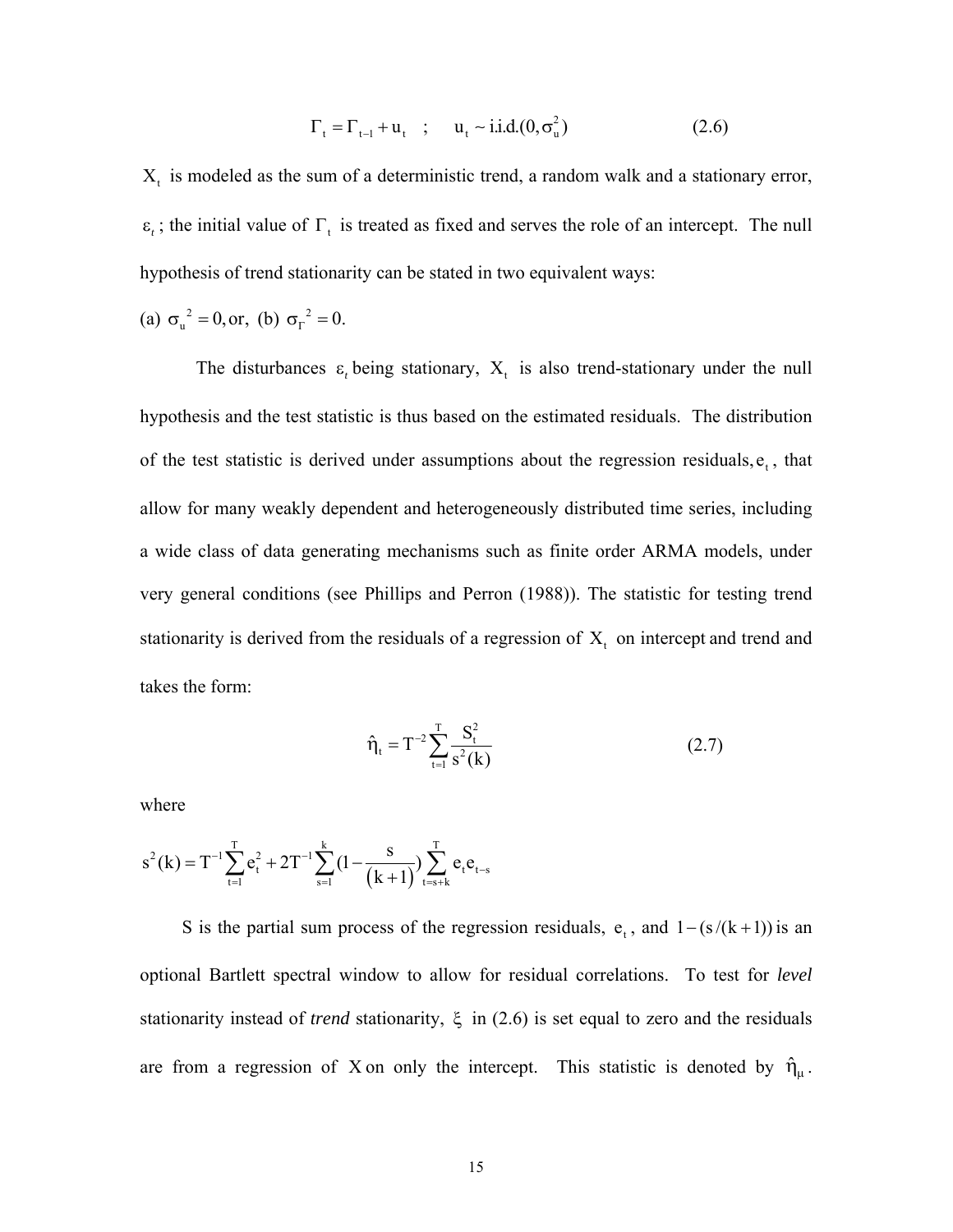Kwiatkowski, Phillips, Schmidt and Shin (1992) provide critical values for tests of both level and trend stationarity.

As tests both under the null hypothesis of a unit root and under the null hypothesis of (trend) stationarity are carried out, the following four outcomes are possible:

- 1. If the null of (trend) stationarity is accepted and the null of a unit root is rejected we can conclude that a series is (trend) stationary;
- 2. If the null of (trend) stationarity is rejected and that of a unit root cannot be rejected then the series is non-stationary;
- 3. If both the nulls are accepted then we cannot be sure whether or not there is stationarity;
- 4. If both nulls are rejected then we cannot reach any conclusion.

Obviously if either condition (3) or (4) prevails, we would be unable to conclusively interpret the stationarity properties of the time series under consideration, but that (1) and (2) are categorical.

The first three of the five test statistics given in Table 2 below are derived in Phillips and Perron (1988) for the null that  $\beta = 1$  and  $\alpha_1 = 0$ .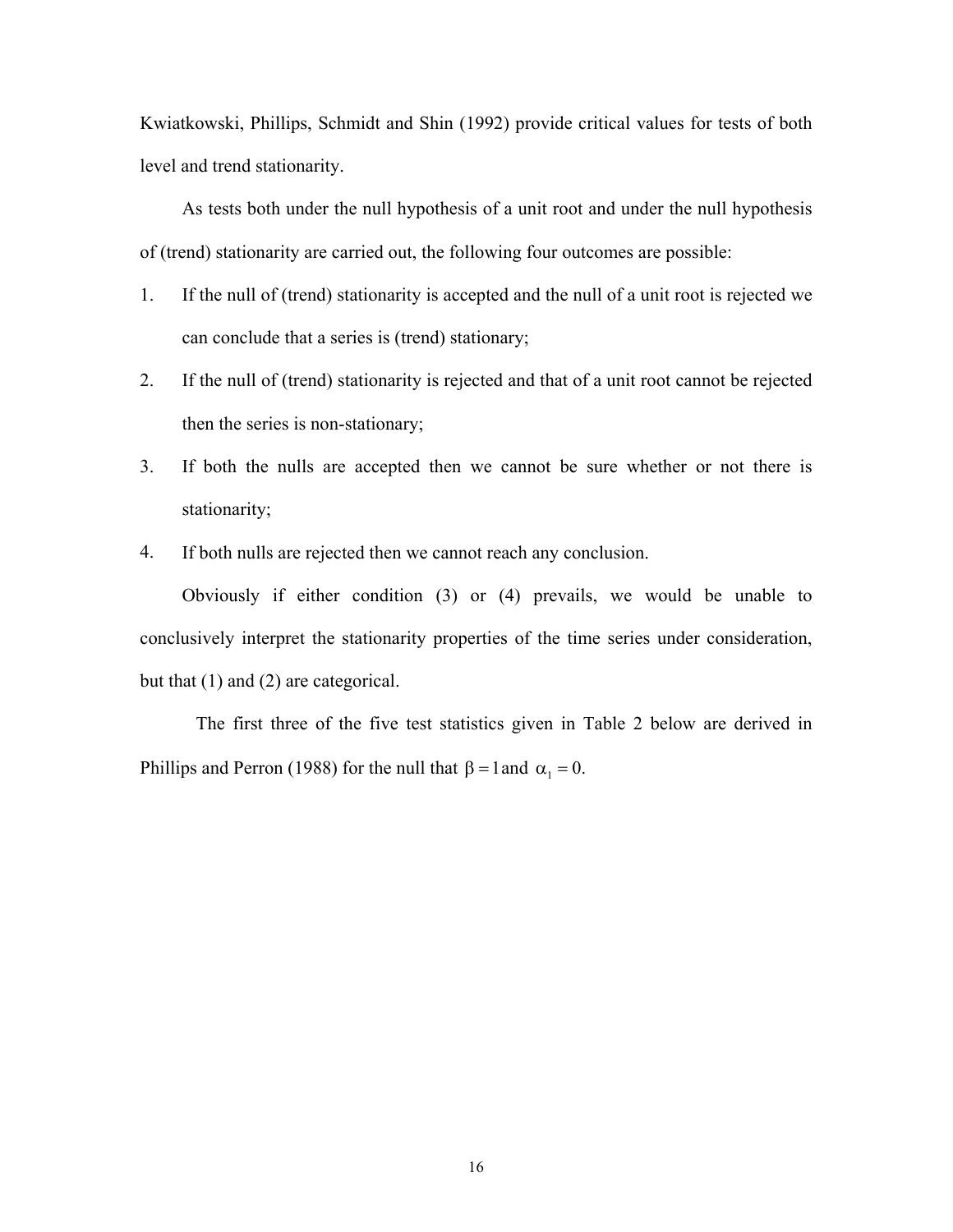|                           | $Z(\beta)$ | $Z(t_\beta)$ | $Z(\phi_3)$ | $\hat{\eta}_{\mu}$ | $\hat{\eta}_t$ |
|---------------------------|------------|--------------|-------------|--------------------|----------------|
| B <sub>1</sub>            | $-6.796$   | $-1.923$     | 1.887       | 1.720              | 0.192          |
| B <sub>2</sub>            | $-6.064$   | $-1.635$     | 1.435       | 1.302              | 0.224          |
| $B_i^*$                   | $-8.536$   | $-1.807$     | 1.917       | 1.646              | 0.206          |
| $B^*$                     | $-9.750$   | $-1.827$     | 2.312       | 1.714              | 0.136          |
| NTD/GDP                   | $-7.228$   | $-1.918$     | 1.844       | 1.556              | 0.189          |
| <b>Critical</b><br>values | $-18.508$  | $-3.568$     | 7.403       | 0.463              | 0.146          |

**Table 2: Unit root and stationarity tests for discounted debt and NTD/GDP** 

Notes:

All tests have been run on  $RATS^8$  $RATS^8$ ; the lag lengths for the KPSS tests have been chosen on the basis of the Schwartz method.

B<sub>1</sub> is the debt measured in Rupees discounted at the Long-Term Government Bond Yield.

B<sub>2</sub> is the debt measured in Rupees discounted at the average Advance Rate.

 $B<sub>i</sub><sup>*</sup>$  is the debt measured in US Dollars discounted at the Foreign All Creditors dollar interest rate.

 $B_{2}^{*}$  is the debt measured in US Dollars discounted at the Foreign Official Creditors dollar interest rate.

NTD/GDP is the ratio of net total debt to GDP.

Z(β) makes use of the standardized and centered least squares estimates of  $β$ .

 $Z(t_{\rm g})$  makes use of the t-statistic on  $\beta$ ,  $t_{\rm g}$  ( $\beta$  = 1), and  $Z(\phi_3)$  is the regression F-test of

Dickey and Fuller (1981). These three statistics possess for a very wide class of error processes the same limiting distributions as the statistics developed by Dickey and Fuller for the case of i.i.d. errors; therefore, the critical values of the three statistics are the same and can be found in Fuller (1976) and Dickey and Fuller (1981). Much, but not all, of the evidence for the null of unit root and the null of stationarity points to nonstationarity of the debt series; the exception is the trend stationarity test,  $\hat{\eta}_t$ , for  $B_2^*$  (debt in foreign

<span id="page-17-0"></span><sup>&</sup>lt;sup>8</sup> We would like to thank Alok Kumar for his help in programming the tests.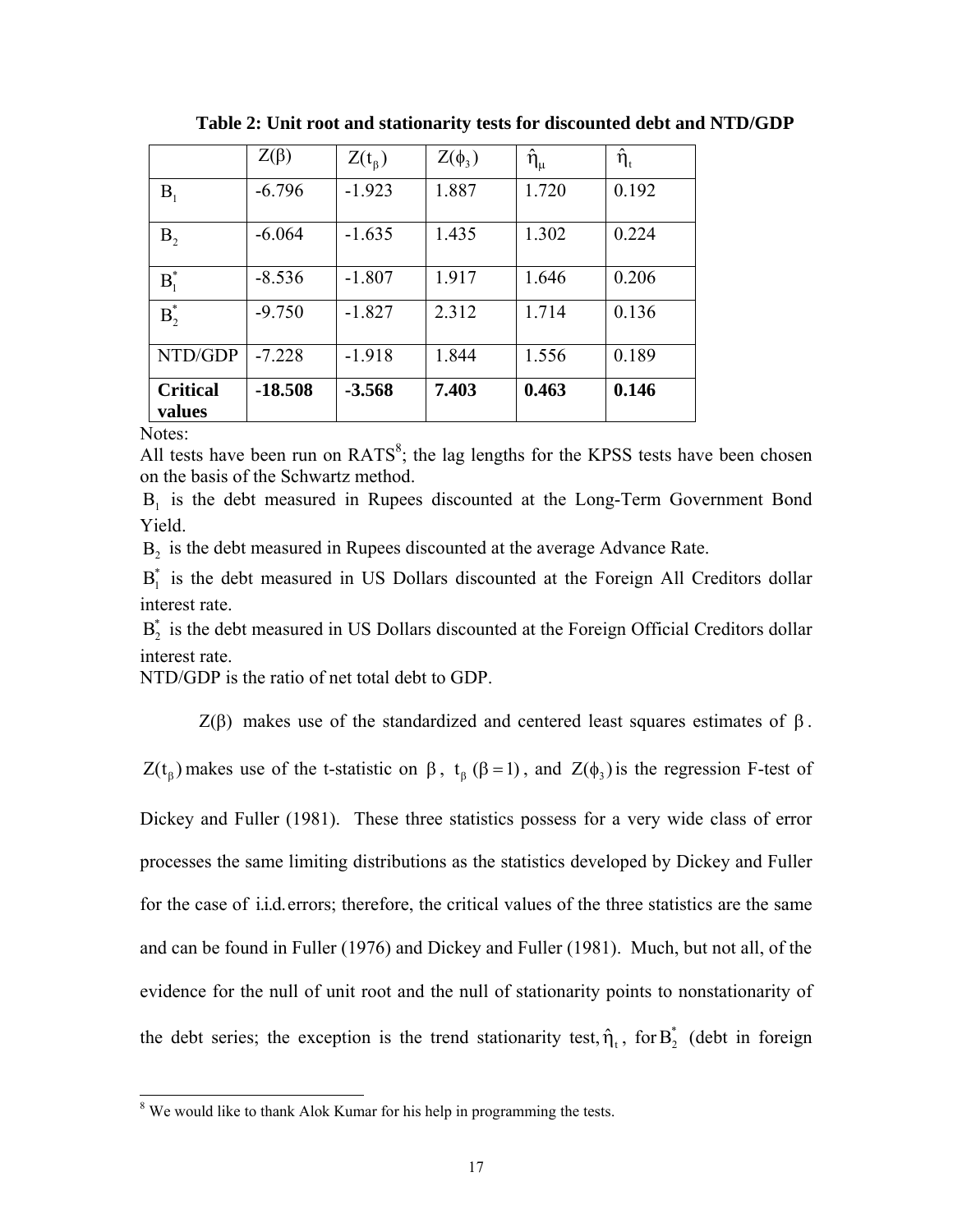currency discounted at the Foreign Official Creditors dollar interest rate). The finding of stationarity for  $B_2^*$ , the total debt measured in US dollars discounted at the Foreign Official Creditors dollar interest rate but of non-stationarity for  $B_1^*$ , the same debt measured in US dollars but using the (higher) Foreign All Creditors dollar interest rate is probably on account of the behavior of  $B_1^*$  implying long-run 'super-solvency' rather than insolvency (Figure 2 below profiles the behavior of the discounted debt series).

On balance, our review (both informal and formal) indicates that the overall net public debt burden does not give cause for immediate alarm. There is also the possibility that the Indian sovereign has been helped to some extent by high GDP growth raising the denominator of the public debt to GDP ratio rather than by fiscal consolidation and restraint lowering the numerator (the decomposition of changes in the debt-GDP ratio since 1990/91 is summarized in Figure 3 below). Negative growth surprises, whether for cyclical or structural reasons, could cause the recent increases in the debt to GDP ratio to become explosive. There can be no rest for the wicked.

The reasons India has remained fundamentally solvent despite the sustained fiscal deficits of the past twenty years are fast nominal GDP growth and financial repression. The rate of change of the debt to GDP ratio, *b,* can in continuous time be written in the following two equivalent ways:

$$
\dot{b} = d - (\pi + n)b \tag{2.8}
$$

$$
\dot{b} = -s + (r - n)b \tag{2.9}
$$

where

$$
d = -s + ib \tag{2.10}
$$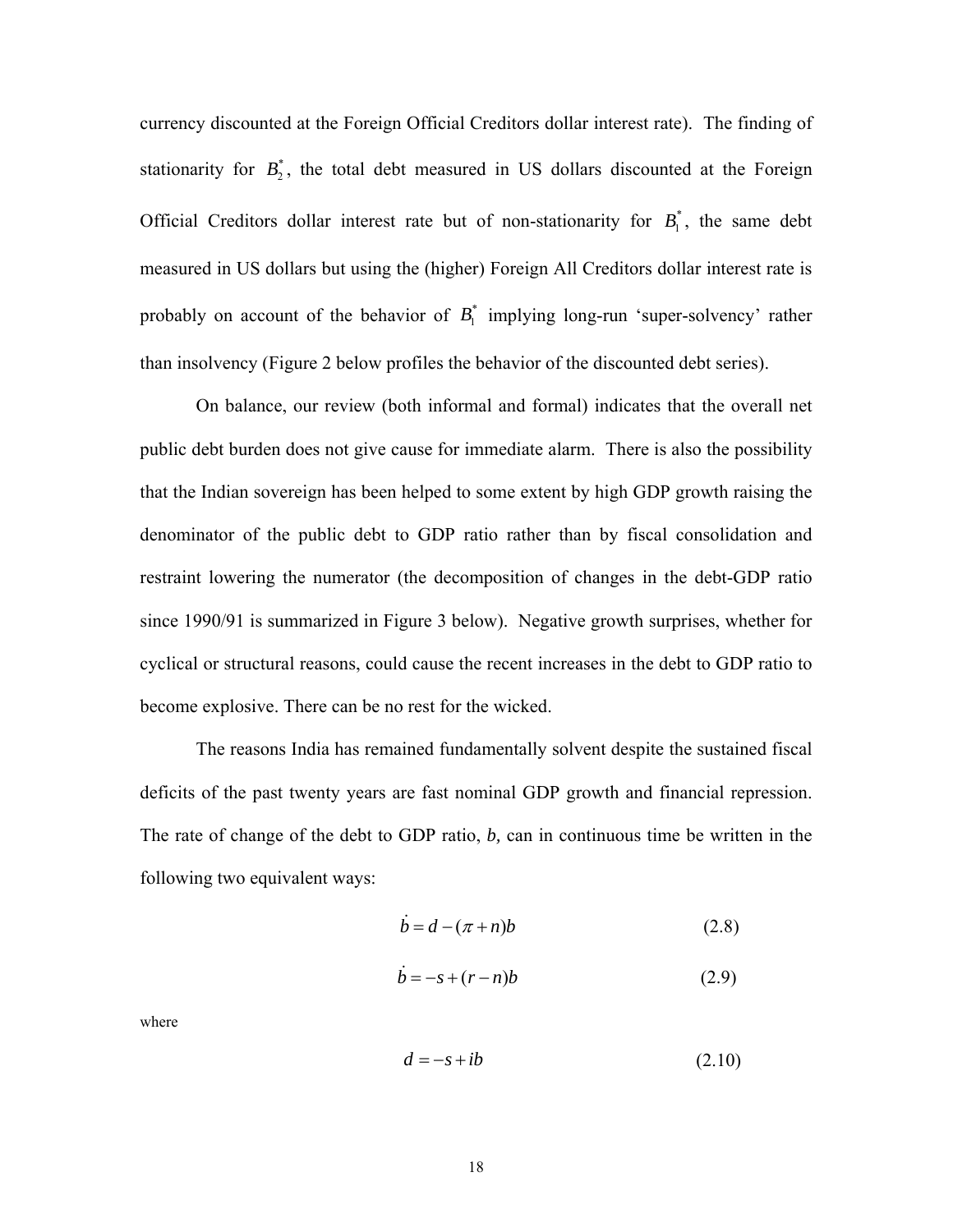and

$$
i = r + \pi
$$

Here *d* is the conventional public sector financial deficit as a fraction of GDP, *s* is the public sector primary (non-interest) surplus as a fraction of GDP,  $\pi$  is the rate of inflation, *n* is the growth rate of real GDP, *i* is the short nominal interest rate and *r* the short real interest rate. Equations (2.8) and (2.9) assume that Indian public debt is rupeedenominated.

Equation (2.8) shows that with a 12 percent annual growth rate of nominal GDP  $(\pi + n = 0.12)$  and an 80 percent of annual GDP stock of public debt ( $b = 0.80$ ), India's debt to GDP ratio will be constant (fall) if the deficit is equal to (less than) 9.6 percent of GDP  $(d = \langle 0.096 \rangle)$ . Financial repression means that both the nominal and the real interest rates on the public debt are kept artificially low. From equation (2.10), this means that, for any given primary surplus, *s,* the conventionally measured deficit *d* will be lower as the cost of debt servicing is lower than in would have been had market interest rates prevailed, and the debt dynamics will be more benign. The difference between the actual interest rate bill, *ib* and the interest bill at market interest rates,  $i^*b$  is a (quasi-fiscal) tax on the holders of the public debt, with  $(i - i^*)b < 0$ . In terms of equation (2.9), financial repression reduces the intrinsic growth rate of the debt-GDP ration,  $r - n$ . The debt-GDP ratio stabilizing value of the primary surplus falls by 0.8 percent of GDP for every 100bps increase in financial repression. Elimination of the market distortions that produce the gap between  $i$  and  $i^*$  will have adverse effects on the sustainability of the government's fiscal-financial programme because they will raise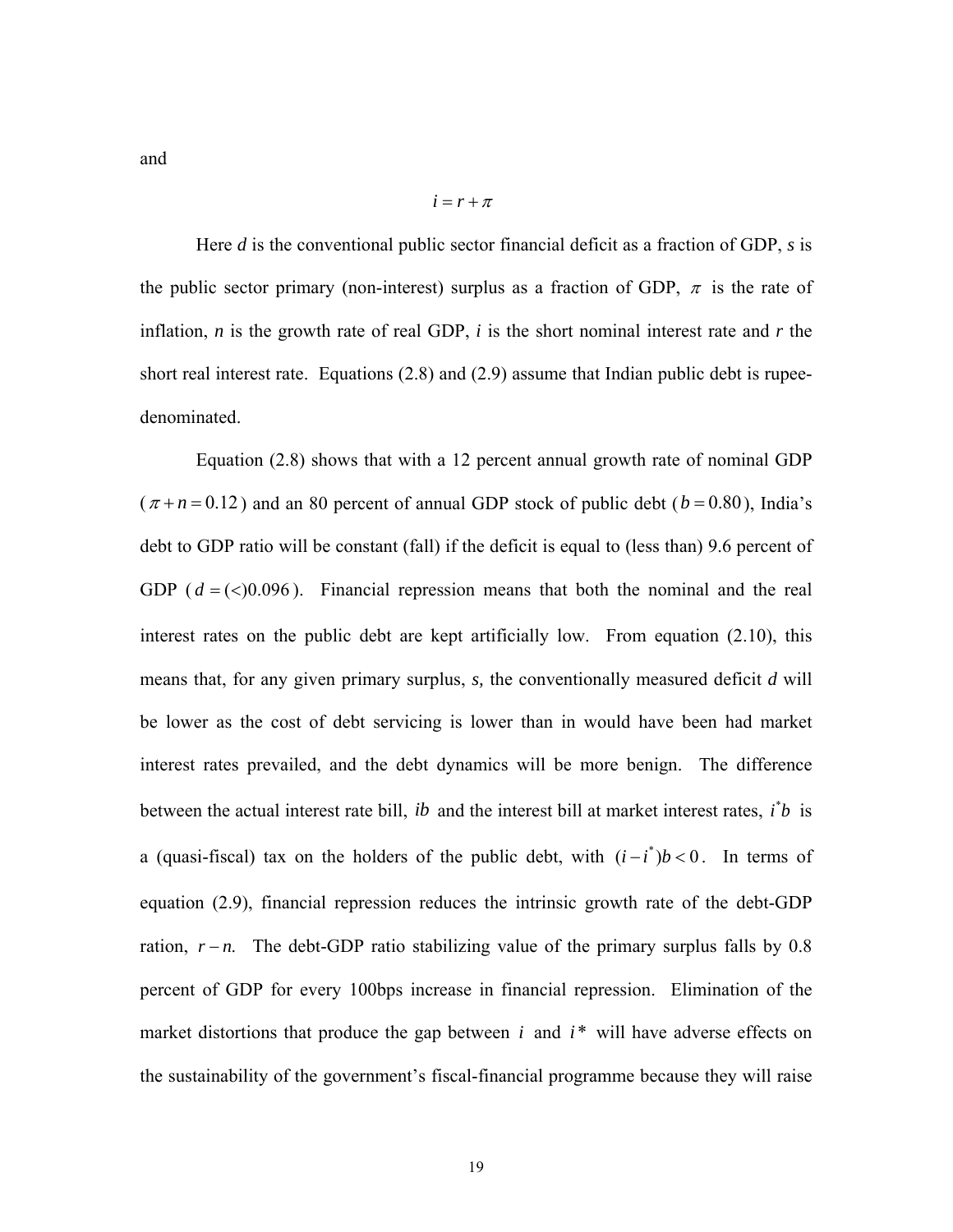the interest bill on the public debt, unless the resulting efficiency gains boost the growth rate of GDP by a compensating amount, something that cannot be taken for granted. It is important that the pursuit of macroeconomic virtue not be at the expense of fiscalfinancial sustainability.



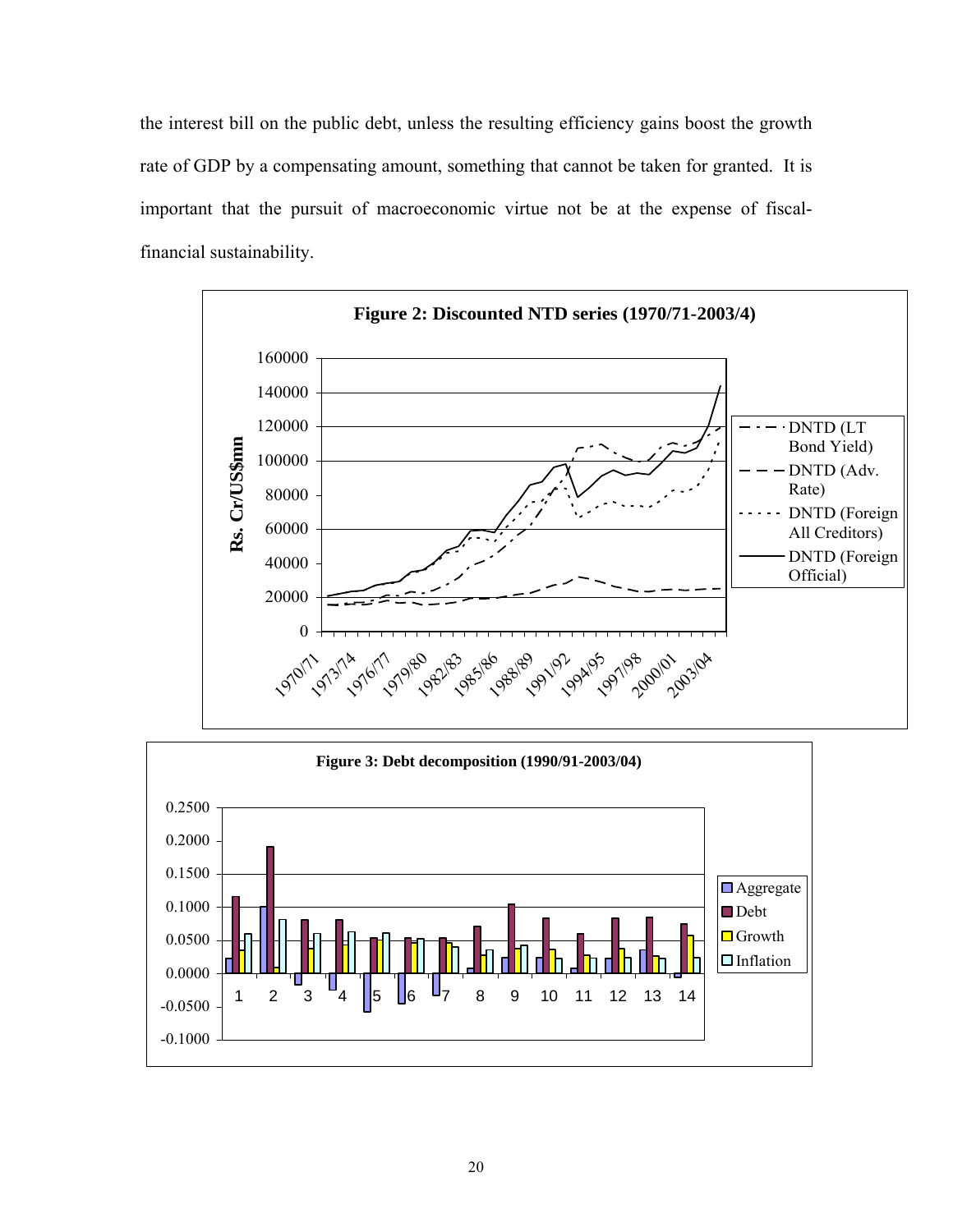#### **3. Financial intermediation, efficient capital accumulation and economic growth**

We believe that the available evidence supports the view that borrowing to finance government deficits depresses private saving (see Federal Reserve Bank of Boston (2006), especially Cotis (2006) and Friedman (2006)). With international capital mobility far from perfect (see e.g. Shah and Patnaik (2004)), lower private saving is translated into lower private investment. However, the heavy hand of the state not only reduces the quantum of private investment, it also reduces the efficiency of both private and public investment.

Although it is not easy to reach a conclusion about the magnitude of the cost, in terms of GDP growth foregone, of inefficient financial intermediation, there is not much doubt that India is inefficient in transforming its domestic savings into productive capital investment.

Let  $Y \ge 0$  denote real GDP,  $K \ge 0$  the stock of physical capital, *i* real gross investment as a share of GDP,  $\delta > 0$  the proportional rate of depreciation;  $v = \frac{\partial K}{\partial x}$  $\equiv \frac{\partial K}{\partial Y}$  is the ICOR or incremental capital-output ratio. It follows that the proportional growth rate of real output,  $n = \frac{Y}{Y}$  $\frac{\dot{Y}}{Y}$ can be written as follows:

$$
n = v^{-1}(i - \delta \frac{K}{Y})
$$
\n(3.1)

Assume the aggregate production function takes the Cobb-Douglas form  $Y = AK^{\alpha}$ ;  $A, \alpha > 0$ . Here A stands for everything other than the physical capital stock that influences potential output (labor and land inputs, technical and managerial efficiency etc.). It follows that  $v^{-1} \frac{K}{\sigma}$ *Y*  $a^{-1}$   $\frac{\Lambda}{\Lambda}$  =  $\alpha$ , so equation (3.1) can be written as:  $n = v^{-1}i - \delta \alpha$  (3.2)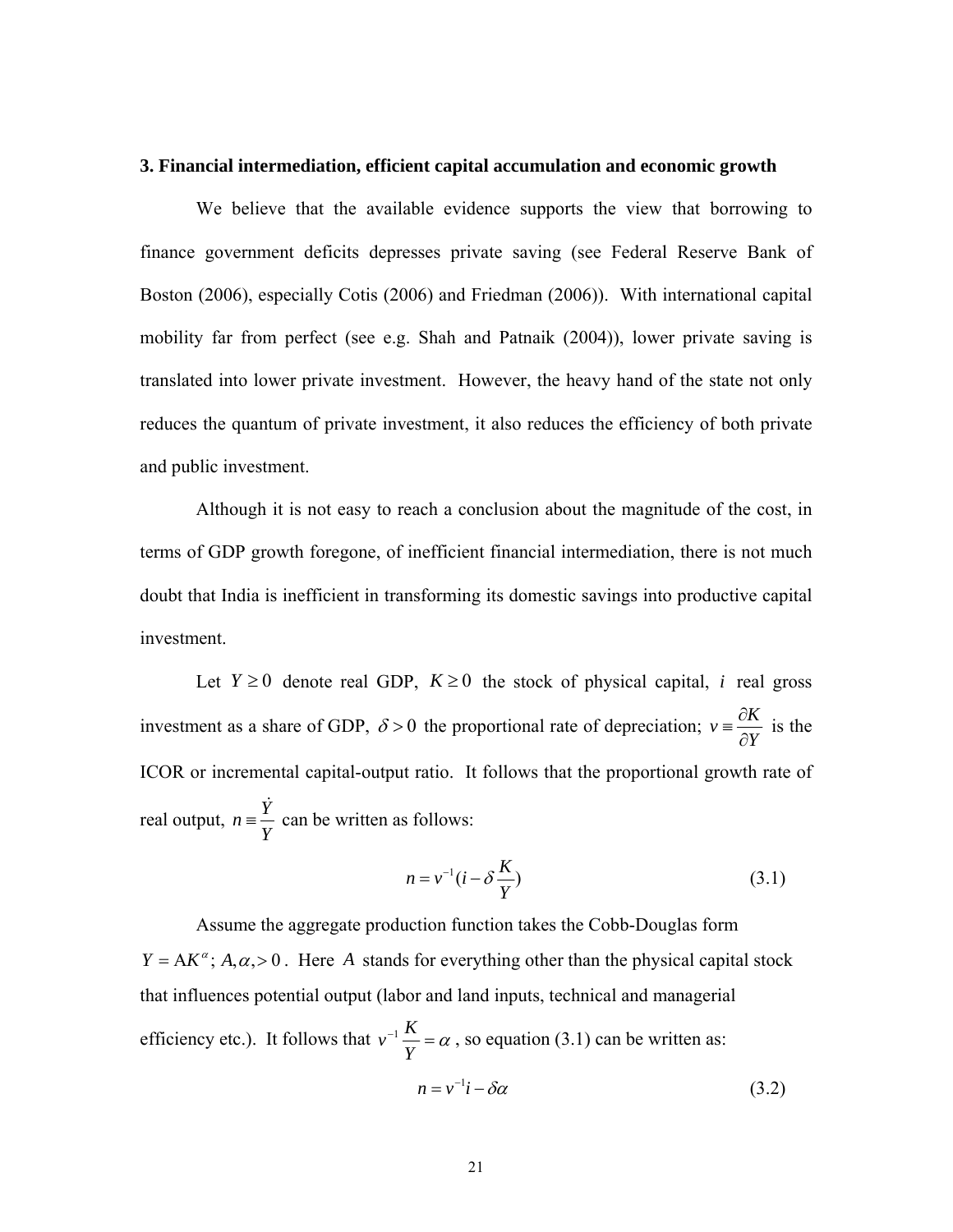While  $\alpha$  is always the elasticity of output with respect to the capital stock, it will equal the share of net capital income in GDP only in a competitive constant returns to scale economy.

Financial intermediation and financial development can, using the framework of equation  $(3.2)$ , influence the growth of output either by changing the investment rate  $i$  or by changing the ICOR,  $v$ .

Let *s* be the national saving rate (private plus public) as a share of GDP and *ca* the current account surplus on the balance of payments as a share of GDP. Since  $i = s - ca$ , the growth equation can be written as

$$
n = v^{-1}(s - ca) - \delta \alpha \tag{3.3}
$$

Thus, assuming that  $\delta$  and  $\alpha$  are independent of the stage of development of the financial sector, financial development raises the growth rate of potential output either by raising the national saving rate, or by permitting a larger volume of net capital inflows or by lowering the ICOR, that is, by increasing the marginal product of economy-wide capital in terms of aggregate GDP.

Net capital inflows is the sum of net FDI inflows, FDI, net portfolio inflows, , net external commercial borrowing, *ECB*, minus the net increase in official ∆*P* international reserves,  $\Delta R$ , that is,<sup>9</sup>

$$
-ca \equiv FDI + \Delta P + ECB - \Delta R \tag{3.4}
$$

We can therefore rewrite equation  $(3.2)$  as

$$
n = v^{-1}(s + FDI + \Delta P + ECB - \Delta R) - \delta \alpha \tag{3.5}
$$

<span id="page-22-0"></span><sup>9</sup> <sup>9</sup> All flows are expressed as fractions of GDP.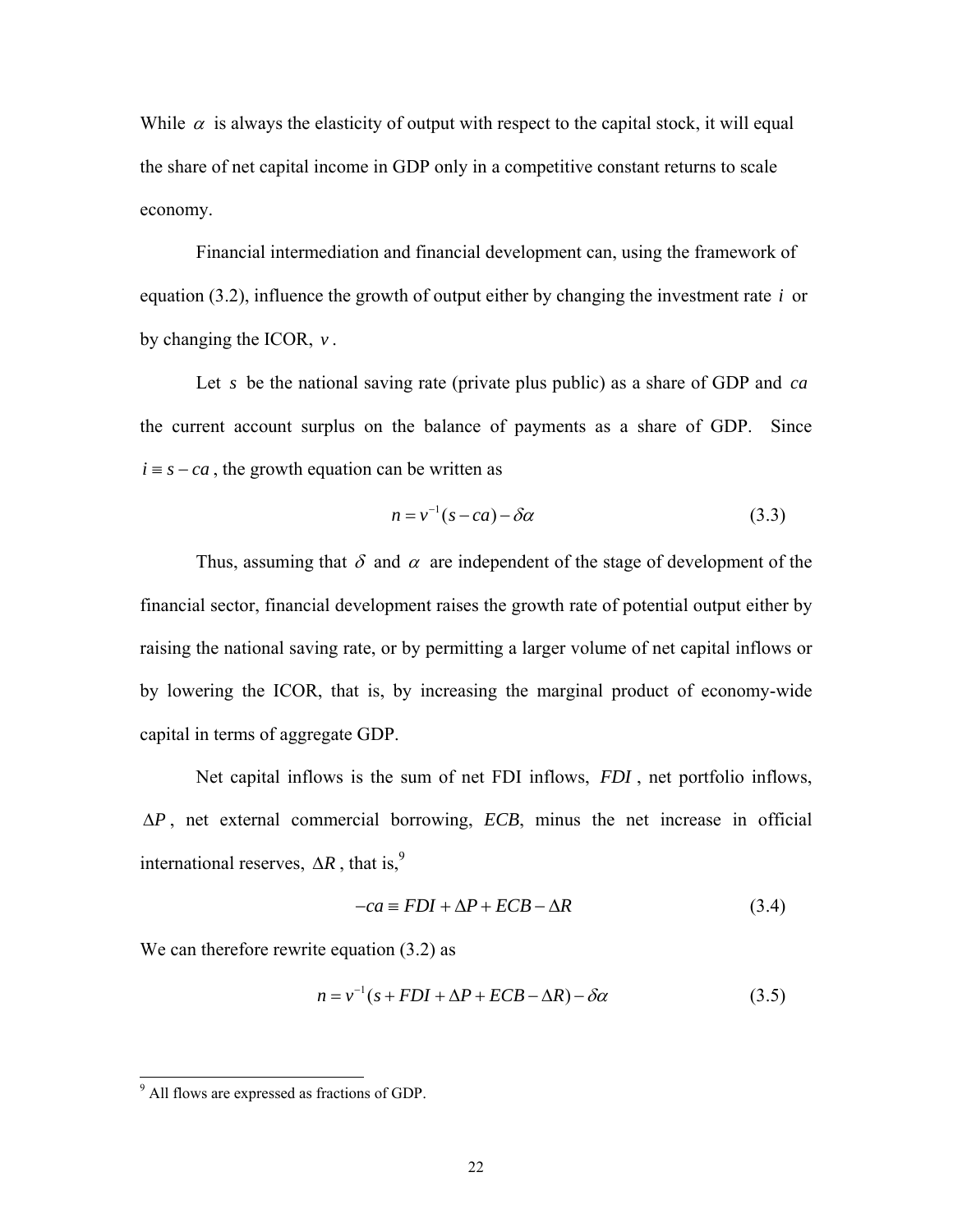Can enhanced domestic financial intermediation raise the domestic saving rate, *s* ? More effective intermediation reduces lending borrowing spreads, raising the rate of return for lenders while reducing the cost of borrowing. The evidence on the sensitivity of the aggregate saving rate to changes in the return to saving is mixed at best. The greater than unitary elasticity of intertemporal substitution assumed in much of the theoretical and numerical calibration literature cannot be easily extracted from the available empirical evidence. Opening up the capital account allows the domestic investment decision to be decoupled from the domestic saving decision. By running a current account deficit, a nation can invest more than it saves. A fair number of transition countries have taken advantage of this opportunity since the mid 1990s and continue to do so today. Russia, on the other hand, has run current account surpluses every year since the collapse of the Soviet Union. Ukraine, too, has frequently run sizeable current account surpluses.

Domestic financial development can be expected to reduce the nation's ICOR, or to raise the marginal efficiency of investment. It does so by ensuring that funds owned by domestic households or domestic enterprises with poor investment prospects are transferred to domestic enterprises with better investment prospects. Opening up the capital account may also reduce the ICOR. Foreign Direct Investment (FDI) brings not only additional funds to domestic residents, it tends to come bundled with technology, know-how and managerial skills that are superior to what is available domestically.

The simple growth accounting framework of equation (3.2) hides a lot of important institutional, technological and behavioural features of the economy behind the four parameters  $v, s, \delta$  and  $\alpha$ . The great virtue of its simplicity is that it does not require

23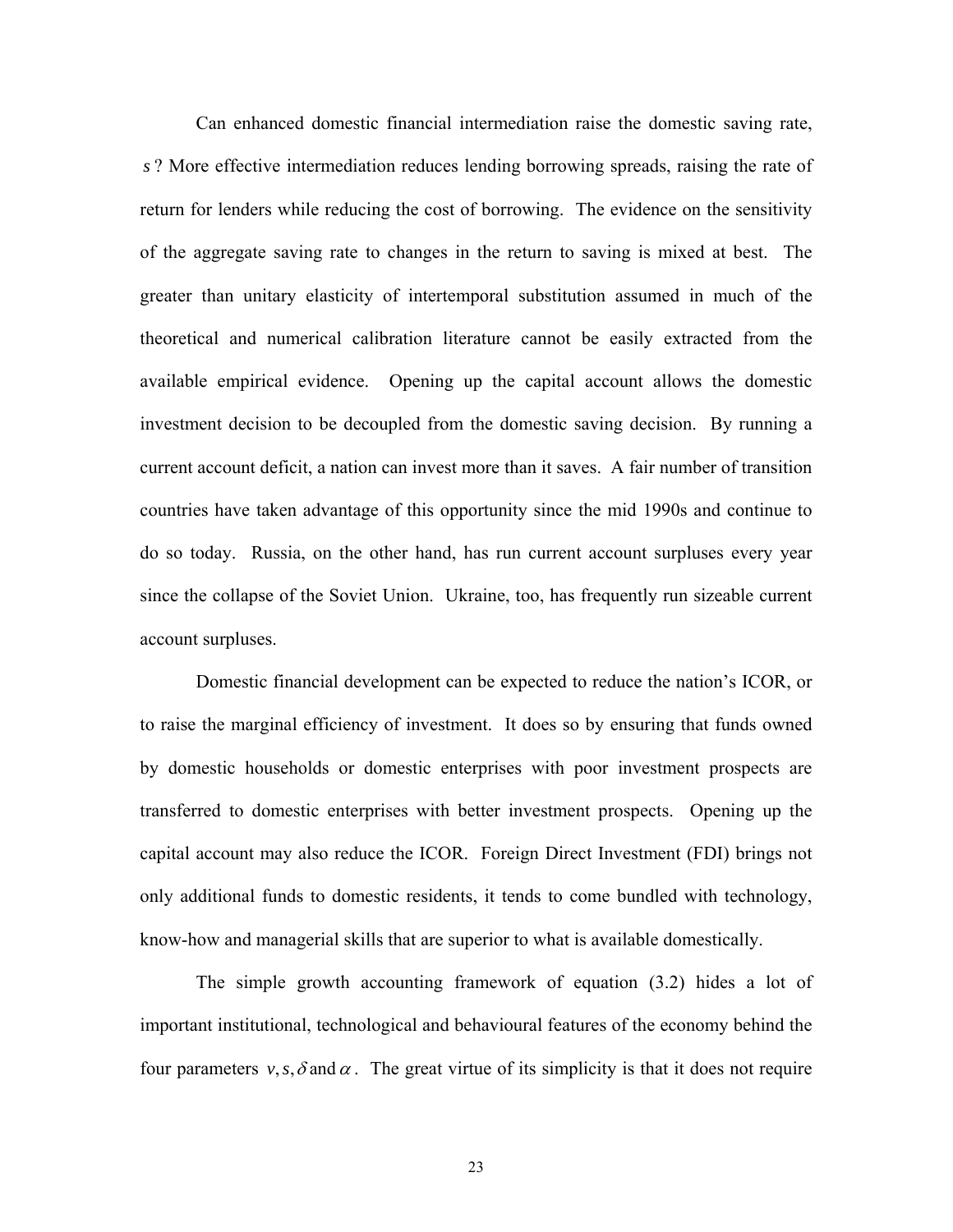the availability of data on the stock of capital or the stocks of other productive inputs that are required for a Solow-style growth accounting exercise.<sup>10</sup> And despite its simplicity, equation (3.2) permits some interesting observations.

First, for any reasonable values of  $\delta \alpha$ , India's ICOR these past two decades has been much lower than China's. With India's ICOR as one's benchmark, the obvious question about China's recent economic performance must be: "given its spectacular saving and investment rates, why has China's growth rate been so low these past two decades?" The only really surprising feature of the Chinese economic miracle is the sustained high levels of domestic saving and domestic capital formation. Chinese growth has been and continues to be, woefully inefficient, indeed more inefficient than India's.

Consider the following illustrative stylized facts for China:  $n = 0.09$ ,  $i = 0.45$ ,  $\alpha = 0.25$  and  $\delta = 0.08$ . It follows that China's ICOR is high ( $v \approx 4.1$ ), or equivalently, that on average China uses its investment very inefficiently. The 5 percent to 6 percent of GDP that come into China as FDI are probably used efficiently, but the bulk of investment by state enterprises and of infrastructure investment is inefficient and unproductive.

For India, for the past 10 years, the following stylized facts apply:  $n = 0.062$  and  $i = 0.25$ ; with an appeal to the principle of insufficient reason we assume the same values for the capital elasticity of output and the depreciation rate as was assumed for China  $(\alpha = 0.25 \text{ and } \delta = 0.08)$ . If follows that India's ICOR, with  $v \approx 3.0$ , is significantly lower than China's.

<span id="page-24-0"></span> $10$  While it would be better to be able to back out estimates of total factor productivity (TFP) growth, this requires the accurate measurement of all relevant factor inputs – labour, capital, land and imported primary and intermediate inputs. We lack the data to do this.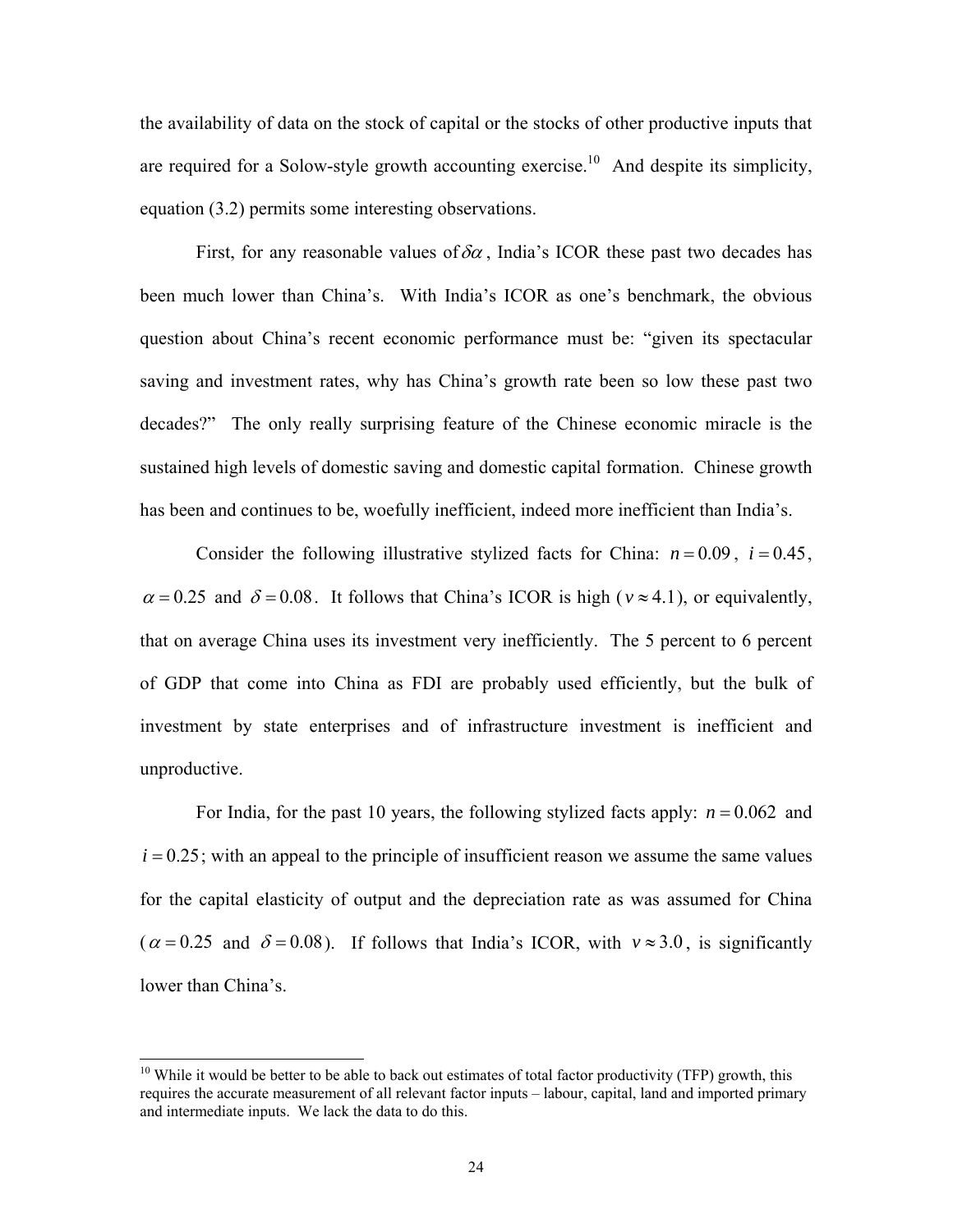Of course, China, a model of inefficient growth, does not set a tough standard to beat. Nevertheless, we believe that the inefficient intermediation of domestic savings into domestic capital formation is likely to be an important part of the explanation of the high ICOR of India and the extremely high ICOR of China.

#### **4. Aspects of the financial sector**

"… the public sector continues to dominate the financial system through public sector banks and financial institutions… [which has] important consequences for the allocative efficiency of the financial system and for corporate governance…"

-Economic Survey, 2001/02

"With the gradual disappearance of development banks…., a gap in credit availability is emerging. There is some concern that adequate long-term finance is not available to the medium and more particularly small industries."

-PM, June 2005

The financial sector in India, comprising, *inter alia*, commercial banks, mutual funds and insurance, has changed during the decade of reform of the nineties, in some instances beyond recognition. However, although many changes have supposedly been effected, these have been relatively narrow in scope. The strategy (introduced as a cornerstone of safety) has been ratio-centric, underpinned around loosely interconnected strands of a Basle regulatory framework, encompassing capital adequacy and other "hard" parameters;<sup>11</sup> these are only a subset of wide ranging institutional changes essential for "effective" reform and market discipline. The outcomes of these actions thus far have not been as far-reaching as required because, while the sector is probably more robust than at the beginning of reforms,  $12$  it is still characterised by substantial

<span id="page-25-0"></span> $11$  Estimates of bail-outs and recapitalizations of government-owned banks and institutions are in the region of Rs. 1,200 bn.

<span id="page-25-1"></span> $12$  In September 2003, Standard and Poor's revised upwards their outlook on the Indian banking sector from negative to stable and Fitch Ratings assessed that economic reforms have considerably "strengthened" financial sector fundamentals.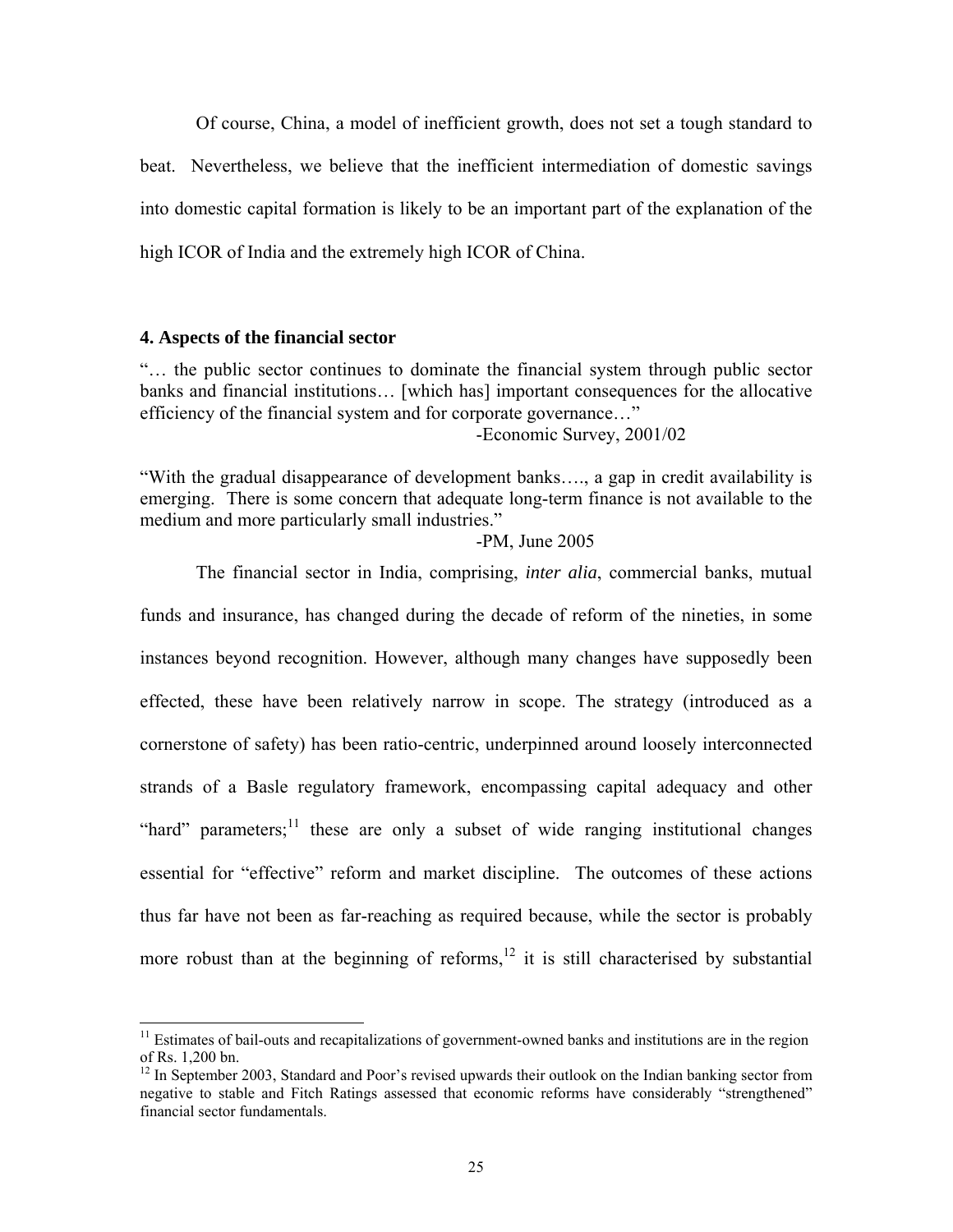inefficiencies born of the blunted incentives (underlined by stylized facts and anecdotal evidence) associated with large public sector presence in the sector.

Involvement of the government in India's financial (banking and capital markets) sector remains high; for most of India's post-independence period intermediaries have been used by the government for directing and allocating financial resources to favoured recipients in both the public and private sectors. Until 1992, in practically all areas of non-agricultural economic activity, the state's involvement in the financial sector included the implicit assumption of counter-party risks. Currently, 70 percent of the financial sector's assets are held by government-owned or sponsored entities (Table 3 below is a summary for key segments). In fact this figure is higher (around 73 percent) once institutions like the Employees Provident Fund Organization<sup>13</sup> and the National Small Savings Scheme<sup>14</sup>, both operating essentially from within the government with not even a semblance of arms-length relationship, are factored in (official calculations ignore them). Within the Indian financial sector, banks are the dominant intermediaries accounting for about 63 percent of assets. (The extent of government ownership of banks in India is quite high compared to international levels.) Moreover, the Reserve Bank of India (RBI) has majority ownership in the State Bank of India (SBI), the largest Public Sector Bank (PSB).<sup>15</sup>

<span id="page-26-0"></span>

<span id="page-26-2"></span><span id="page-26-1"></span>

<sup>&</sup>lt;sup>13</sup> For contractual and pension savings.<br><sup>14</sup> A series of post office schemes that finance government fiscal deficits.<br><sup>15</sup> Parts of the rest of this section draw heavily on Bhattacharya and Patel (2003).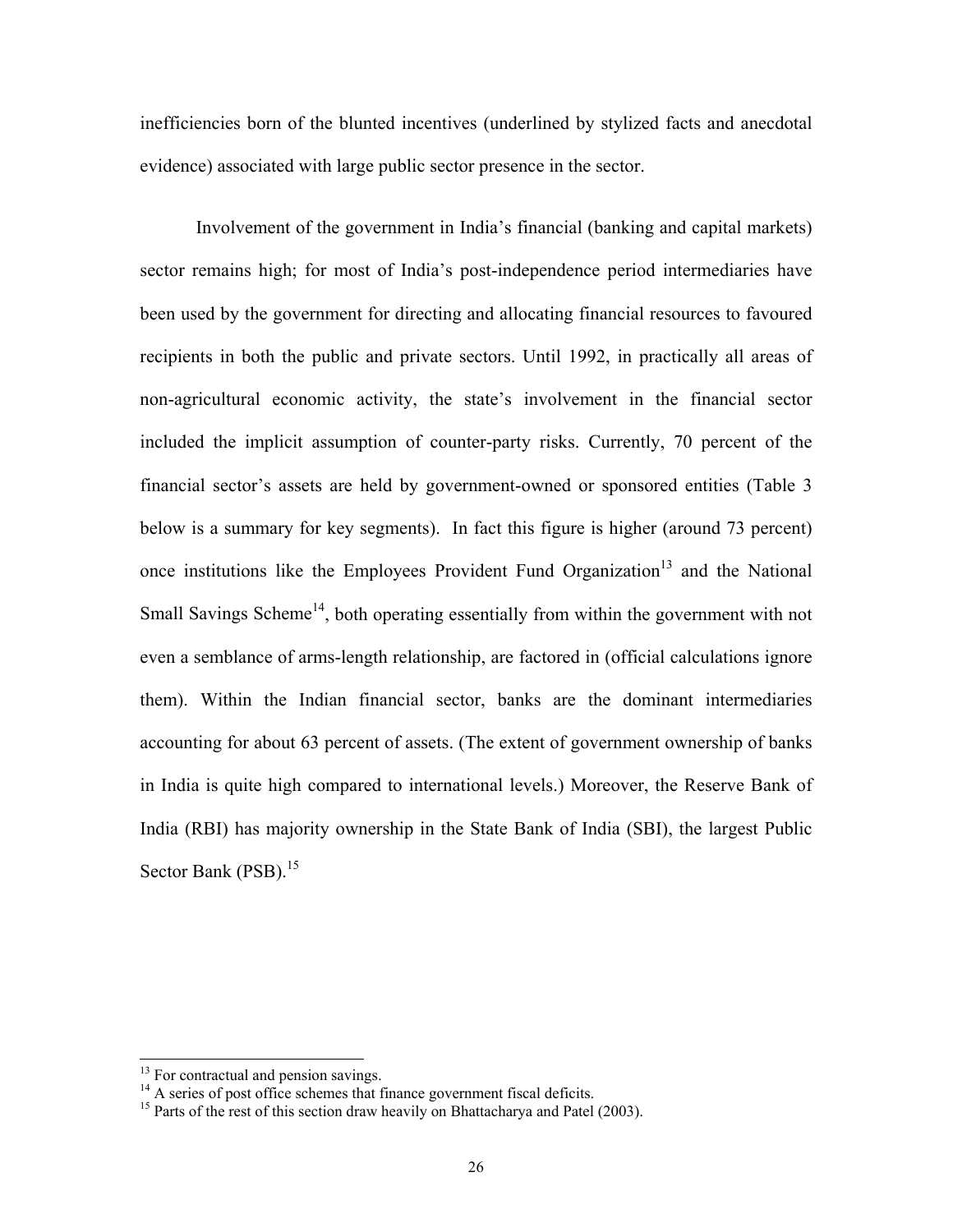|                                   | <b>Public</b> | sector   Private | <b>Total</b><br>(Rs. |
|-----------------------------------|---------------|------------------|----------------------|
|                                   | (9/0)         | $\frac{1}{2}$    | <b>Billions</b> )    |
| Scheduled Commercial Banks (SCBs) | 71 Q          |                  | 20 457               |
| Mutual Funds (MFs)                |               |                  |                      |
| Life Insurance                    |               |                  |                      |

**Table 3: Share of public sector institutions in specific segments of the financial sector (end-March 2004)** 

Sources: RBI Report on Currency and Finance 2003/04; IRDA Annual Report 2003/04. Definition of shares:

SCBs: Total assets; Private banks include foreign banks.

MFs: Total assets of domestic schemes of MFs (public sector includes UTI).

Life insurance: Policy liabilities; public sector insurance includes LIC and SBI Life.

Experience suggests that the government as owner typically lacks both the incentive and the means to ensure an adequate return on its investment (La Porta, *et al.* (2000)); the pursuit of adequate rates of return is compromised, with political considerations often dominating hard-nosed risk-return trade-offs in determining resource allocation. Also, beside the standard problems that result from information asymmetry and "agency" issues, moral hazard might be *aggravated*<sup>16</sup> because both depositors and lenders count on explicit and implicit government guarantees<sup>17</sup> (see Bhattacharya and Patel (2002), Patel and Bhattacharya (2003)). Across the world, such pathological forms of government involvement in the financial sector, far from ensuring greater stability, has led to greater fragility of the sector, with macroeconomic turbulence often not too far behind.

The government's involvement in India is more extensive (and deeper) than mere ownership numbers can express (Patel (2004)). The scope ranges across appointment of management, regulation, mobilization of resources, providing "comfort and support" to

<span id="page-27-1"></span><span id="page-27-0"></span><sup>&</sup>lt;sup>16</sup> The term "aggravated" is distinct from "enhanced". The former may be considered as a parametric shift of the underlying variables as opposed to a functional dependence in the case of the latter. More explicitly, increasing moral hazard enhances the incentives of banks to accumulate riskier portfolios, whereas an aggravated moral hazard results in a failure to initiate corrective steps to mitigate the enhanced hazard, for example, increasing requirements of capital, proper risk weighting, project monitoring, etc.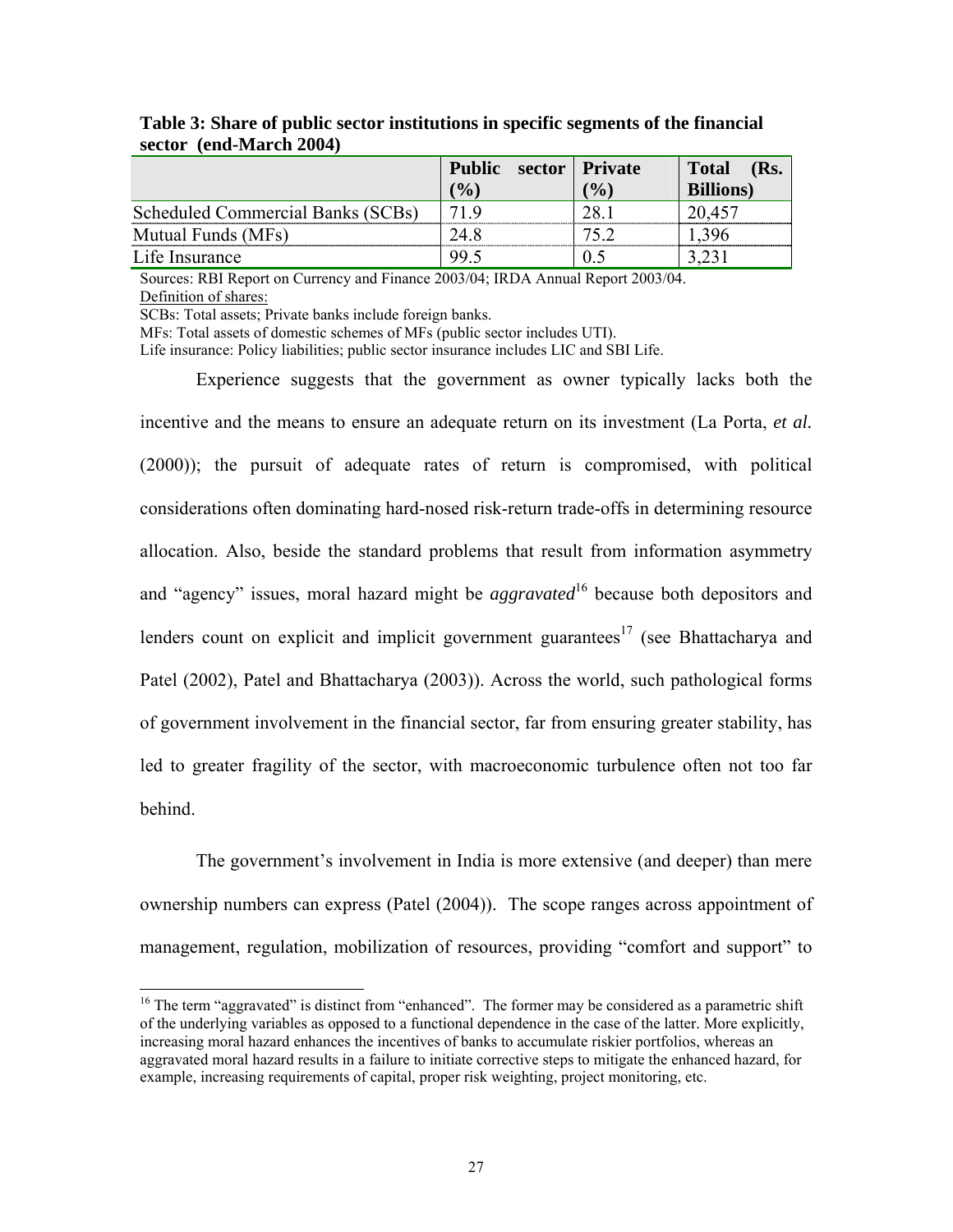depositors, as well as influencing lending practices of all intermediaries and the investment incentives of private corporations. An array of instruments (formal and informal) are deployed, which comprise treating banks as quasi-fiscal instruments (including instances of *de facto* sovereign borrowing by these banks), the pre-emption of resources through statutory requirements, directed lending, bail-outs, encouraging imprudent practices like cross-holding of capital between intermediaries (so called "double-gearing") and unjustifiable levels of government-controlled and -guaranteed deposit insurance, etc. A multiplicity of regulators (with varying degrees of independence) covering the full financial spectrum is in place, but enforcement of directives has been patchy. $18$ 

The implications, in India, of a government-dominated financial system are well known. A proximate outcome is the unwarranted, intrusive and onerous oversight by a multitude of government inspection and (criminal) investigative agencies – Parliament, CAG, CBI, CVC, ED, etc. – in audits of decisions taken by managers at banks thereby undermining "normal" risk taking intrinsic to lending (see Banerjee *et al.*  $(2004)$ ).<sup>19</sup> This is compounded by institutional rigidities that include weak foreclosure systems, deficient legal recourse for recovering bad debts, and ineffective exit procedures for firms. Furthermore, during difficult times, fiscal stress is sought to be relieved through regulatory forbearance; there are demands for (and occasionally actual instances of) lax enforcement (or dilution) of income recognition and asset classification norms (see Box 1 below). The conjunction of these characteristics contribute towards "incentivising"

<span id="page-28-1"></span> <sup>17</sup> In this regard, India's decision not to provide deposit insurance, *ex post*, to non-bank financial intermediaries was commendable.<br><sup>18</sup> For instance, cooperative banks were lax in implementing RBI notifications on lending to brokers.

<span id="page-28-0"></span>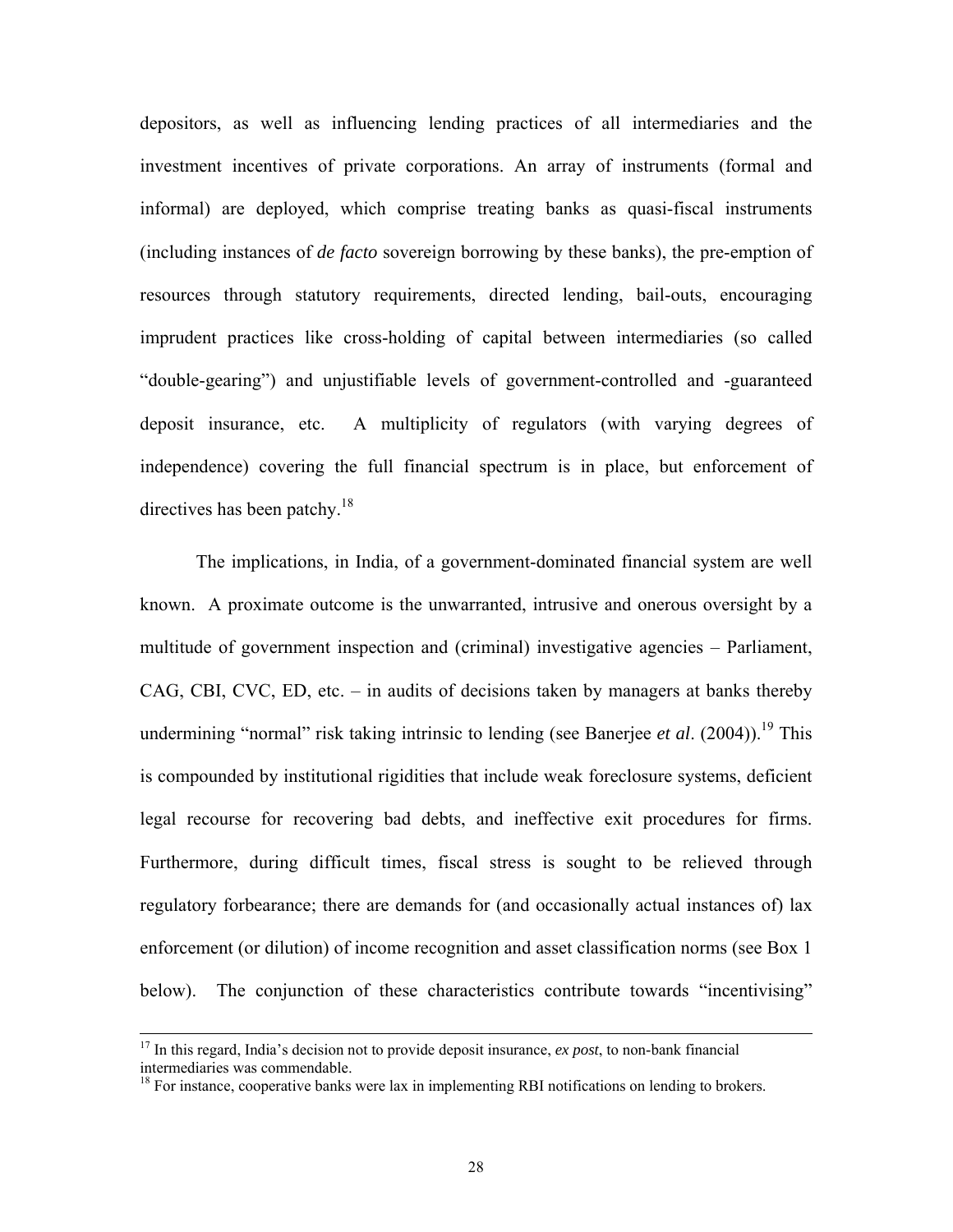intermediaries to, *inter alia*, roll over existing sub-standard debt, usually by swapping sub-standard debt for equity (an example of the reportedly widespread practice of "evergreening" assets), thereby building up the riskiness of their asset portfolio and further diluting equity-debt norms.

# Box 1: Regulatory Forbearance

- Loopholes in the treatment of distressed assets persist. Projects deemed to be "under implementation" may not be classified as NPAs despite interest and principal repayments remaining overdue for more than 90 (even 180) days. An Independent Group constituted in 2002 to look into such projects, and establish deemed completion dates, has estimated that intermediaries have already disbursed about Rs. 360 bn to 26 such projects with a total cost of Rs. 560 bn (including a debt component of Rs. 390 bn).
- As domestic interest rates hardened in the second half of 2004, commercial banks' holding of government securities which should have been marked-tomarket (downwards) were allowed (by the RBI) to be re-designated as held-tomaturity (rather than "available-for-sale") to insulate them from rate rises; this happened after banks booked huge gains in immediately preceding years during a period of falling interest rates, thereby imparting a (what may turn out to be temporary) sheen to their financial health.

Distortions in intermediaries' cost of borrowing and lending structures persist on account of continuing interest rate restrictions. Floors on banks' short-term deposits and high administered rates on bank deposit-like small savings instruments and provident funds contribute to artificially raising the cost of funds (see Appendix Table A.1). On the lending side, constraints apply to various PLR related guidelines for Small Scale Industries (SSIs) and other priority sector lending. In recent years a declining interest rate environment combined with the structural factors discussed above has made treasury operations an important activity in improving banks' profitability.<sup>20</sup> The consequence of

<sup>&</sup>lt;sup>19</sup> Acts of commission can come under the scrutiny of enforcement agencies, but acts of omission are ignored (regardless of whether they result in profit or loss).<br><sup>20</sup> Declining interest rates increased trading profits (in securities) of PSBs in 2001/02 more than two and a

<span id="page-29-0"></span>half times that of the previous year and accounted for 28 percent of operating profits. While growth of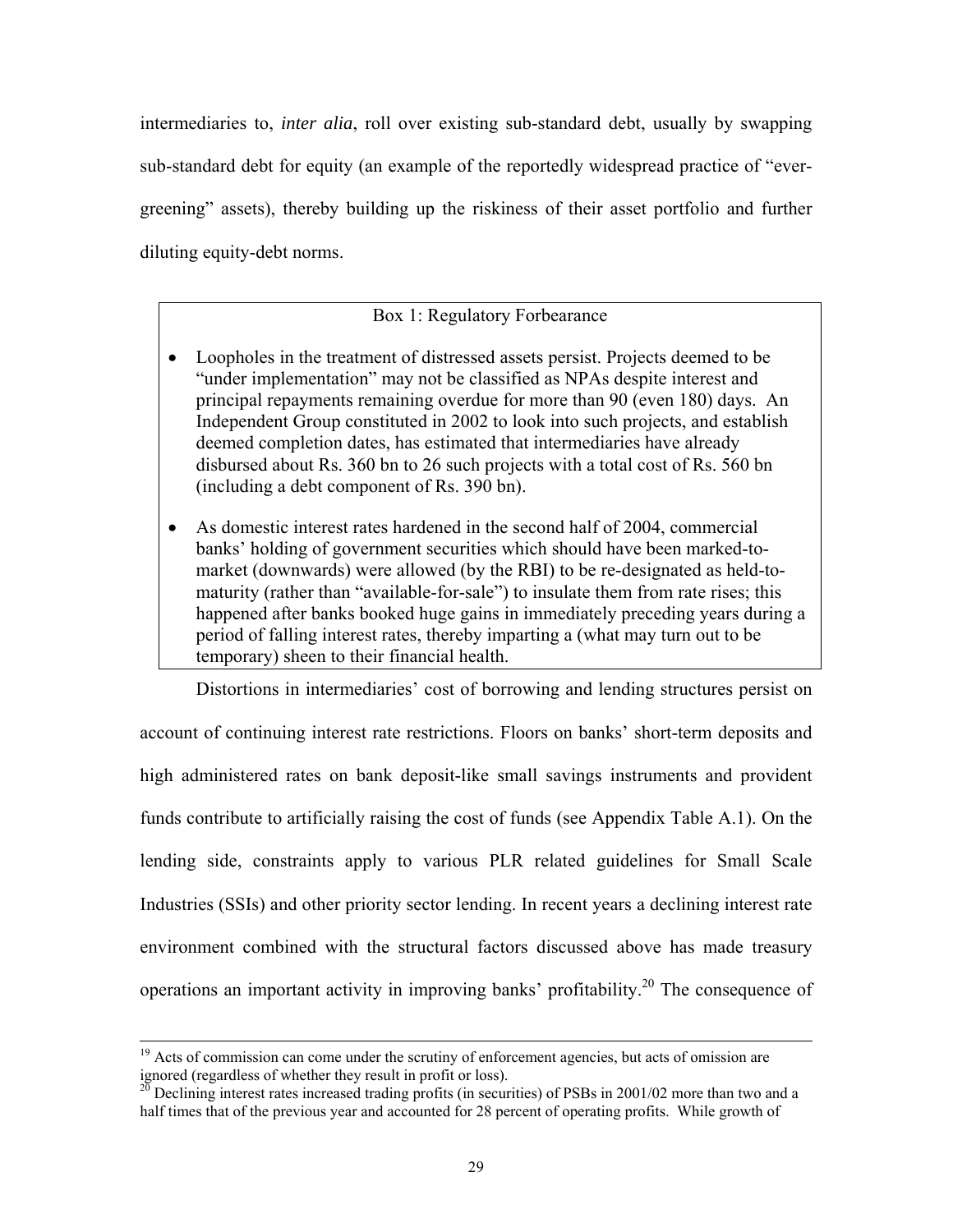this environment is "lazy banking"<sup>21</sup>. It is felt that banks in India have curtailed their credit creation role and have, if anything, intensified their role of predominantly being passive conduits for resources rather than active risk management intermediaries that offer appropriate priced capital to firms.

Because of these many distortions, government borrowing imposes costs on the private sector over and above the financial crowding out of private agents that occurs even in well-functioning, undistorted financial markets. In addition to direct government borrowing, the government, for example, is also facilitating (or distorting) economy-wide lending and borrowing activity through credit enhancements and guarantees. Despite being cognizant of the inherent dangers regarding contingent liabilities coming home to roost, outstanding government guarantees continue to be in excess of 11 percent of GDP (2002/03); furthermore, the 2005/06 Union Budget has new proposals for adding to this through an off-budget financial vehicle.

<span id="page-30-0"></span>trading profit has subsided in the following two years, its share in operating profit had increased to 39 percent by 2003/04 (RBI Report on Trend and Progress of Banking in India, various issues). 21 A term attributed to a Deputy Governor of the RBI.

l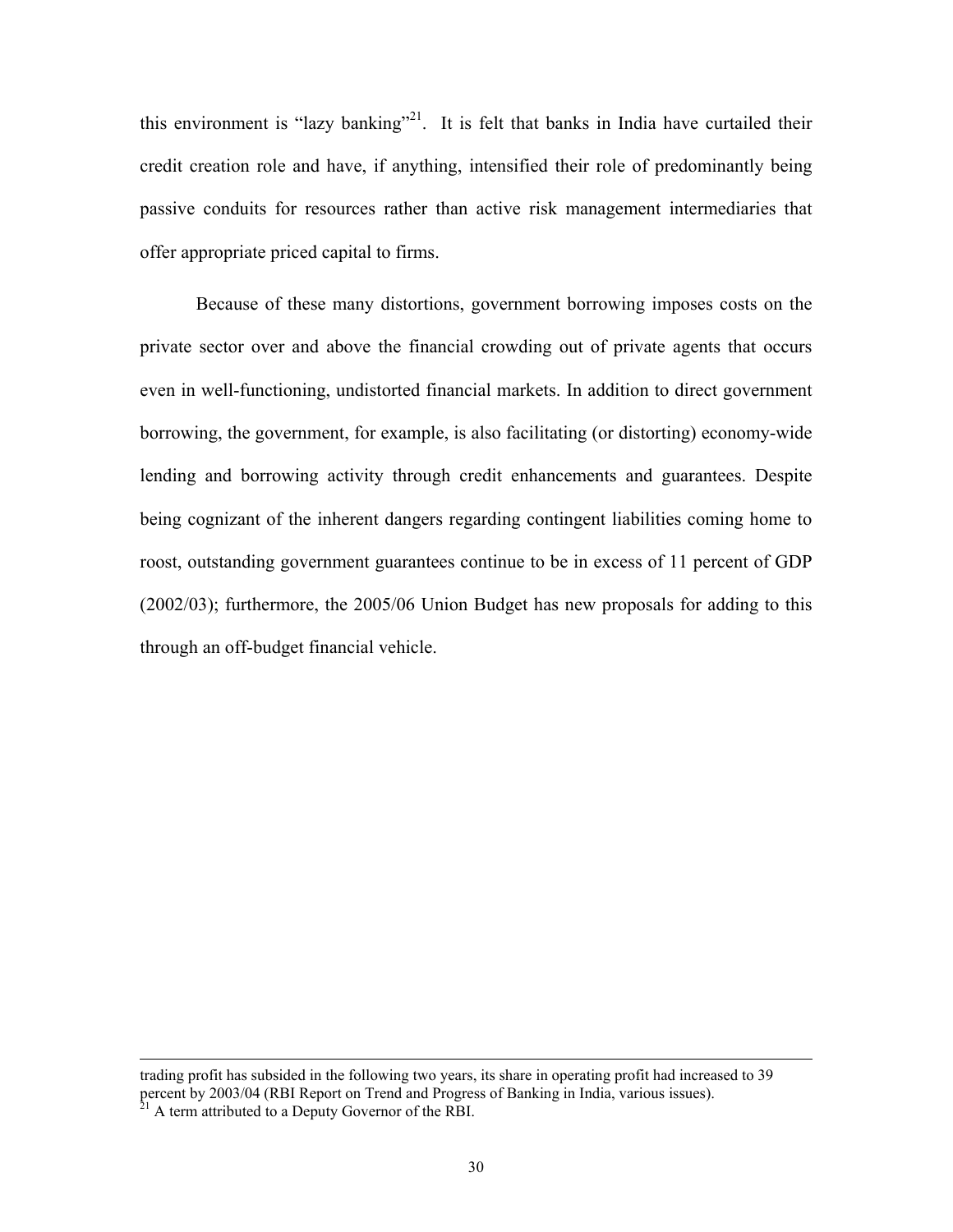#### Box 2

India is likely to miss the opportunity offered by the end of the Multi Fibre Agreement. To achieve scale economies, consolidation and investment are essential. However, banks, the main source of institutional finance, are disinclined to support the necessary evolution in the sector because loans made to textile companies during past export booms turned sour; habit-based risk aversion has been substituted for prudent risk management. Should he wish to issue equity instead, a textile manufacturer looking for risk capital is highly likely to be frustrated and constrained; if he attempts to raise more than five times his pre-issue net worth he has to find Qualified Institutional Buyers (which include the same Bombay-headquartered commercial banks, life insurance companies, NBFCs, etc.) for 60 percent of the issue amount. For many entrepreneurs this is a hard sell.

#### Source*: Textiles will fail us – and why*, Ashok Desai, Business World, October 18, 2004.

Commercial banks holdings of government securities are much higher than the mandatory minimum levels. As Figure 4 and Table 4 below show, a large fraction of bank deposits (estimated at 43.2 percent as of March 2005) are being deployed for holding government (and other approved) securities, (mis-)perceived to be free of default risk (and indeed of market risk). Despite a strong economic rebound, the ratio (on a flow basis) is higher than the statutory requirements<sup>22</sup> (25 percent) even during 2003/04 and  $2004/05^{23}$  – peak of the current business cycle – when average annual GDP growth was in excess of 7 1/2 percent. The government, it would seem, has somehow (inadvertently, to give the benefit of doubt) managed to extend the makeover of weak banks into "narrow" banks mooted earlier to the banking sector as a whole; the banks have even exceeded the statutory 38.5 percent preemptions of the pre-reform days.

<span id="page-31-0"></span><sup>&</sup>lt;sup>22</sup> Called Statutory Liquidity Ratio (SLR).<sup>23</sup> 59 percent and 30 percent respectively.

<span id="page-31-1"></span>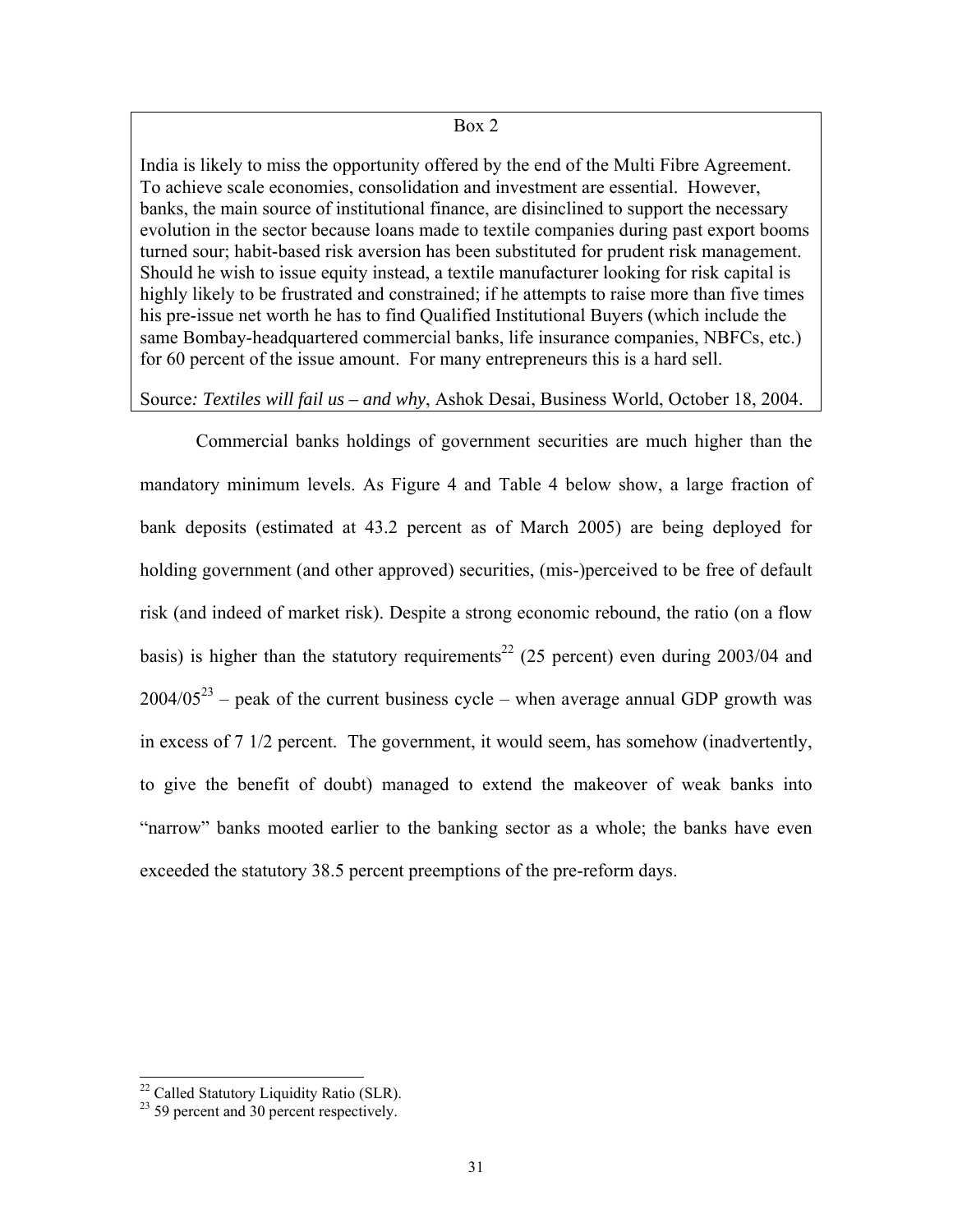

**Table 4: Portfolio allocation of lendable resources of Commercial Banks** (as % of deposits)

|         | <b>Balances with RBI</b> | Non-food<br>credit | <b>Investments</b><br>in<br>government securities |
|---------|--------------------------|--------------------|---------------------------------------------------|
| 1980s   | 12.6                     | 60.3               | 24.2                                              |
| 1990s   | 11.6                     | 52.6               | 30.6                                              |
| 2000-04 | 5.3                      | 51.1               | 41.5                                              |
| 2005*   | 5.1                      | 61.1               | 43.2                                              |

Source: Various issues of Report on Currency and Finance (Table MON.K) and Report on Trend and Progress of Banking in India.

Notes: \* Till March 2005; decadal figures are annual averages.

<span id="page-32-0"></span>There are implications for the financial health of public sector banks also. It has to be recognized that the only sustainable method of ensuring capital adequacy in the long run is through improvement in earnings profile, not government capitalization or even mobilization of private capital from the market<sup>24</sup> (for given profits both these options only dilute the return on equity). Conceptually, a bank can sustain its capital adequacy at the existing level (or improve upon it) if it can generate retained earnings sufficient for its capital base to grow at the same rate as its risk-weighted asset base (or higher). While capital adequacy ratios of most PSBs are in excess of the minimum 9 percent, fresh capital will be necessary on account of new regulatory obligations and for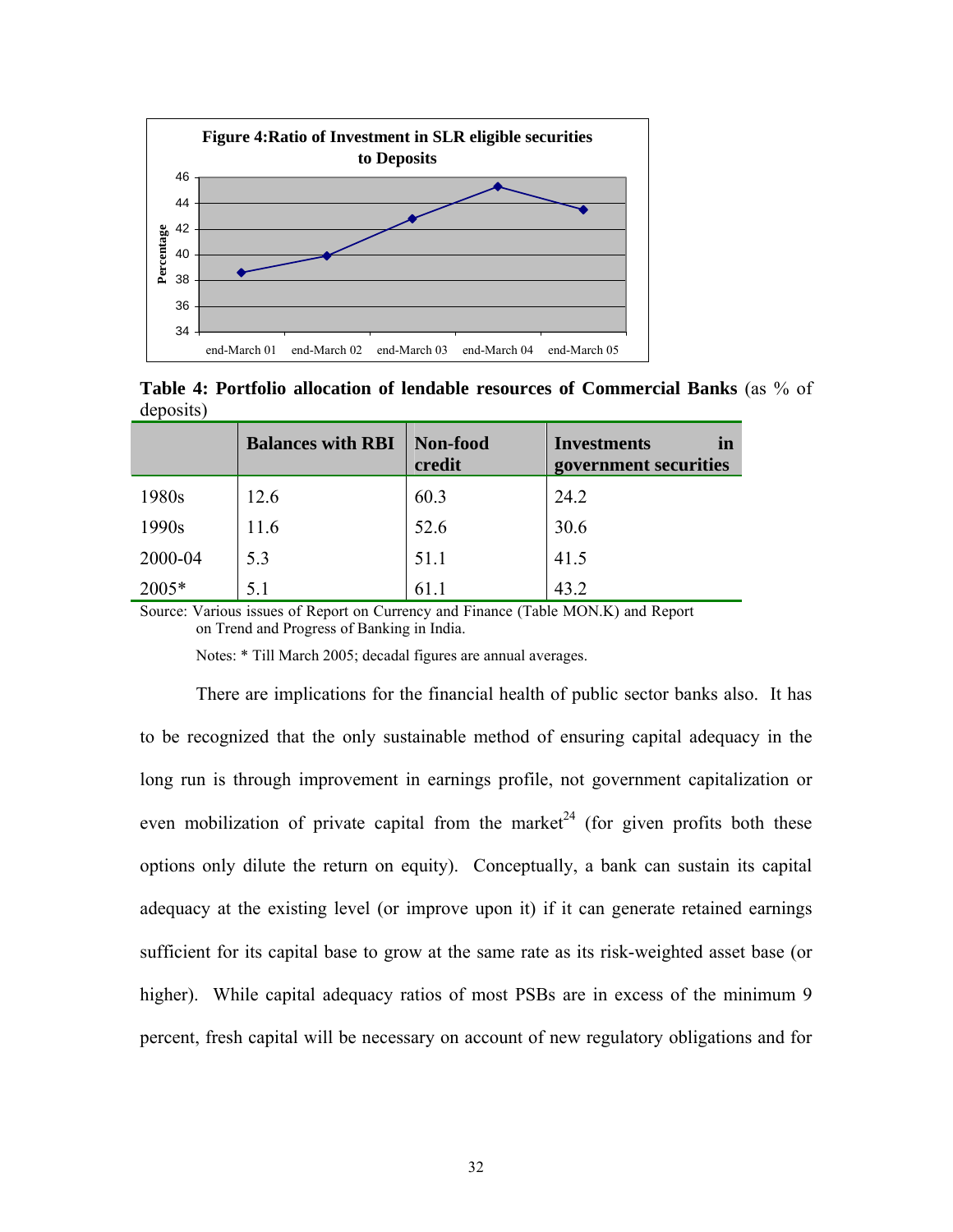funding credit expansion. It is estimated that Basle 2 will shave off about 2 percentage points from PSBs current capital adequacy ratios, i.e., going forward a fair amount of capital will be needed to support existing balance sheets. Given the government's explicit (and oft-repeated) policy of not reducing its shareholding below 50% and the fact that the fiscal situation is not conducive to the government subscribing fresh equity, the authorities may revert to the deceptive practice of forcing banks to subscribe to each other's Tier 2 capital, i.e., "double gearing" that took place in 1999/2000 (a la Japanese banks); or, non-voting preference shares may be issued.

On the capital markets side, the share of the public sector in resources raised has increased over the last decade; the average share over the last three years has been in excess of 60 percent (Table 5 below). Not surprisingly, on the face of it, there is little evidence that public issues of capital market instruments (equity and debt) have supported growth of *non-government* public limited companies; in fact, both the number of companies and the quantum raised in the market have declined since the mid-nineties (Figure 5 below).

 $^{24}$  The additional "charges" on capital are for operational risk and for market risk (the latter captures mainly the interest rate risk on trading and available for sale bond portfolio based on the duration of bond holdings).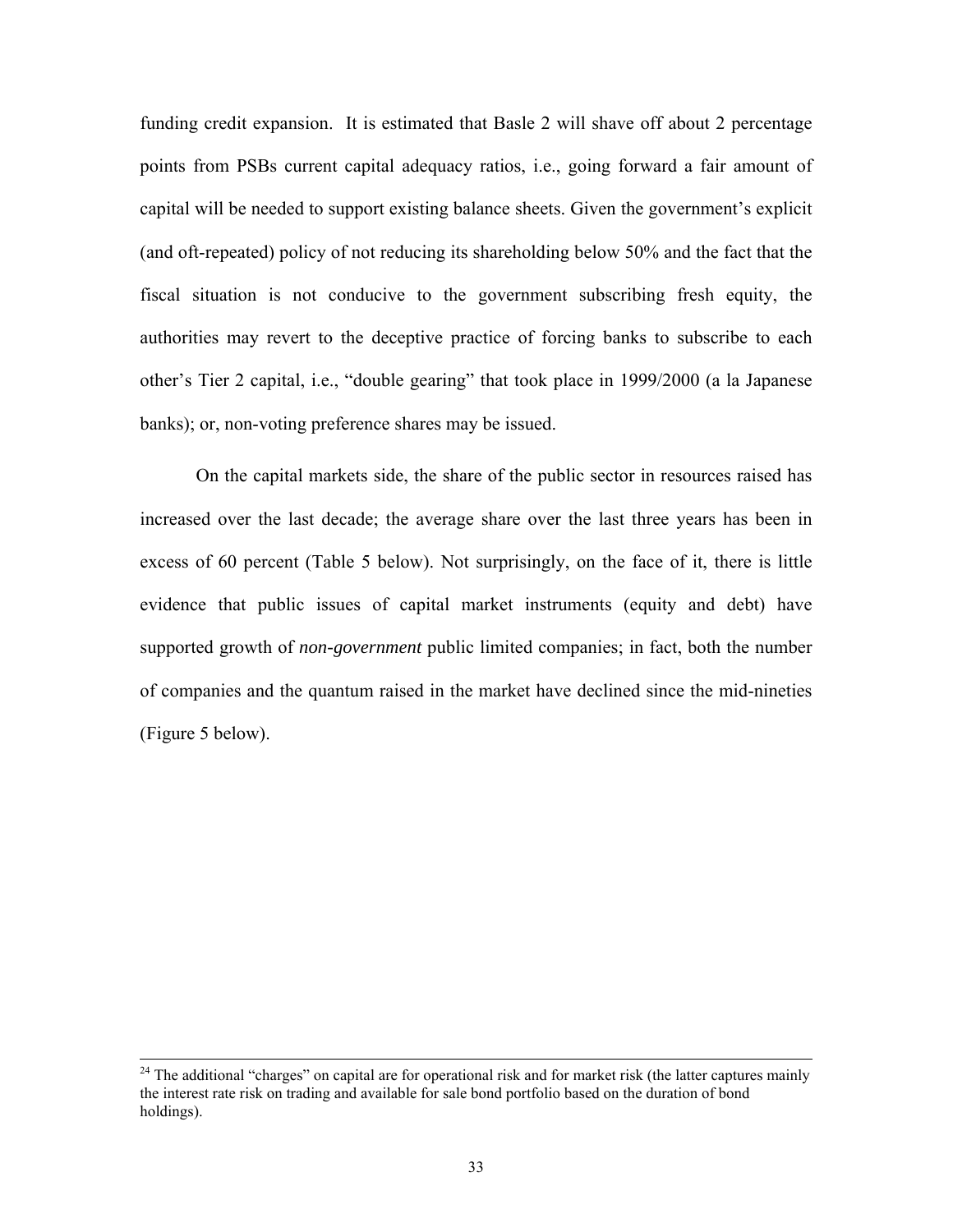|                                             |       | 1993/94 1994/95 1995/96 1996/97 1997/98 1998/99 1999/00 2000/01 2001/02 2002/03 2003/04 2004/05 |       |       |       |       |       |       |       |       |       |       |
|---------------------------------------------|-------|-------------------------------------------------------------------------------------------------|-------|-------|-------|-------|-------|-------|-------|-------|-------|-------|
| Public issues of debt &                     |       |                                                                                                 |       |       |       |       |       |       |       |       |       |       |
| equity:                                     | 296.5 | 307.8                                                                                           | 206.4 | 154.2 | 46.2  | 93.6  | 77.0  | 63.6  | 71.1  | 48.7  | 78.0  | 218.9 |
| By Private sector                           | 195.0 | 264.4                                                                                           | 161.7 | 104.2 | 31.4  | 50.1  | 51.5  | 48.9  | 56.9  | 18.8  | 36.8  | 134.8 |
| Public Sector (incl.                        |       |                                                                                                 |       |       |       |       |       |       |       |       |       |       |
| PSBs & FIs)                                 | 101.5 | 43.4                                                                                            | 44.7  | 50    | 14.8  | 43.5  | 25.5  | 14.7  | 14.2  | 29.9  | 41.2  | 84.1  |
|                                             |       |                                                                                                 |       |       |       |       |       |       |       |       |       |       |
| Public issues of equity by                  |       |                                                                                                 |       |       |       |       |       |       |       |       |       |       |
| private corporations and<br>banks           | 99.6  | 174.1                                                                                           | 118.8 | 61.0  | 11.6  | 25.6  | 27.5  | 26.1  | 8.6   | 4.6   | 24.7  | 114.5 |
| Of which IPOs                               | 60.1  | 137.5                                                                                           | 85.8  | 41.7  | 3.8   | 3.4   | 16.6  | 23.7  | 8.5   | 2.1   | 14.7  | 83.9  |
|                                             |       |                                                                                                 |       |       |       |       |       |       |       |       |       |       |
| <b>Private placements</b>                   | NA    | NA                                                                                              | 133.6 | 150.7 | 301.0 | 496.8 | 612.6 | 678.4 | 648.8 | 669.5 | 639.0 | 840.5 |
| Of which<br>Private sector                  | NA    | NA                                                                                              | 40.7  | 24.9  | 92.0  | 170.0 | 194.0 | 231.1 | 286.2 | 250.8 | 187.6 | 357.4 |
| Public sector                               | NA    | NA                                                                                              | 92.9  | 125.7 | 209.0 | 326.8 | 418.6 | 447.3 | 362.6 | 418.7 | 451.5 | 483.1 |
|                                             |       |                                                                                                 |       |       |       |       |       |       |       |       |       |       |
| Share of public sector in                   |       |                                                                                                 |       |       |       |       |       |       |       |       |       |       |
| capital mkt. resources<br>mobilized $(\% )$ |       |                                                                                                 |       |       |       |       |       |       |       |       |       |       |
| $\sim$ $\sim$                               | 34.2  | 14.1                                                                                            | 40.5  | 57.6  | 64.5  | 62.7  | 64.4  | 62.3  | 52.3  | 62.5  | 68.7  | 53.5  |

#### **Table 5: Resource mobilization through capital markets** (Rs bn)

Source: Handbook of Statistics on the Indian Economy, 2003-04; RBI Annual Reports, various issues. Notes: Public issues are through prospectus and rights; NA: not available.



Financial crowding out of productive private expenditure (especially private investment) by government borrowing *is* a clear and present problem. The costs may be higher than is *prima facie* evident because distorted incentives caused by the public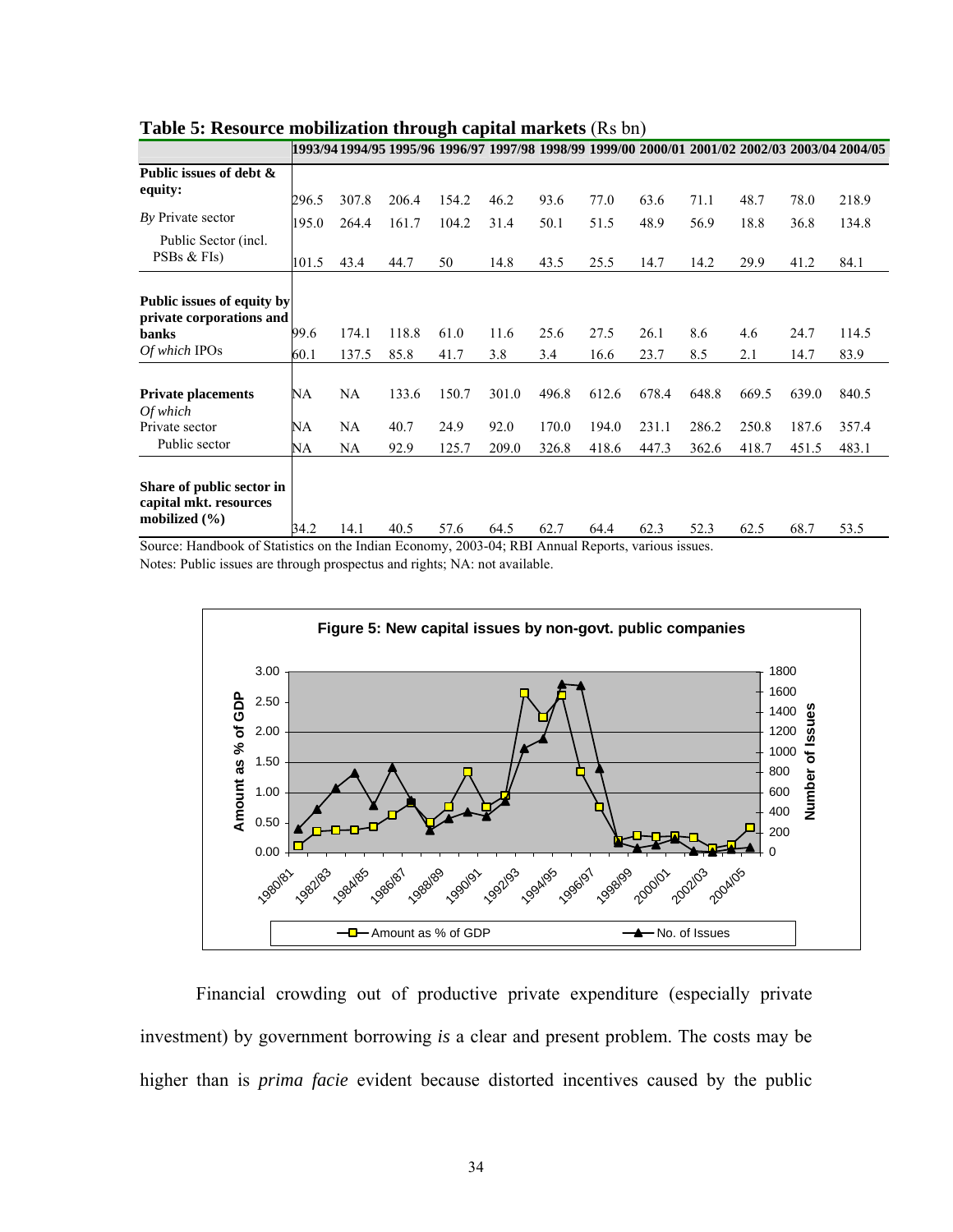ownership of a significant share of India's financial sector and unnecessary constraints on lending and borrowing rates amount to a (covert) form of "financial repression" of the private sector. This impairs the capacity of the financial sector to intermediate resources efficiently for private investment since, for practical purposes, even after a decade of reforms, many distortions persist that allow banks to simultaneously avoid taking "prudent risks" and sidestep desirable regulatory norms.

Furthermore, the moral hazard in the sector is palpable. There is a conviction among depositors and investors that there is no downside and that the system is insulated from market risk and default crises. A sense of confidence has permeated both depositors and intermediaries because of the government's deep involvement, thus making deposit runs somehow unlikely, even when insolvency is a possibility. "In effect, has the government "signed a social contract" with depositors that substitutes "support and comfort" to intermediaries in lieu of market discipline in attempting to mitigate systemic risk?" (Bhattacharya and Patel (2003)).

Although the focus of prudential regulations has been the banking sector, the proximate source of serious problems in the Indian financial sector have often been other intermediaries. Even if, *prima facie*, the situation presently is not precarious, the potential for turbulence is there. The stream of problems that have plagued Indian intermediaries in the recent past have originated in the group of investment and financial institutions. The most well known of these was Unit Trust of India (UTI), the largest mutual fund in India, and to a lesser extent, Industrial Finance Corporation of India (IFCI) and Industrial Development Bank of India (IDBI). After dithering on UTI's troubles for some time, these have been contained.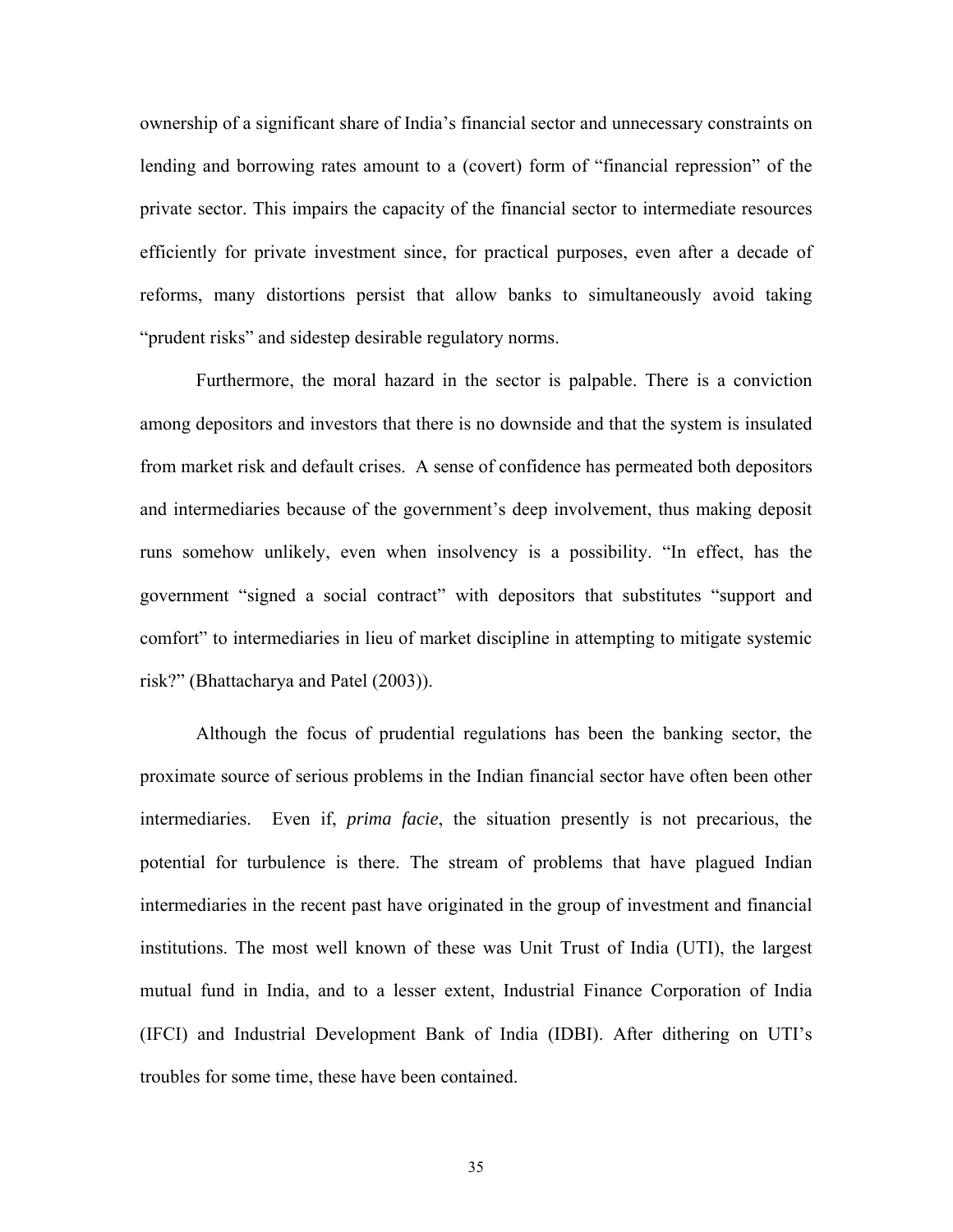Possible future problems may emanate from other government-owned intermediaries with very large asset portfolios. Total cumulative investments of the three Employees Provident Fund Organization (EPFO) schemes are Rs 1,700 bn (6.1% of GDP), with the Employees Provident Fund being the largest scheme. The bailout by the government has commenced with Rs.10 bn paid out of the exchequer in 2005 to meet members provident fund dues. The Employees Pension Scheme (EPS) – a defined contribution-defined benefit scheme – for which valuation had not been done until relatively recently, on the other hand, has an (estimated) actuarial deficit of Rs.193 bn. The asset portfolio of India's largest life insurer, Life Insurance Corporation (LIC), is even larger, 12.3% GDP in 2003/04; and the book value of its "socially oriented investments" – mainly comprising government securities holdings and social sector investments – amounted to Rs 2,561 bn, i.e., 75% of total investments of Rs 3,431 bn. The LIC's Annual Report contains little by way of information on its actuarial assetliability balance. These are the Systemically Important Financial Institutions (SIFIs) that contribute to uneasiness.

The central contention of our paper is that the combination of fiscal excesses (a shift of the saving schedule to the left) with financial repression and distortions in the formal financial system and with poor investment choices by publicly owned financial institutions weakens the quantity and quality of private investment and thus retards growth. An alternative interpretation of the weakness of investment is a shift to the left in the private investment schedule, perhaps reflecting problems in the regulatory environment, for example in infrastructure. While such regulatory problems are indeed present and persistent (and may account for the enduringly low investment rates), it is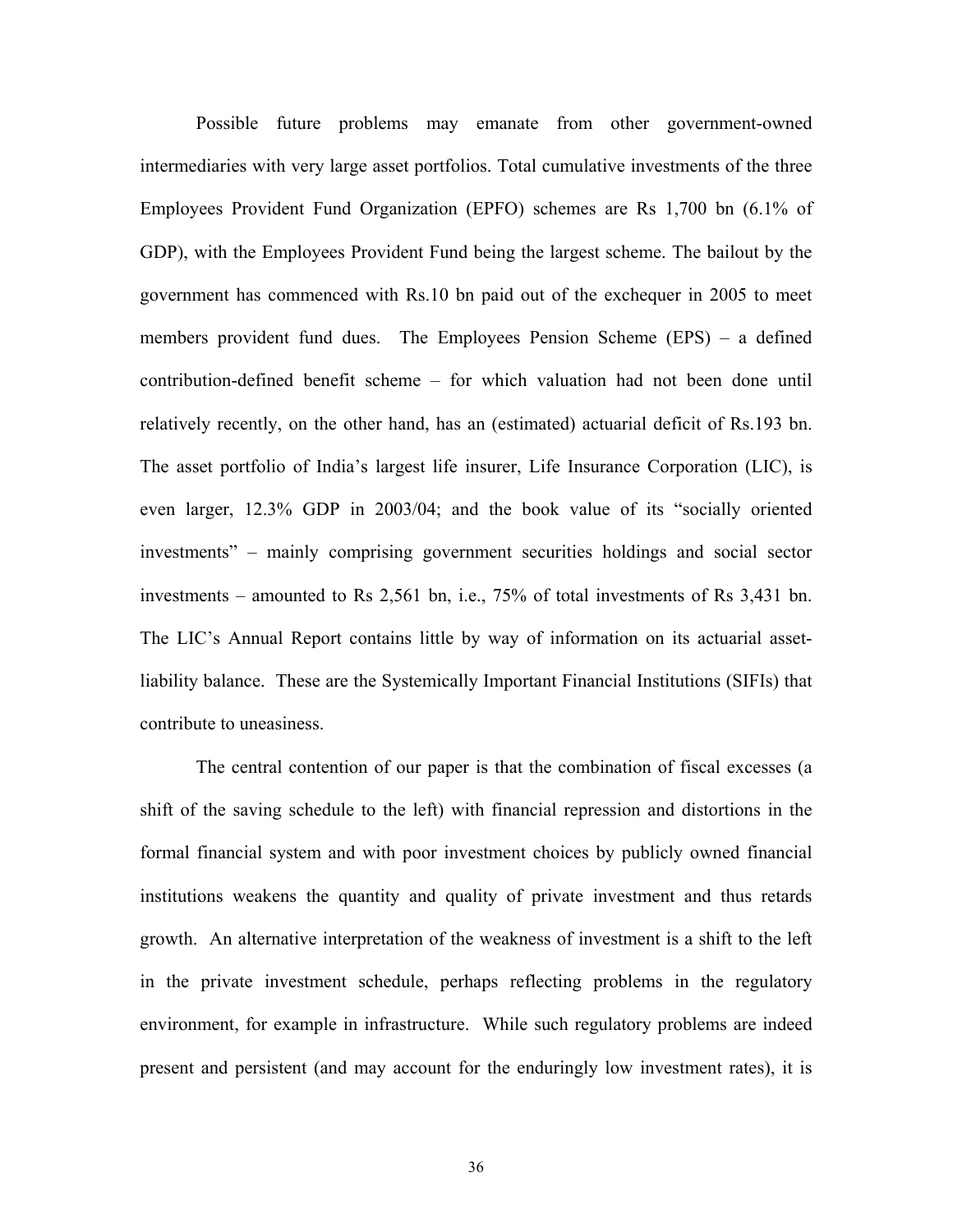hard to argue that they have been getting worse since the early nineties, and that they can therefore account for a weakening of investment.

#### **5. Extant fiscal rules**

#### **(a) Overview**

In August 2003, 2 ½ years after being introduced in Parliament, Indian lawmakers voted in favor of the Fiscal Responsibility and Budget Management Act (FRBMA), which requires that the central government's fiscal deficit should not exceed 3 percent of GDP by 2007/08 and that the deficit on the revenue account would be eliminated by the same date. The stipulated annual reductions in the two measures are  $\frac{1}{2}$  percentage point of GDP (or more) for the revenue deficit and 0.3 percentage point of GDP (or more) for the fiscal deficit<sup>25</sup>. There are clauses with regard to guarantees (increase restricted to  $0.5$ ) percent of GDP per annum) and debt (additional liabilities capped at 9 percent of GDP for 2004/05, and for subsequent years an annual reduction in the limit of one percentage point of GDP). The Act also requires that the RBI will not subscribe to government paper after March 31 2006. However, borrowing from the RBI on account of "temporary excess of cash disbursement over cash receipts during any financial year", essentially Ways and Means Advances is permitted. The RBI may also buy and sell central government securities in the secondary market.

The FRBMA was amended in July 2004. The terminal date for achieving the numerical targets pertaining to fiscal indicators was extended by one year to 2008/09 (see panel (a) of Table 6 below). Furthermore, in his presentation of the 2005/06 Union

<span id="page-37-0"></span><sup>&</sup>lt;sup>25</sup> The terminal target for the fiscal deficit is stipulated in the rules (framed in July 2004) to the 2003 Act. The target of balance on the revenue account is enshrined in the Act itself.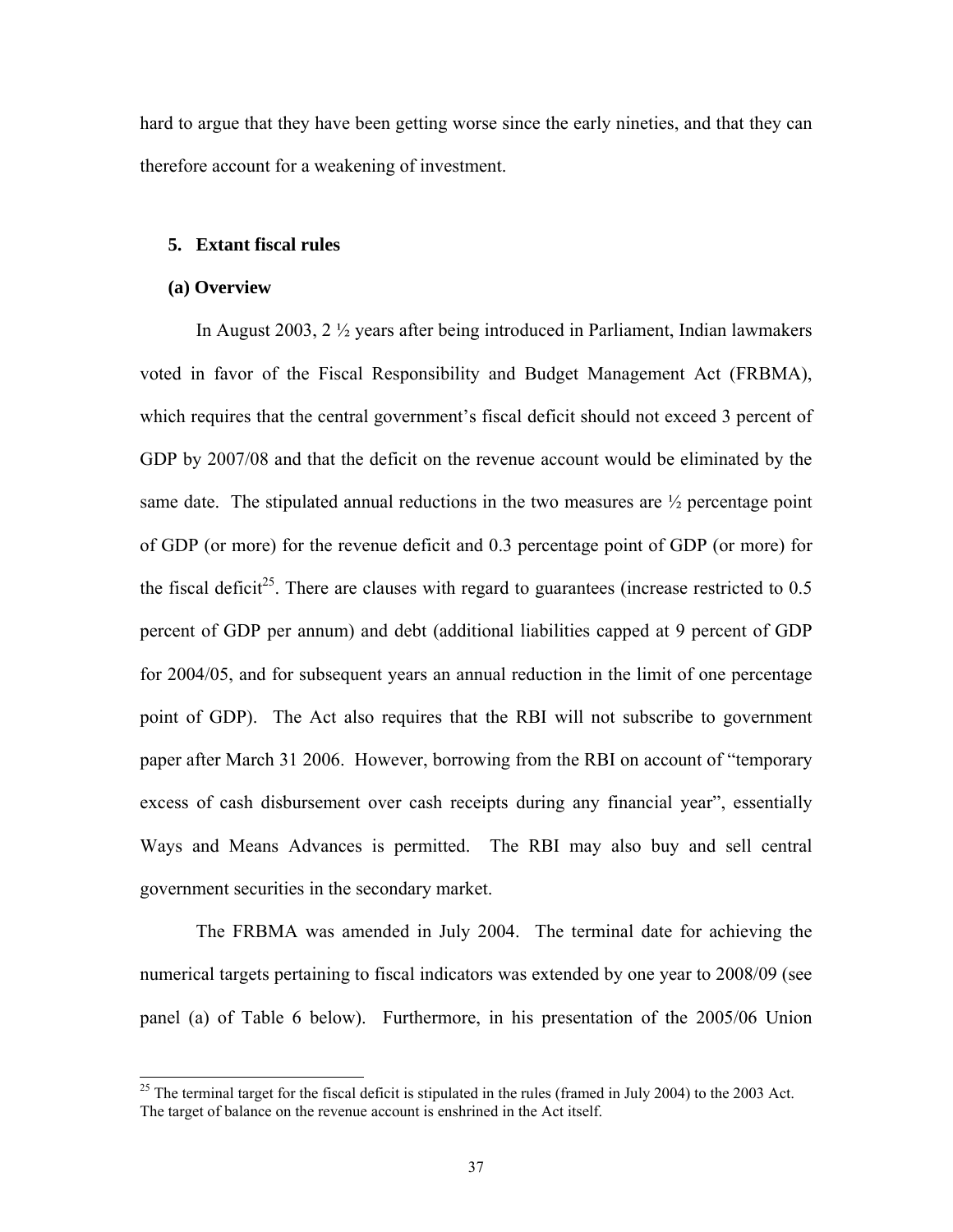budget in February, the Finance Minister remarked that he was "left with no option but to press the `pause' button vis-à-vis the FRBM Act". In early June, an update for the 2004/05 fiscal outturn indicates that both the fiscal and revenue deficits are within the targets established in July 2004 (panel (b) of Table 6). However, it is not yet clear whether medium-term targets for subsequent years will be revisited in light of latest numbers for 2004/05.

Regarding outstanding liabilities, we have two observations. First, government securities held by the RBI are included, which would have to be netted out if the central bank and the government are consolidated. Second, "reserve funds and deposits" are added to the stock of outstanding debt; these liabilities are on account of borrowing from statutory funds within the government and therefore are not strictly in the nature of IOUs to entities external to the government.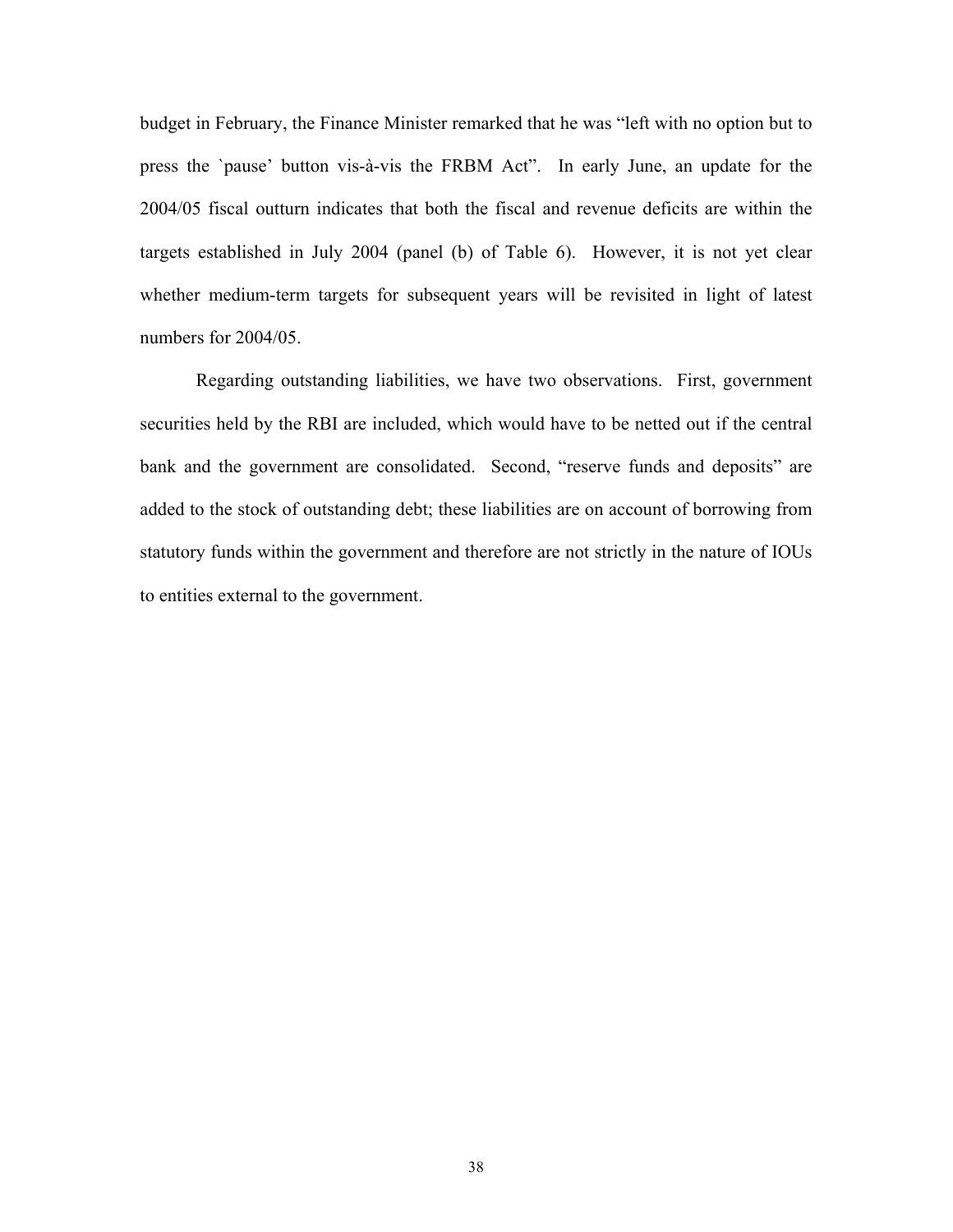## **Table 6: Central Govt's. FRBMA-stipulated (rolling) fiscal indicators as % of GDP**

|                         | 04/05<br>03/04<br>Targets |      | 08/09 |       |                          |
|-------------------------|---------------------------|------|-------|-------|--------------------------|
|                         | R.E.                      | B.E. | 05/06 | 06/07 | (terminal year)          |
| Revenue Deficit         | 3.6                       |      |       |       | Nil                      |
| <b>Fiscal Deficit</b>   | 4.8                       | 4.4  | 4.0   | 3.6   |                          |
| Outstanding liabilities | 67.3                      | 68.5 | 68.2  | 67.8  | $\overline{\phantom{0}}$ |

# **(a) July 2004 (budget)**

#### **(b) February 2005 (budget)**

|                                | 03/04              | 04/05     | 04/05        | 05/06 | Targets |       | 08/09     |
|--------------------------------|--------------------|-----------|--------------|-------|---------|-------|-----------|
|                                | (R.E.)<br>(actual) |           | (latest est. | B.E.  | 06/07   | 07/08 | terminal) |
|                                |                    | Feb. data | June data)   |       |         |       | vear      |
| Revenue Deficit                | 3.6                | 2.7       | 2.5          | 2.7   | 2.0     |       | Nil       |
| <b>Fiscal Deficit</b>          | 4.5                | 4.5       | 4.1          | 4.3   | 3.8     |       | 3.0       |
| <b>Outstanding liabilities</b> |                    | 68.8      | NA           | 68.6  | 68.2    | 67.3  | -         |

B.E.: Budget Estimate; R.E.: Revised Estimate; Source: Medium Term Fiscal Policy Statement, 2004/05 and 2005/06, except for June data.

<span id="page-39-0"></span>We will now briefly review the fiscal responsibility legislations (FRLs) of the first half a dozen states – Kerala, Maharashtra, Karnataka (the forerunner), Tamil Nadu, Uttar Pradesh and Punjab – that have passed them. All of them impose quantitative and timebound (4-6 year) targets on revenue and fiscal deficits, viz., elimination of the former and reduction of the latter to 3 percentage points of gross state domestic product (GSDP).<sup>26</sup> However, there is one notable exception in this regard; Kerala has a ceiling of 2 percent of GSDP for the fiscal deficit. In addition, a couple of states have deployed atypical measures. The Maharashtra legislation, enacted in April 2005, stipulates that "The State Government shall by rules specify the targets for reduction of fiscal deficit", with the fiscal deficit target "interpreted" in a somewhat novel manner as a "ratio of expenditure on interest to revenue receipts". Regarding its revenue deficit, Tamil Nadu enjoins the government to reduce the ratio of revenue deficit to revenue receipts every year by 3-5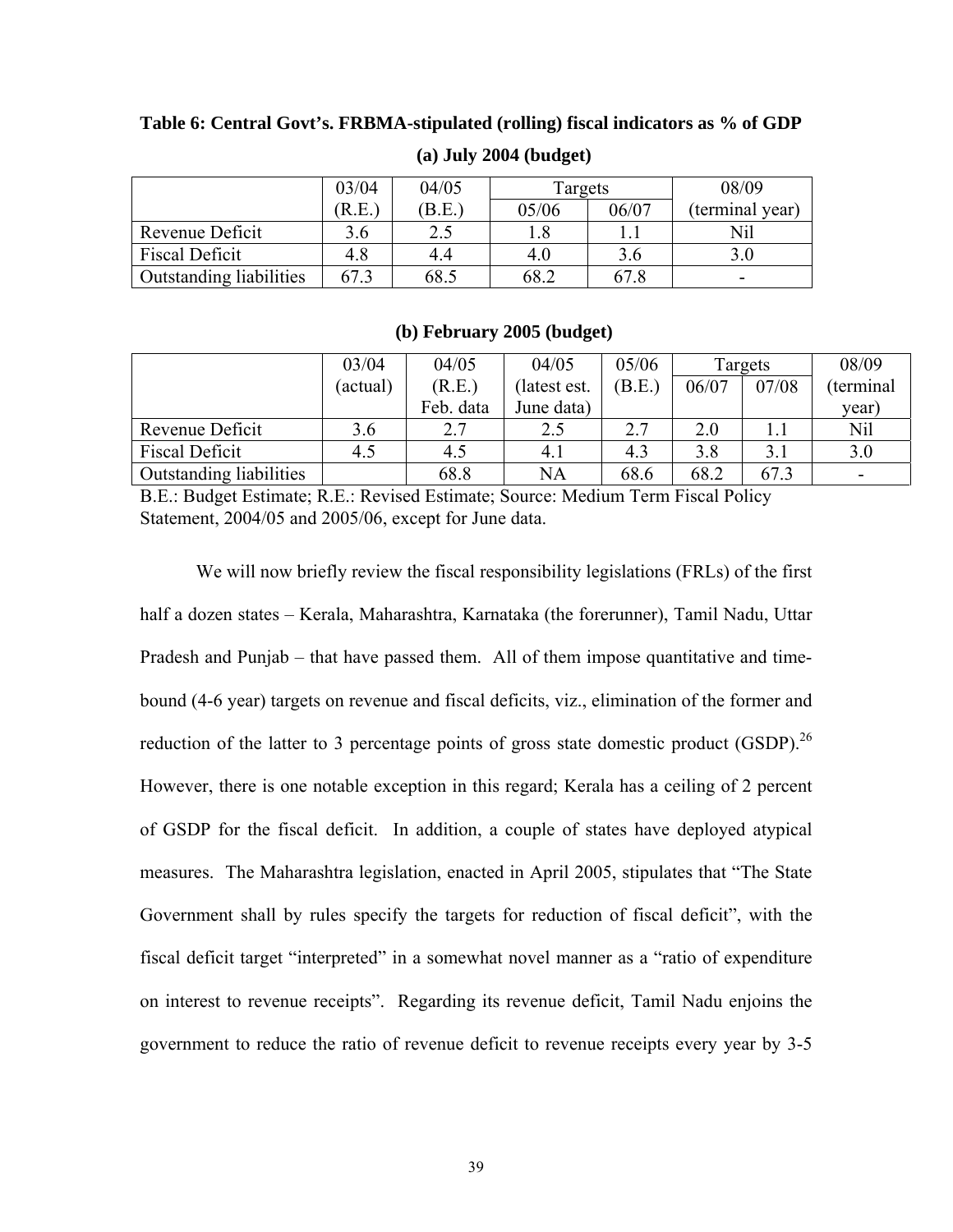percent ("depending on the economic situation in that year") to a level below 5 percent by end-March 2008 (see Appendix Table A.2 for state-wise summary of FRLs and performance with regard to revenue and fiscal deficits). Two states have legislated ceilings for official debt. Karnataka and Punjab, respectively, have capped their outstanding total liabilities at 25 percent and 40 percent of their respective GSDP. On the other hand, the Tamil Nadu Act has placed a limit on total outstanding guarantees of one hundred percent of total revenue receipts in the preceding year or at 10 percent of GSDP, whichever is lower. It is noteworthy that Karnataka, according to revised estimates for 2004/05, has eliminated its revenue deficit and achieved the fiscal deficit target one year ahead of schedule.

There are a couple of laudable initiatives pertaining to fiscal planning and transparency that are embedded in the legislations. The Acts require some form of a medium term fiscal policy statement (encompassing three-year rolling targets) that, *inter alia*, lays out the time path for attaining the fiscal goals, and they also call for those changes in accounting standards, government policies and practices that are likely to affect the calculation of the fiscal indicators to be disclosed in the respective state assembly. Although the Acts oblige the respective government to take steps for enhancing revenue and/or reducing expenditure ("appropriate measures") in the event of either a shortfall in revenue or excess of expenditure over pre-specified levels for a given year, leeway is allowed for targets going awry on account of natural calamities and/or national security.

<sup>&</sup>lt;sup>26</sup> See Rajaraman and Majumdar (2005) for implications for states of FRLs in the context of recommendations of the Twelfth Finance Commission.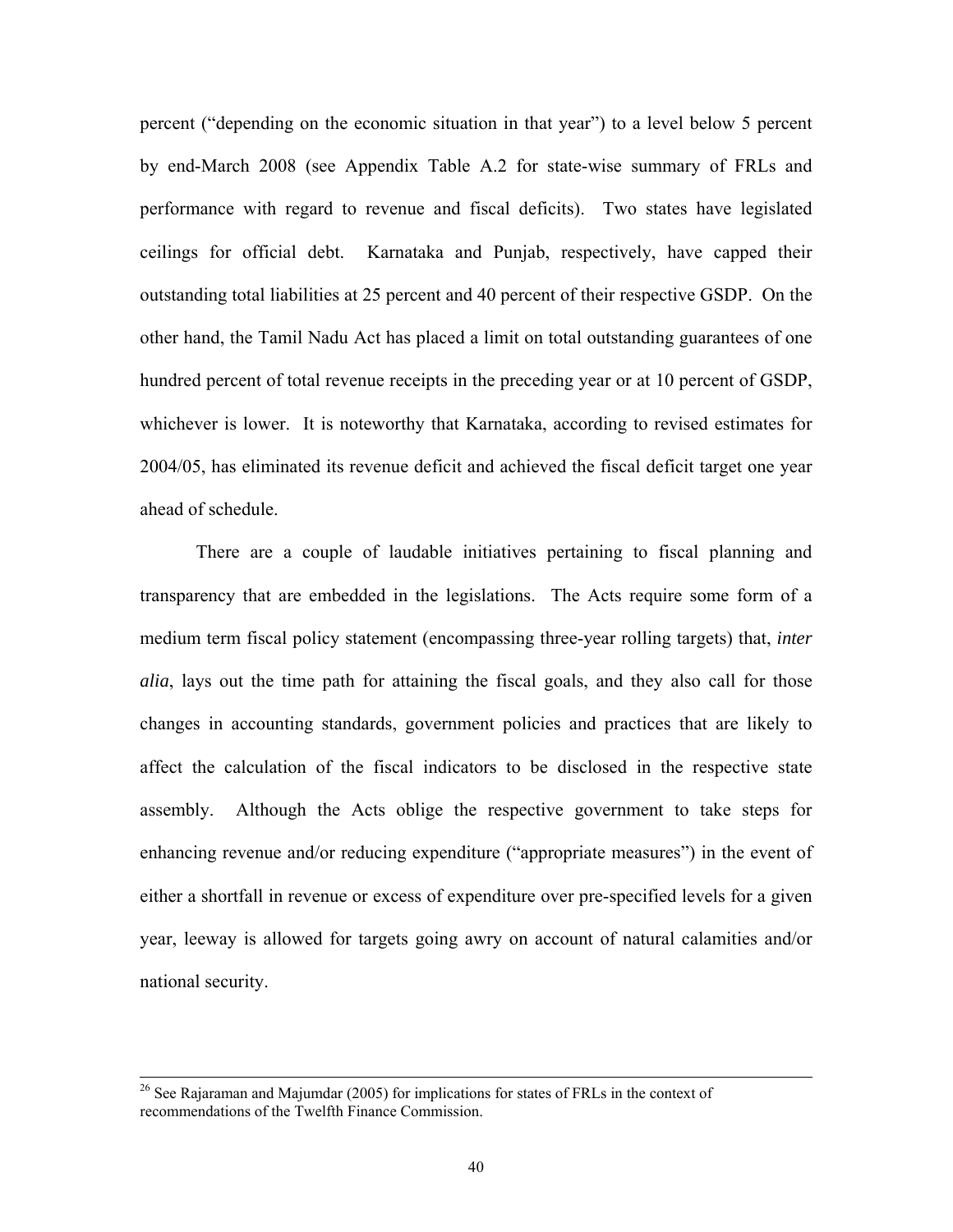#### **(b) Basic arithmetic of the FRBMA**

What difference will the fiscal rules embodied in the FRBMA make to the shortterm and long-run behaviour of the general government debt burden? We shall first consider the implications of the rules on the assumption that they are indeed implemented and enforced. Then we shall reflect on the likelihood of them being enforced. We define the following further notation:  $i^*$  is the average effective nominal interest rate on foreigncurrency-denominated general government debt,  $g^c$  central government consumption spending as a share of GDP (excluding depreciation of the general government capital stock),  $g^I$  gross central government capital formation as a share of GDP,  $\delta$  the proportional depreciation rate of the central government capital stock, *k* the general government capital stock as a share of GDP,  $\theta$  the gross financial rate of return (which can of course be negative) on general government capital,  $\alpha$  the share of foreign currency debt in total general government debt,  $\varepsilon$  the proportional rate of nominal depreciation of the rupee,  $\tau$  government taxes net of transfers as a share of GDP. Note that  $d = g^c + g^1 + ib + (i^* - i)\alpha b - \theta k - \tau$ . It follows that the evolution over time of the central government net debt to GDP ratio evolves as follows:

$$
\dot{b} \equiv d + \varepsilon \alpha b - (n + \pi)b \tag{5.1}
$$

or, equivalently,

$$
\dot{b} \equiv (r-n)b + g^c + g^l - \theta k - \tau + (i^* + \varepsilon - i)\alpha b \tag{5.2}
$$

Two key features of the FRBMA are the restriction that (by 2008/09) the overall central government financial deficit be not more than three percent of GDP (a number plucked out of the thin or at least rarefied air of the Maastricht Criteria for EMU membership and the EU's Stability and Growth Pact):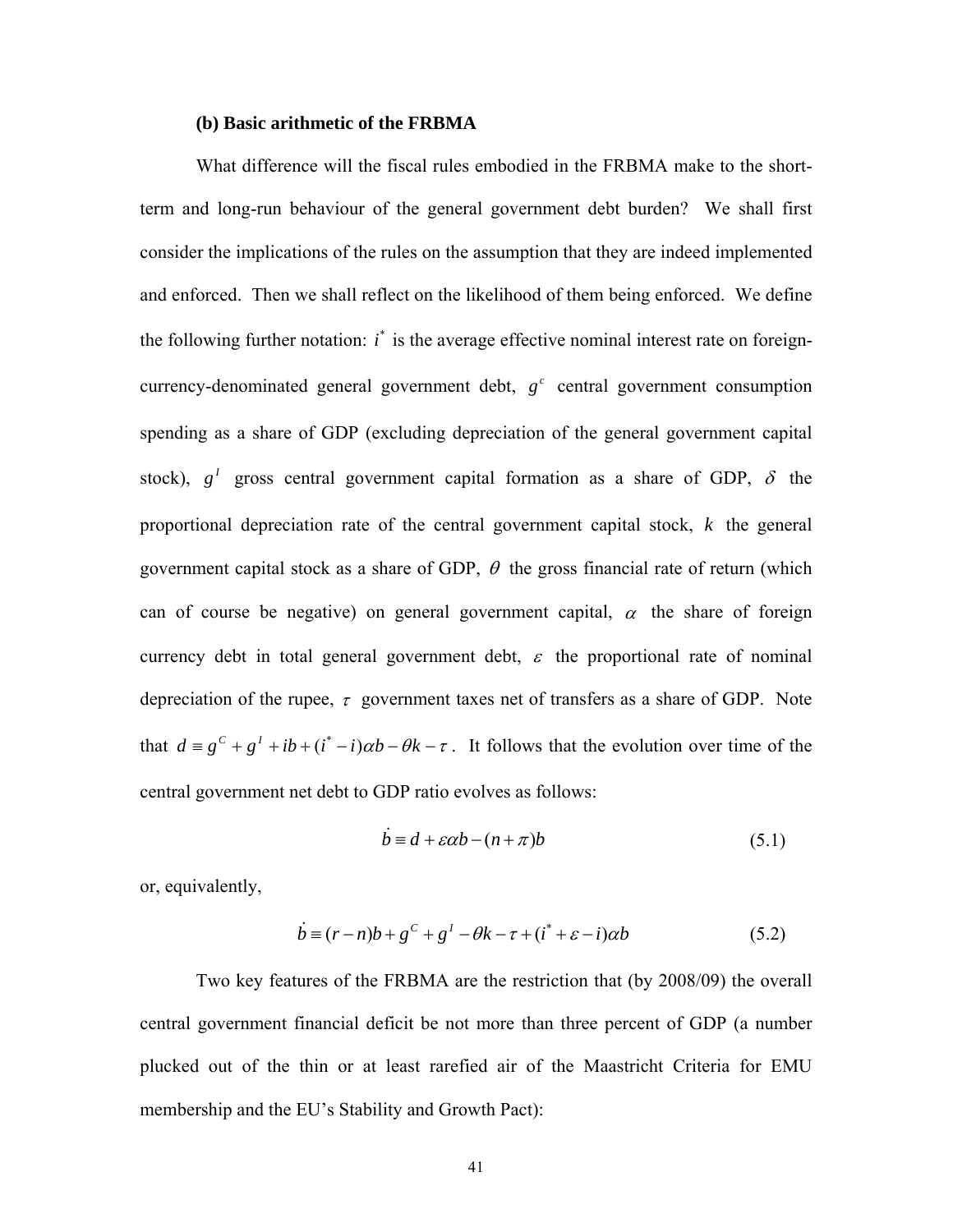$$
d \le 0.03\tag{5.3}
$$

and the 'golden rule' restriction that the revenue budget be in balance or surplus. It is unclear whether this means that central government borrowing should not exceed gross central government investment (including depreciation) or net central government investment (net of depreciation). In the first case the (gross) golden rule can be written as

$$
d \le g^1 \tag{5.4}
$$

In the second case, the (net) golden rule can be written as

$$
d \le g^1 - \delta k \tag{5.5}
$$

If the deficit ceiling (5.3) is rigorously enforced, there will never be a solvency or fiscalfinancial sustainability problem for the central government. Of course, the rest of the general government sector (states and municipalities) may undo what ever fiscal restraint the central government exercises. Ignoring foreign currency-denominated debt for simplicity, the consistent application of (5.3) implies that

$$
b(t) = b(0)e^{-\int_0^t [n(u) + \pi(u)]ds} + \int_0^t d(s)e^{-\int_s^t [n(u) + \pi(u)]du} ds
$$
  
\n
$$
\leq b(0)e^{-\int_0^t [n(u) + \pi(u)]ds} + 0.03\int_0^t e^{-\int_s^t [n(u) + \pi(u)]du} ds
$$
\n(5.6)

As long as the long-run average growth rate of nominal GDP,  $\overline{n} + \overline{\pi}$  is positive,  $\lim b(0)e^{-\int_0 [n(u)+\pi(u)]ds} = 0$  and the long-run debt to GDP ratio will satisfy  $b(0)e^{-\int_0^t [n(u)+\pi(u)]ds} =$ *t* →∞

$$
\lim_{t \to \infty} b(t) \le \frac{0.03}{\overline{n} + \overline{\pi}}
$$
\n(5.7)

Were India to maintain its real GDP growth rate of, say, 6.2 percent per annum  $(\bar{n} = 0.062)$  and an average inflation rate of, say, 4 percent per annum ( $\bar{\pi} = 0.04$ ), the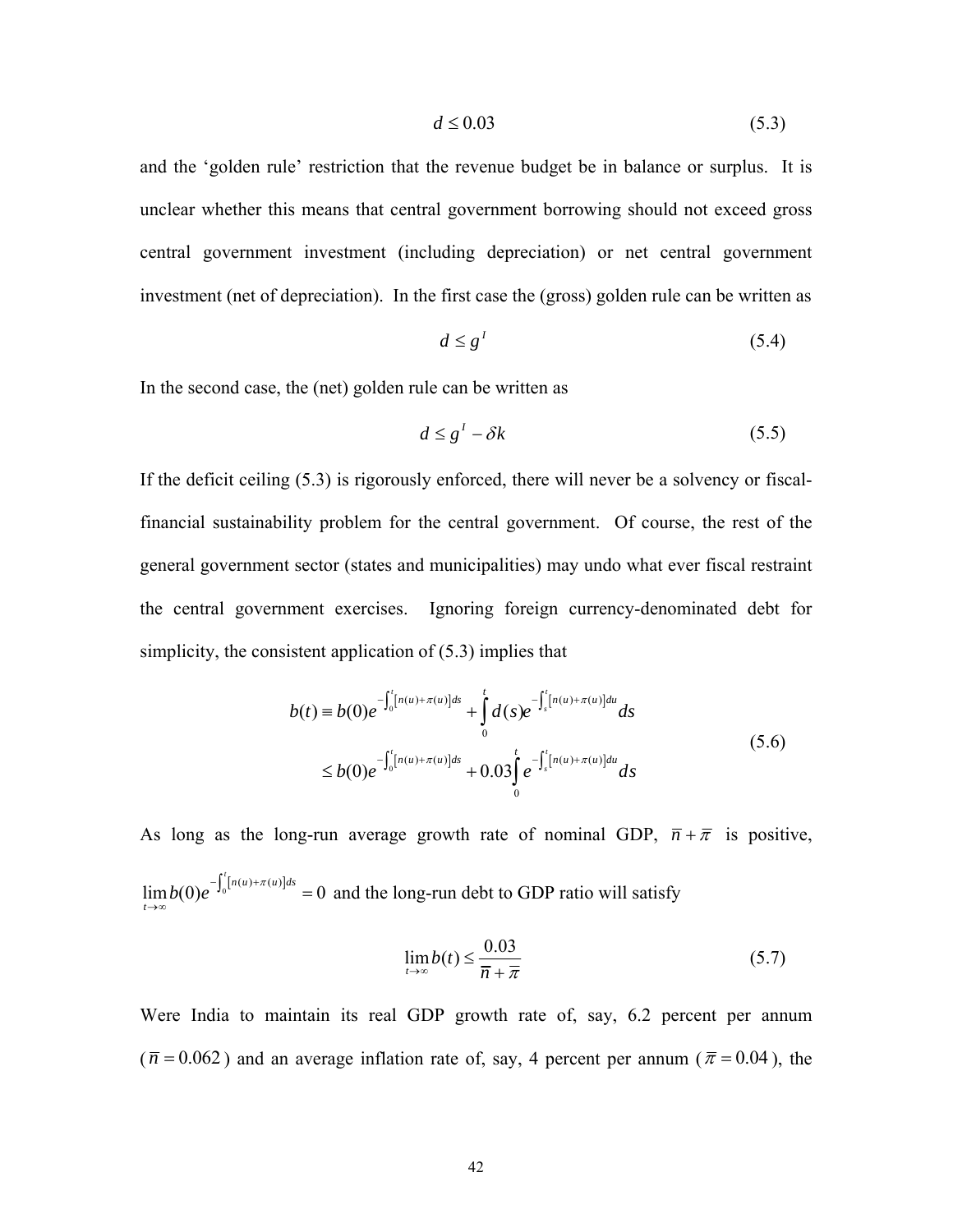central government's long-run debt to annual GDP ratio would be less than 30 percent – a comfortable level.

The requirement that the revenue budget be in balance or surplus is very likely to be the binding constraint on the central government, with the 3 percent ceiling on its overall financial deficit a non-binding constraint. Even if the gross investment (equation (5.4)) version of the golden rule is the operative one, India's central government's gross capital formation programme amounted to no more than 1.5 percent of GDP in  $2003/4$ <sup>27</sup> Net central government capital formation is even less than that and may well be negative in years that economic depreciation is high. We suspect that a lot of current expenditu[re](#page-43-0) will be reclassified as capital expenditure if the golden rule were ever to be enforced seriously.

Any limit on the magnitude of the permissible deficit, regardless of whether it applies to the overall deficit or just to the revenue (current) deficit, will restrict the government's ability to engage in countercyclical deficit financing during economic downturns, unless during normal and prosperous times the government generates sufficiently large surpluses to avoid hitting the deficit ceiling during bad times.

Is there any feature of the FRBMA that encourages or cajoles governments to act countercyclically during periods of above-normal economic activity or (as in India during these past 3 to 4 years), exceptionally low interest rates? The EU's Stability and Growth Pact (SGP) failed precisely because of the absence of carrots to run larger surpluses (or smaller deficits) during upswings and the failure to enforce the penalties (including fines) that were, in principle, part of the collective arsenal of SGP enforcement. The failure to

<span id="page-43-0"></span><sup>&</sup>lt;sup>27</sup> This excludes central government loans to states. Net lending by the central government to the states is about 0.5 percent of GDP.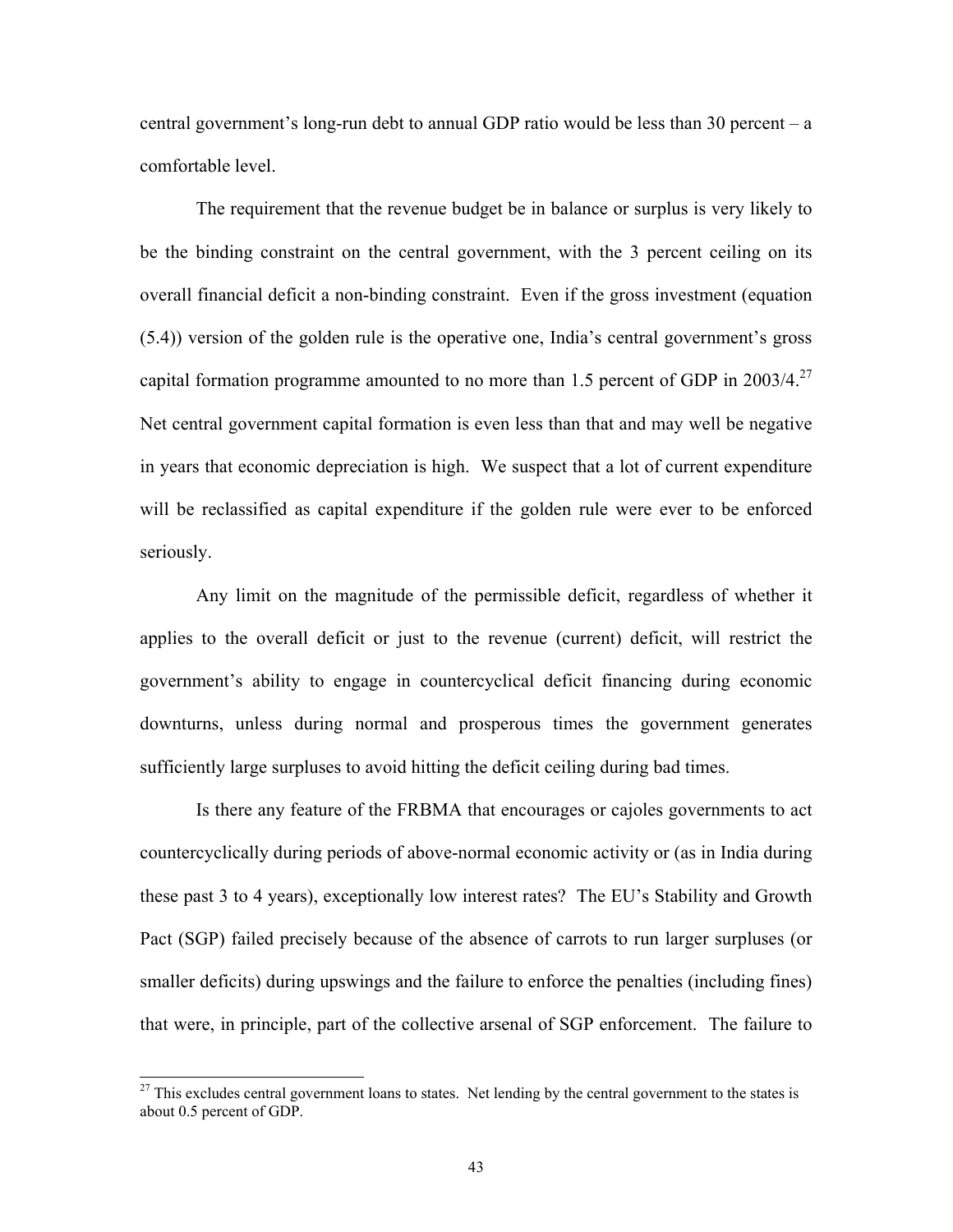exercise fiscal restraint during the upswing by France, Germany and Italy was not penalized by the EU's Council of Ministers because the political cost-benefit analysis of naming, shaming and fining a leading member of the European Union Club militated against collective enforcement of these penalties. How much harder will it be for the Indian government to impose counter-cyclical discipline during good times *on itself*? What are the arrangements, institutions, laws, rules, regulations or conventions, that make fiscal restraint during periods of high conjuncture incentive-compatible for political decision makers with short electoral horizons and severely restricted capacity for credible commitment? Political opportunism calls for the postponement of painful expenditure cuts or tax increases – there is always the chance that the political cost of painful fiscal retrenchment will be born by the opposition, when its turn in office comes around. A tentative picture that we can draw, albeit from a short history, is that non-compliance by governments is unlikely to be politically costly; there has been little attention by the electorate, the media, or, even opposition parties to the subject matter! In fact it is widely felt that supplementary bills that boost expenditure from budgeted levels are unlikely to be rejected. Against this background, obtaining parliamentary waivers for missed targets should not be too difficult.

Fiscal virtue cannot be legislated. It must be implemented and enforced – it must be incentive-compatible even for myopic and opportunistic governments. Unless India discovers a way of tying its fiscal Ulysses to the mast, the siren song of fiscal retrenchment tomorrow but fiscal expansion today will continue to lead the policy makers astray.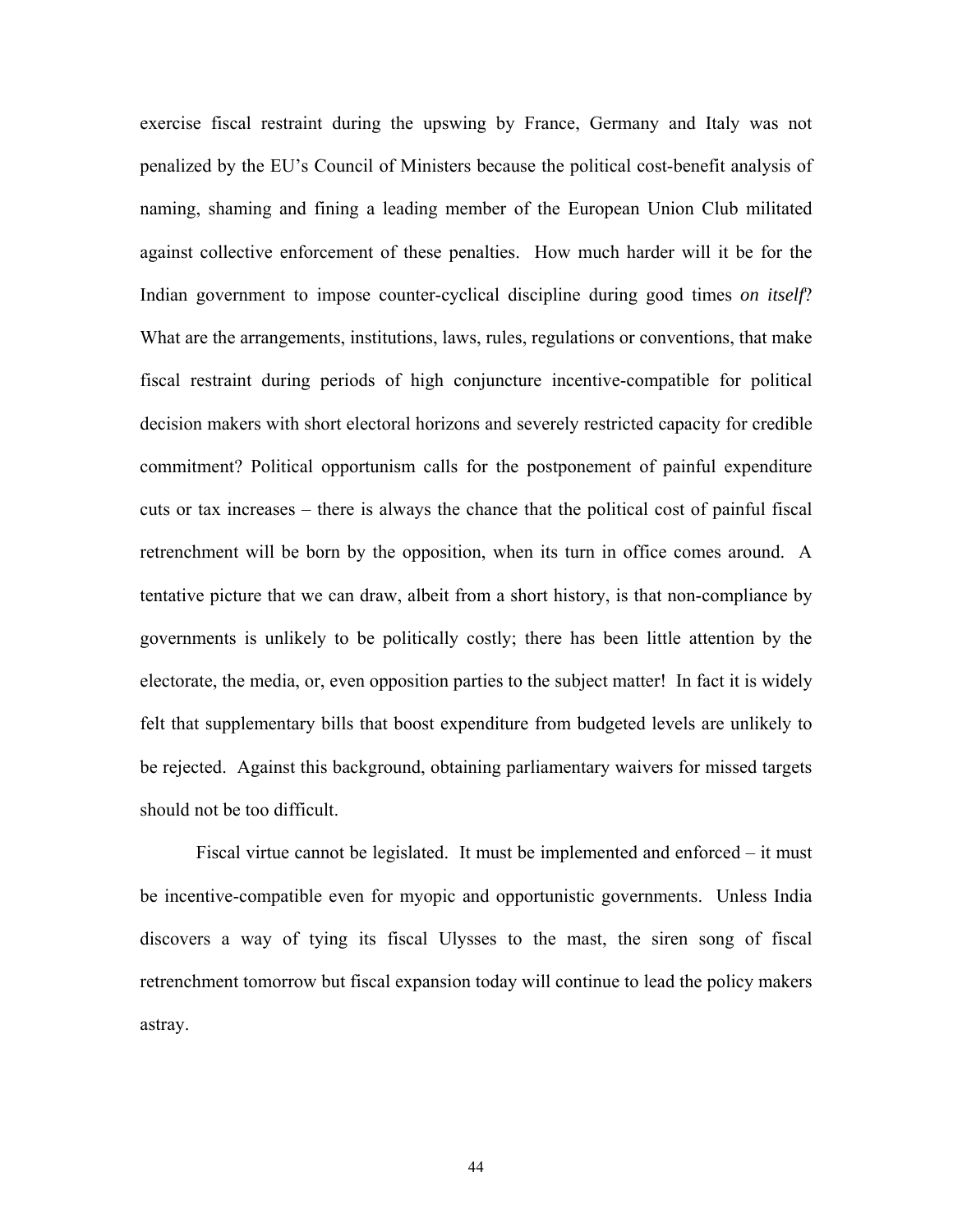As regards increasing the efficiency and scope of financial intermediation, the problem is not just public ownership. The poor quality of financial intermediation by the formal financial system is also due to the absence of effective competitive threats to inefficient incumbents. The sure, quick and effective way to address this is to open up India's financial sector fully and without discriminatory constraints to foreign competition.

Further liberalization of the capital account could be a part of this additional opening up of India's financial sector to foreign competition, but even without this, much could be achieved by further easing the entry of foreign enterprises in the Indian markets for finance and financial services, as long as the service account of the balance of payments, including the remittance of profits abroad, is unconstrained. Foreign knowhow, management and control, through the cross-border movement of enterprises and other corporate entities intensify competition and thereby boost efficiency even in markets for non-traded goods and services (such as retailing and the management of public utilities). *A fortiori* foreign competition will boost productivity in sectors and industries where both local provision by foreign-owned firms and targeted exports by firms located abroad make life uncomfortable for established domestic suppliers. For the supply-side failures that limit and distort domestic intermediation, globalization is an important part of the answer.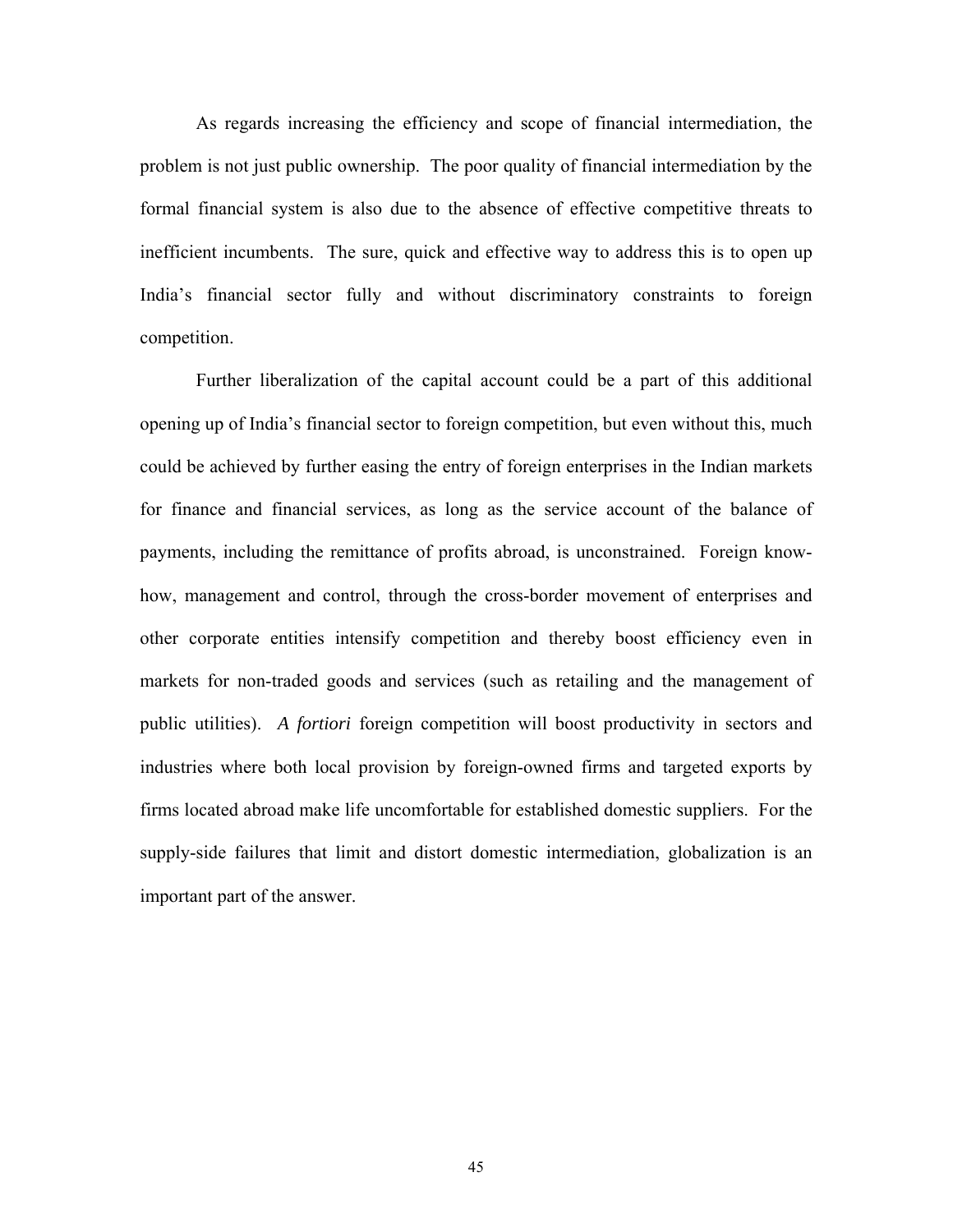#### **References**

Banerjee, A. V., S. Cole and E. Duflo (2004), "Banking Reform in India", paper presented at the Inaugural Conference of the India Policy Forum, New Delhi, March.

Bhattacharya, S. and U. R. Patel (2002), "Financial intermediation in India: A case of aggravated moral hazard?", Working Paper No. 145, CREDPR, Stanford University, July (revised version forthcoming in volume on *Proceedings of Third Annual Conference on the Reform of Indian Economic Policies*, Stanford University, (ed) T. N. Srinivasan).

Bhattacharya, S. and U. R. Patel (2003), "Reform strategies in the Indian financial sector", forthcoming in the Proceedings volume of IMF-NCAER Conference on India's and China's Experience with Reform and Growth, New Delhi, November (Working Paper No. 208, SCID, Stanford University, February 2004).

Buiter, W.H. and U. R. Patel (1997), "Budgetary Aspects of Stabilization and Structural Adjustment in India", in *Macroeconomic Dimensions of Public Finance, Essays in Honour of Vito Tanzi,* Eds., M. Blejer and T. Ter-Minassian (Routledge, London).

Cotis, Jean-Phillippe (2006), **"**Is the U.S. Prone to "Over-Consumption"? in *The Macroeconomics of Fiscal Policy*, Federal Reserve Bank of Boston (2006), forthcoming.

Dickey, David A. and Wayne A. Fuller (1981), "Likelihood ratio statistics for autoregressive time series with a unit root", Econometrica, 49, pp.1057-1072.

Federal Reserve Bank of Boston (2006), *The Macroeconomics of Fiscal Policy* Conference Series 49, MIT Press, Cambridge MA, forthcoming.

Friedman, B. M. (2006), **"**Government Finance in the Short and Long Run", in *The Macroeconomics of Fiscal Policy*, Federal Reserve Bank of Boston (2006), forthcoming.

Fuller, Wayne A. (1976), *Introduction to statistical time series*, New York: Wiley.

Kapur, D. and U. R. Patel (2003), "Large foreign currency reserves: Insurance for domestic weaknesses and external uncertainties?", Economic and Political Weekly, Vol. XXXVIII (No. 11, March 15-21) pp. 1047-1053.

Kwiatkowski, Denis, Peter C. B. Phillips, Peter Schmidt and Yongcheol Shin (1992), "Testing the null hypothesis of stationarity against the alternative of a unit root", Journal of Econometrics, 54, pp.159-178.

La Porta, R., F. L. de-Silanes and A. Shleifer (2000), "Government ownership of banks", Mimeo., Harvard University.

Lal, D., S. Bery and D. Pant (2003), "The Real Exchange Rate, Fiscal Deficits and Capital Flows: India: 1981-2000", Economic and Political Weekly, Vol. 38 (No. 47, November 22-28) pp. 4965-4976.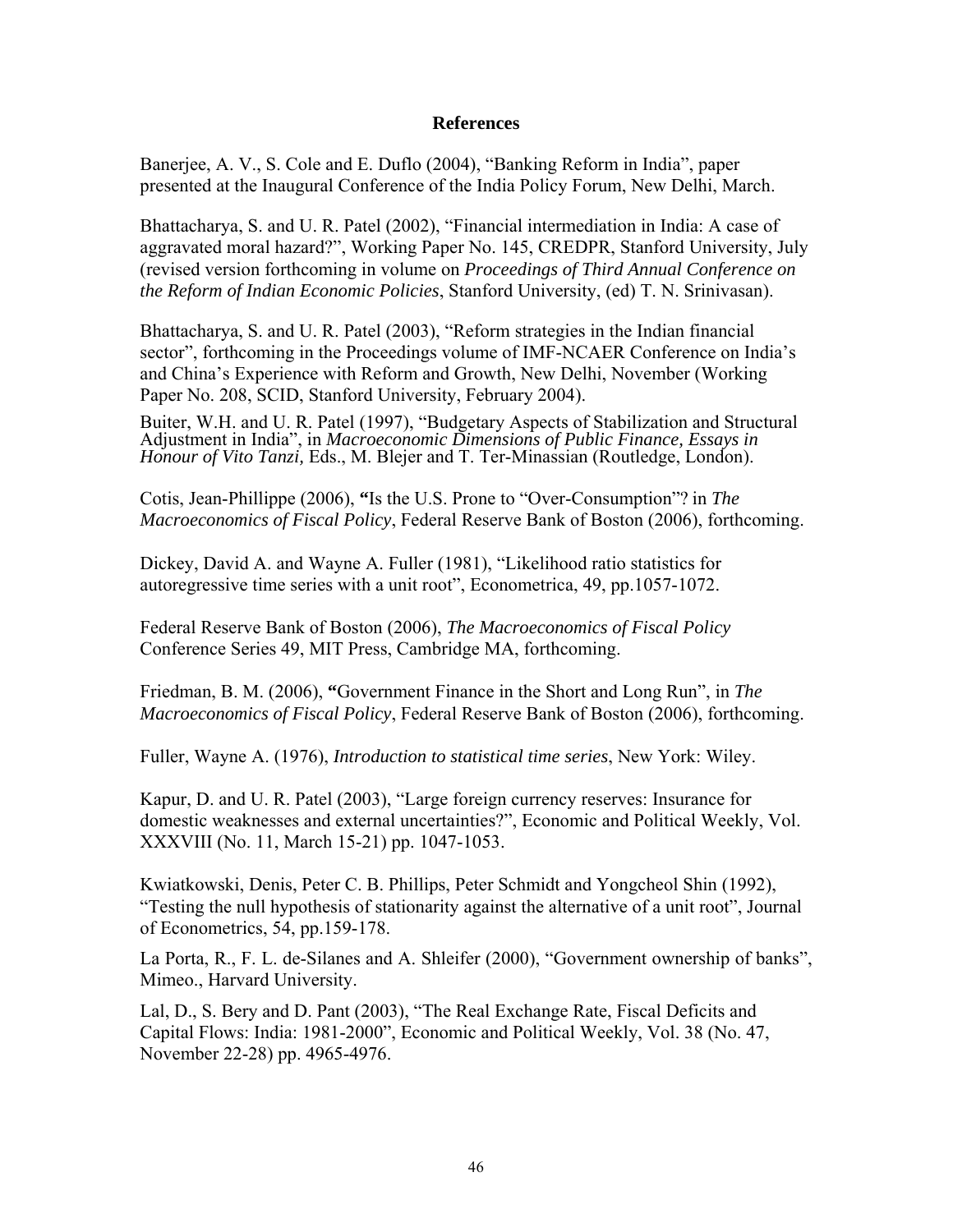Patel, U. R. and Bhattacharya, S. (2003), "The Financial Leverage Coefficient: Macroeconomic implications of government involvement in intermediaries", Working Paper No. 157, SCID, Stanford University, January.

Patel, U. R. (2004), "Role of State-owned Financial Institutions in India: Should the Government "Do" or "Lead"?", in *The Future of State-owned Financial Institutions*, Brookings Institution, eds. Caprio *et al*.

Phillips, Peter C. B. and Pierre Perron (1988), "Testing for a unit root in time series regression", Biometrika 75, No. 2, pp.335-346.

Rajaraman, I. and D. Majumdar (2005), "Equity and Consistency Properties of TFC Recommendations", Economic and Political Weekly, Vol. 40 (No. 31, July 30-August 5) pp. 3413-3420.

Rangarajan, C. and D. Srivastava (2005), "Fiscal Deficits and Government Debt: Implications for Growth and Stabilization", Economic and Political Weekly, Vol. 40 (No. 27, July 2-8) pp. 2919-2934.

Sen, Partha (2004), "Modeling Foreign Capital Inflows and Fiscal Deficits", Economic and Political Weekly, Vol. 39 (No. 40, October 2-8) pp. 4478-4480.

Shah, Ajay and Ila Patnaik (2004), "India's experience with capital flows: The elusive quest for a sustainable current account deficit", forthcoming in Sebastian Edwards, Ed. *Capital Controls and Capital Flows in Emerging Economies: Policies, Practices and Consequences*, The University of Chicago Press.

Singh, N. and T. N. Srinivasan (2004), "Foreign Capital Inflows, Inflation, Sterilization, Crowding-Out and Growth: Some Illustrative Models", Economic and Political Weekly, Vol. 39 (No. 24, June 12-18) pp. 2469-2480.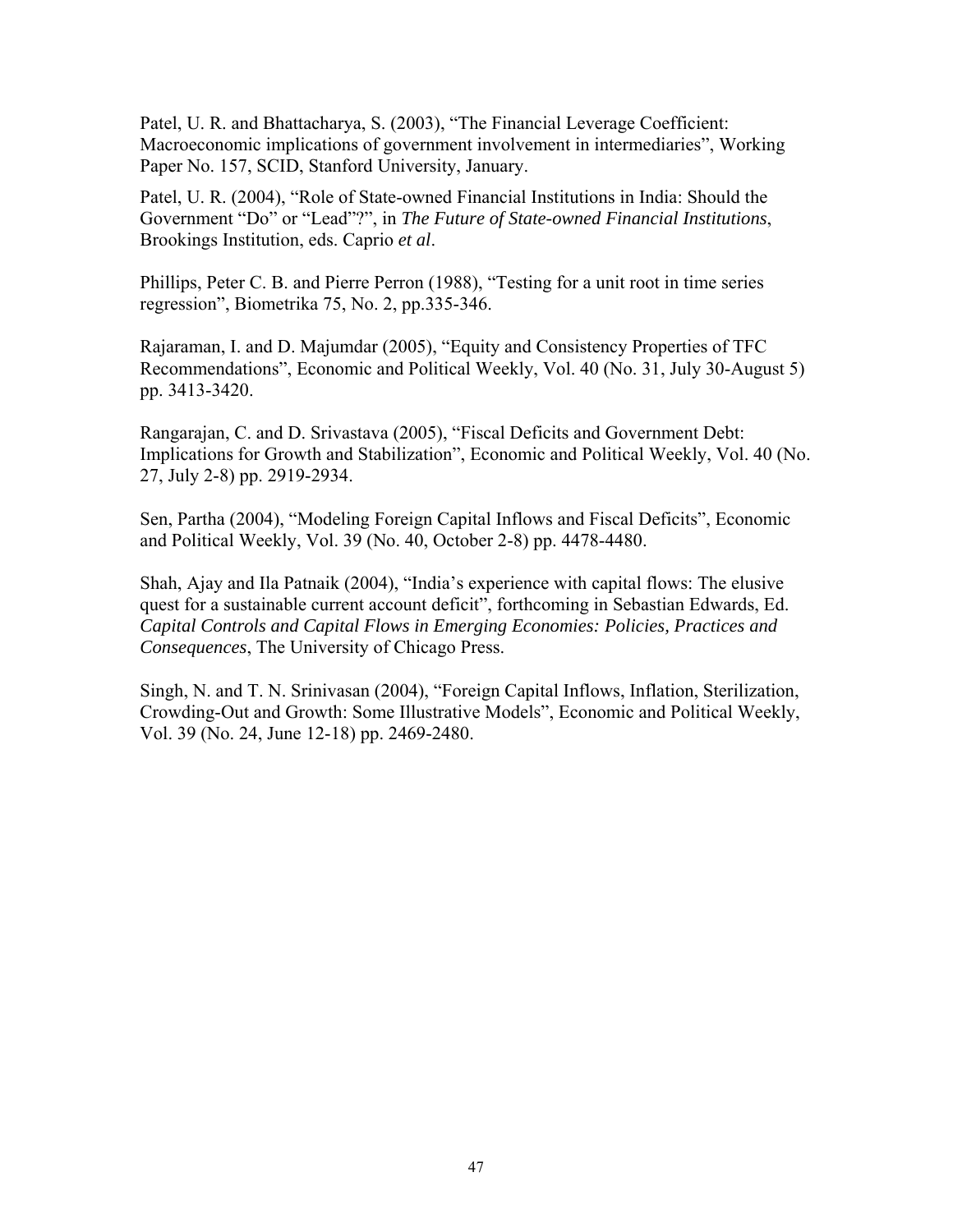|                | Name of the scheme                                            | Limits of investment                                                                                                                                          |                                            | Maturity period (years)                                           |                               | Rate of interest (per cent per annum)                               |                                                                     |                            |                          |                            |                            |                            | Deductions<br>Amount                                             |                                         |
|----------------|---------------------------------------------------------------|---------------------------------------------------------------------------------------------------------------------------------------------------------------|--------------------------------------------|-------------------------------------------------------------------|-------------------------------|---------------------------------------------------------------------|---------------------------------------------------------------------|----------------------------|--------------------------|----------------------------|----------------------------|----------------------------|------------------------------------------------------------------|-----------------------------------------|
|                |                                                               |                                                                                                                                                               | April-92                                   | Since<br>Sep. 2,<br>1993                                          | Since<br>$Jan.1$ ,<br>1999    | Since<br>April<br>1992                                              | Since<br>Sept. 2,<br>1993                                           | Since<br>$Jan.1$ ,<br>1999 | Since<br>Jan.15,<br>2000 | Since<br>$Mar.1$ .<br>2001 | Since<br>$Mar.1$ ,<br>2002 | Since<br>$Mar.1$ ,<br>2003 | under<br>Sec. $80 \text{ C of}$<br>Income Tax March, 2005<br>Act | outstanding<br>at end-<br>(Rs billions) |
|                | <b>Employees Provident</b><br>Fund                            | 12% of base salary by both employee $\&$ employer                                                                                                             |                                            |                                                                   |                               | 12.00                                                               | 12.00                                                               | 12.00                      | 11.00<br>(since<br>July) | 9.50                       | 9.50                       | 9.50                       |                                                                  | 1134<br>(31/3/04)                       |
| $\overline{2}$ | Comm. Bank Savings<br>Acct. (akin to checking<br>acct.)       | No limit                                                                                                                                                      |                                            |                                                                   |                               | 5.00<br>prior to<br><b>Nov 94</b>                                   | 4.50<br>since<br>Nov94                                              | 4.50                       | 4.00<br>April<br>2000    | 4.00                       | 4.00                       | 3.50<br>(Floor<br>Rate)    | N <sub>0</sub>                                                   | 4431                                    |
| 3              | Post Office Savings<br><b>Bank Accounts</b>                   | Minimum Rs.20 and maximum Rs.1,00,000 for<br>an individual account (Rs.2 lakh jointly; No limit<br>on group, institutional or official capacity<br>accounts). |                                            |                                                                   |                               | 5.50                                                                | 5.50                                                                | 4.50                       | 4.50                     | 3.50                       | 3.50                       | 3.50                       | No                                                               | 149                                     |
| 4              | Public Provident Fund<br>1968                                 | Minimum Rs.100 and maximum Rs.60,000 in a<br>fiscal year.                                                                                                     | 15                                         | 15                                                                | 15                            | 12.00                                                               | 12.00                                                               | 12.00                      | 11.00                    | 9.50                       | 9.00                       | 8.00                       | Yes                                                              | $143*$                                  |
| 5              | Post Office (PO) Time<br>Deposit Account                      | Minimum Rs.50 and no maximum limit.                                                                                                                           | 1,2,3<br>and 5                             | 1,2,3<br>and 5                                                    | 1,2,3<br>and 5                | $12.00$ to<br>$13.50 +$                                             | $10.50$ to<br>$12.50 + 11.50 + + +$                                 | $9.00$ to                  | 8.00 to<br>$10.50**$     | 7.50 to<br>$9.00$ \$       | 7.25 to<br>8.50 \$\$       | $6.25$ to<br>7.50 \$\$\$   | No                                                               | 320                                     |
| 6              | PO Rec. Dep. Account                                          | Minimum Rs.10 per month or any amount in<br>multiples of Rs.5 and no maximum limit.                                                                           | 5                                          | 5                                                                 | 5                             | 13.50                                                               | 12.50                                                               | 11.50                      | 10.50                    | 9.00                       | 8.50                       | 7.50                       | No                                                               | 411                                     |
| $\overline{7}$ | National Savings<br>Scheme 1992                               | Minimum Rs.100 and no maximum limit.                                                                                                                          | 4                                          | $\overline{4}$                                                    | $\overline{4}$                | 11.00                                                               | 11.00                                                               | 11.00                      | 10.50                    | 9.00                       | 8.50                       |                            | Yes                                                              | $\overline{7}$                          |
| 8              | PO Monthly Income<br>Scheme                                   | Minimum Rs.1,000 and maximum Rs.3 lakh in<br>single account and Rs.6 lakh in joint account.                                                                   | 6                                          | 6                                                                 | 6                             | 14.00                                                               | 13.00                                                               | 12.00                      | 11.00                    | 9.50                       | 9.00                       | 8.00                       | No                                                               | 1510                                    |
| 9              | <b>NSC VIII Issue</b>                                         | Minimum Rs.100 and no maximum limit.                                                                                                                          | 6                                          | 6                                                                 | 6                             | 12.00                                                               | 12.00                                                               | 11.50                      | 11.00                    | 9.50                       | 9.00                       | 8.00                       | Yes                                                              | 551                                     |
| 10             | Indira Vikas Patra                                            | No limit.                                                                                                                                                     | 5                                          | 51/2                                                              | 6                             | 14.87@                                                              | 13.43(a)                                                            | 12.25@                     |                          |                            |                            |                            | No                                                               | 8                                       |
| 11             | Kisan Vikas Patra                                             | No limit.                                                                                                                                                     | 5                                          | 51/2                                                              | $6 \overline{a} \overline{a}$ | 14.87 $@$                                                           | 13.43 $@$                                                           | 12.25 $@$                  | $11.25 \; (\omega)$      | $10.03 \; (\omega)$        | 9.57@                      | 8.41 @                     | No                                                               | 1364                                    |
| 12             | govt./PSU employees                                           | Dep. Scheme for retiring Minimum Rs.1,000 and maximum not exceeding<br>the total retirement benefits.                                                         | 3                                          | 3                                                                 | $\mathbf{3}$                  | 9.00                                                                | 10.00                                                               | 9.00                       | 9.00                     | 8.50                       | 8.00                       | 7.00                       | No                                                               | 12                                      |
| 13             | Scheme                                                        | Senior Citizens Saving Minimum Rs.1,000 and maximum Rs.15 lakhs                                                                                               |                                            |                                                                   | $5^{\wedge\wedge}$            |                                                                     |                                                                     |                            |                          |                            |                            | $9.00^{\wedge\wedge}$      | No                                                               | 54                                      |
| $\ast$         | Relate to post office transactions only.                      |                                                                                                                                                               |                                            | \$<br>1 Year - 7.5%, 2 Years - 8%, 3 Years - 9% and 5 Years - 9%. |                               |                                                                     |                                                                     |                            |                          |                            |                            |                            |                                                                  |                                         |
| $^{+}$         | 1 Year -12%, 2 Years -12.5%, 3 Years -13% and 5 Years -13.5%. |                                                                                                                                                               |                                            | \$\$                                                              |                               | 1 Year - 7.25%, 2 Years - 7.5%, 3 Years - 8.25% and 5 Years - 8.5%. |                                                                     |                            |                          |                            |                            |                            |                                                                  |                                         |
| $++$           |                                                               | 1 Year -10.5%, 2 Years -11%, 3 Years -12% and 5 Years -12.5%.                                                                                                 |                                            |                                                                   | \$\$\$                        |                                                                     | 1 Year - 6.25%, 2 Years - 6.5%, 3 Years - 7.25% and 5 Years - 7.5%. |                            |                          |                            |                            |                            |                                                                  |                                         |
|                |                                                               | +++ 1 Year - 9%, 2 Years -10%, 3 Years -11% and 5 Years -11.5%.                                                                                               | Compounded interest rate.<br>$\mathcal{D}$ |                                                                   |                               |                                                                     |                                                                     |                            |                          |                            |                            |                            |                                                                  |                                         |
| **             |                                                               | 1 Year - 8%, 2 Years - 9%, 3 Years - 10% and 5 Years - 10.5%.                                                                                                 |                                            | $\wedge\wedge$<br>Introduced in August 2004.                      |                               |                                                                     |                                                                     |                            |                          |                            |                            |                            |                                                                  |                                         |

#### **Table A.1: Administered interest rates on savings instruments**

@@ Maturity period has been raised to 6 1/2 years with effect from January 15, 2000, 7 years 3 months from March 1, 2001, 7 years 8 months from March 1, 2002 and 8 years 7 months from March 1, 2003.

Source : 1. National Savings Organization. 2. Receipts Budget, Government of India. 3. Accountant General, Posts & Telegraph. 4. Government of India Press releases. 5. Report of the Advisory Committeee to Advice on the Administered Interest Rates. 6. Ministry of Labour.